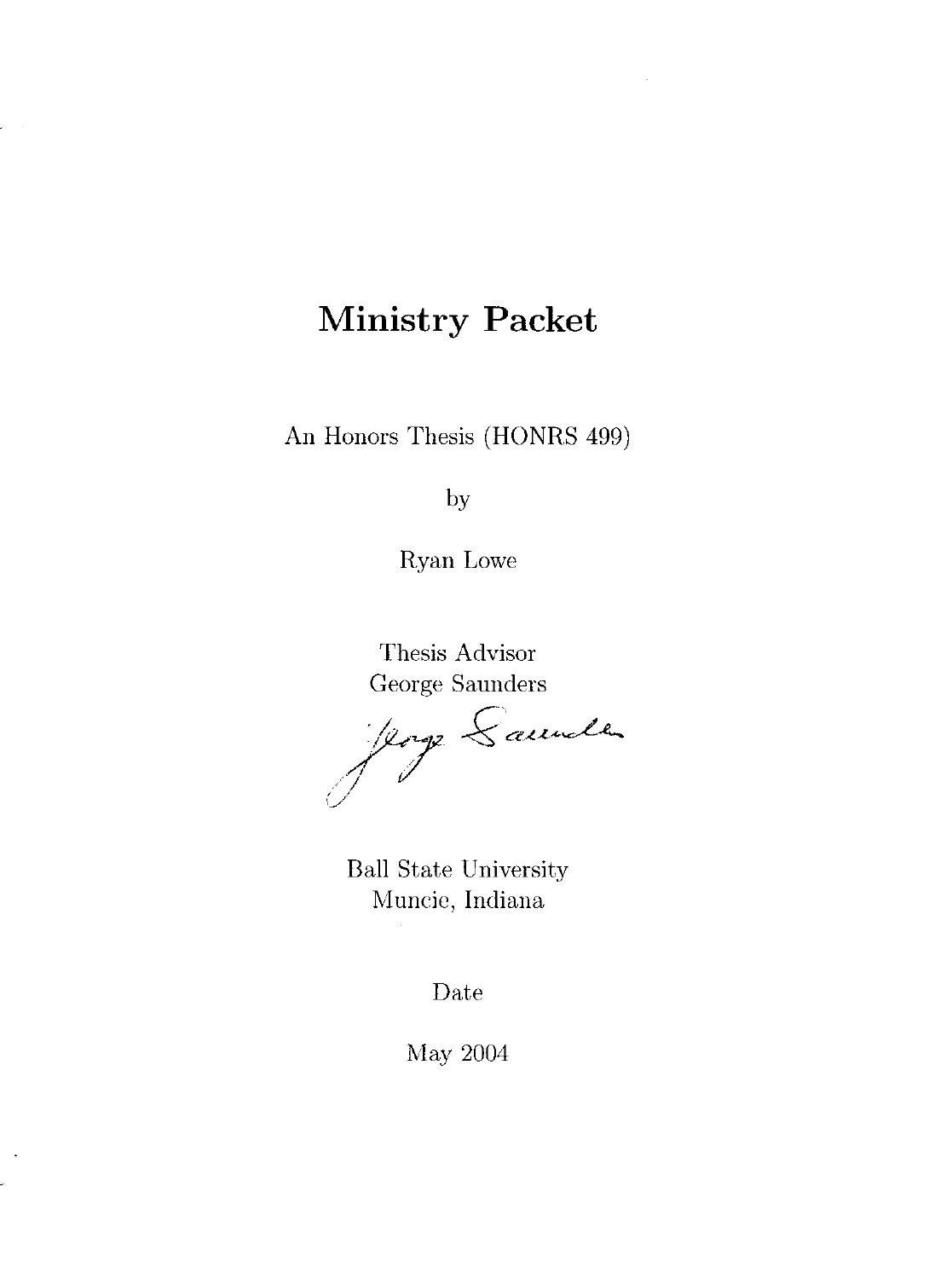<sup>11</sup>*Abstract* 

## **Abstract**

The Bible itself tells its readers to communicate its message to others. Although this task is done by lay people, it is the primary task of a person going into ministry. A minister will have to be prepared to deliver sermons and conduct Bible Studies. Sermons are the traditional way for a minister to teach a congregation a truth from a Biblical text. Bible Studies have become increasingly popular as a way for a smaller, more intimate group of people to gather together and learn a Biblical truth for themselves.

**In** this paper, I focus on two passages from the New Testament book of Ephesians and give a sermon and a Bible study for each passage. I also analyze the organization and theology of both Sermons and Bible Studies. **In** addition, there has been given a brief background of the city of Ephesus and to the study of scripture.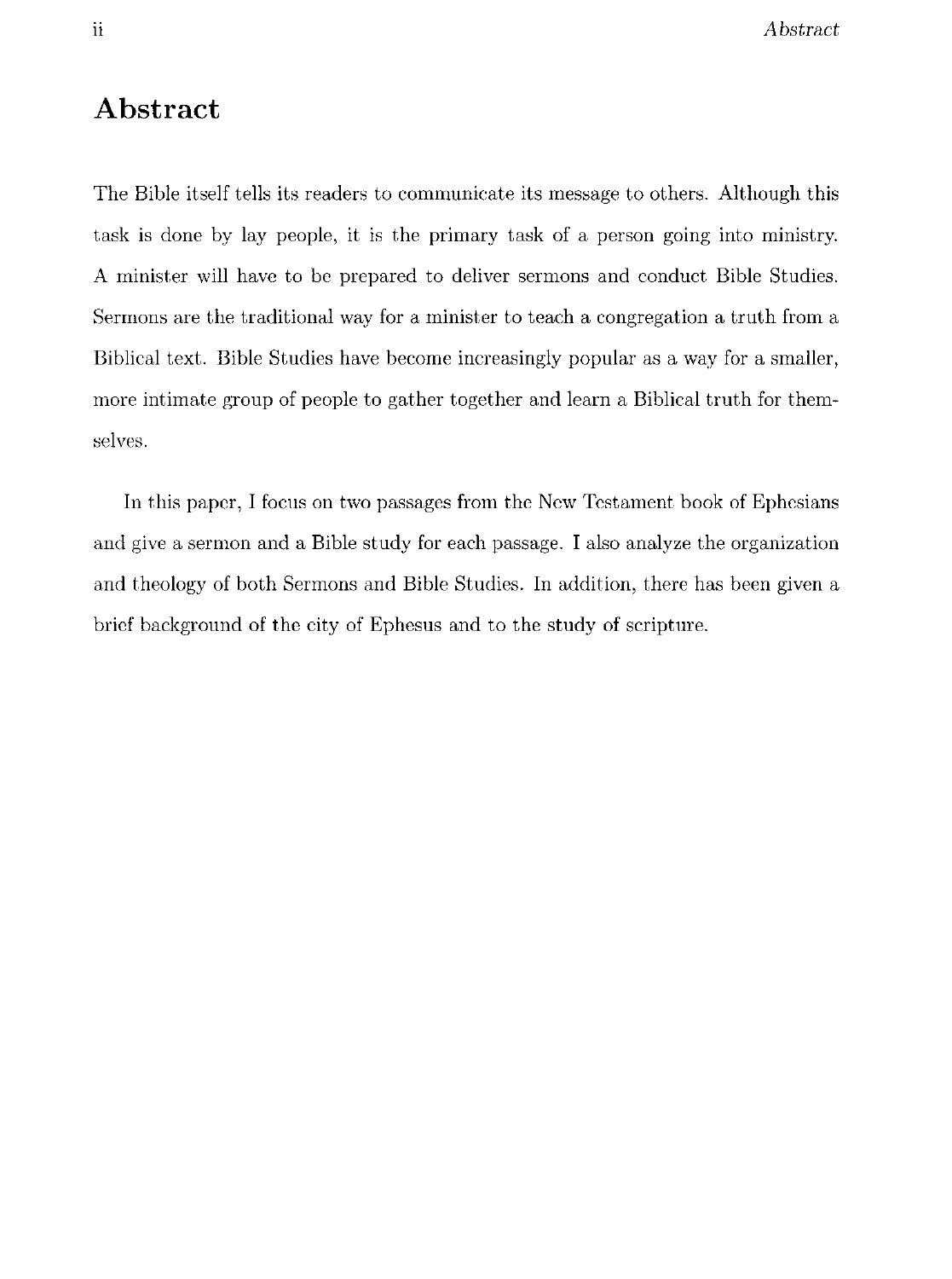## **Acknow ledgements**

I would like to thank Dr. George Saunders for assisting me and guiding me with this thesis project.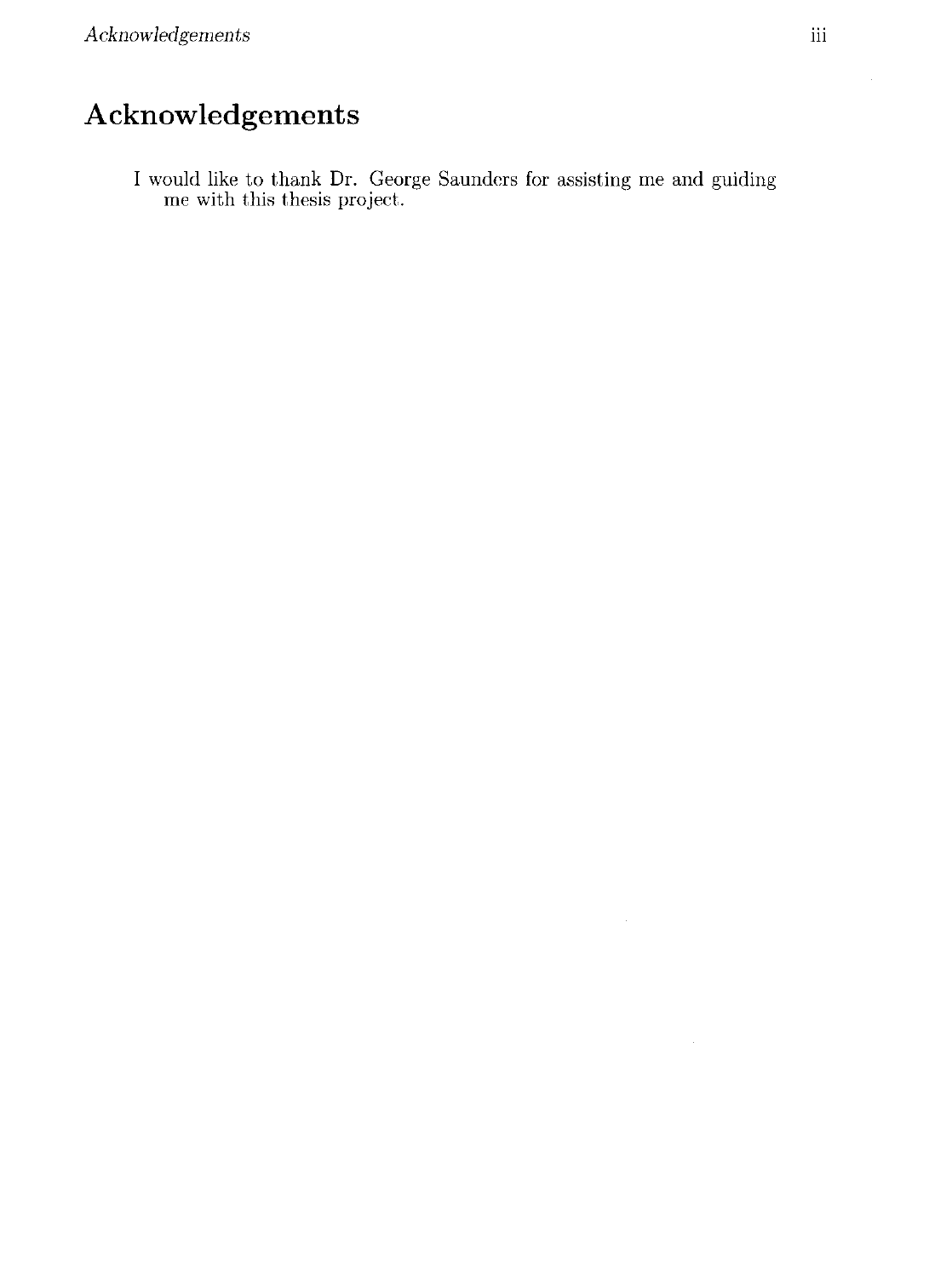IV *Artist's Statement* 

## **Artist's Statement**

The profession of ministry is one that combines serious academic study with artistic and creative thought. The study of scripture is a discipline that takes many years to learn in order to gain a deep understanding of the theology and the meaning of the texts. But the study of scripture is only one aspect of the ministry field.

Ministry also requires a person to use his or her education in order to make lifechanging applications to those that he or she ministers to. It is here that the minister takes on a creative role in developing and designing new ways to teach an idea with the use of stories, testimonies, dramas and songs. The minister's job is to take truth that he or she has learned in the scriptures, and have his or her listeners apply the truths to their own lives.

A minister's effectiveness lies in these two areas. Without the academic study and education, no truth can be revealed. Without creativeness and application, lifechange in the listeners can not be accomplished.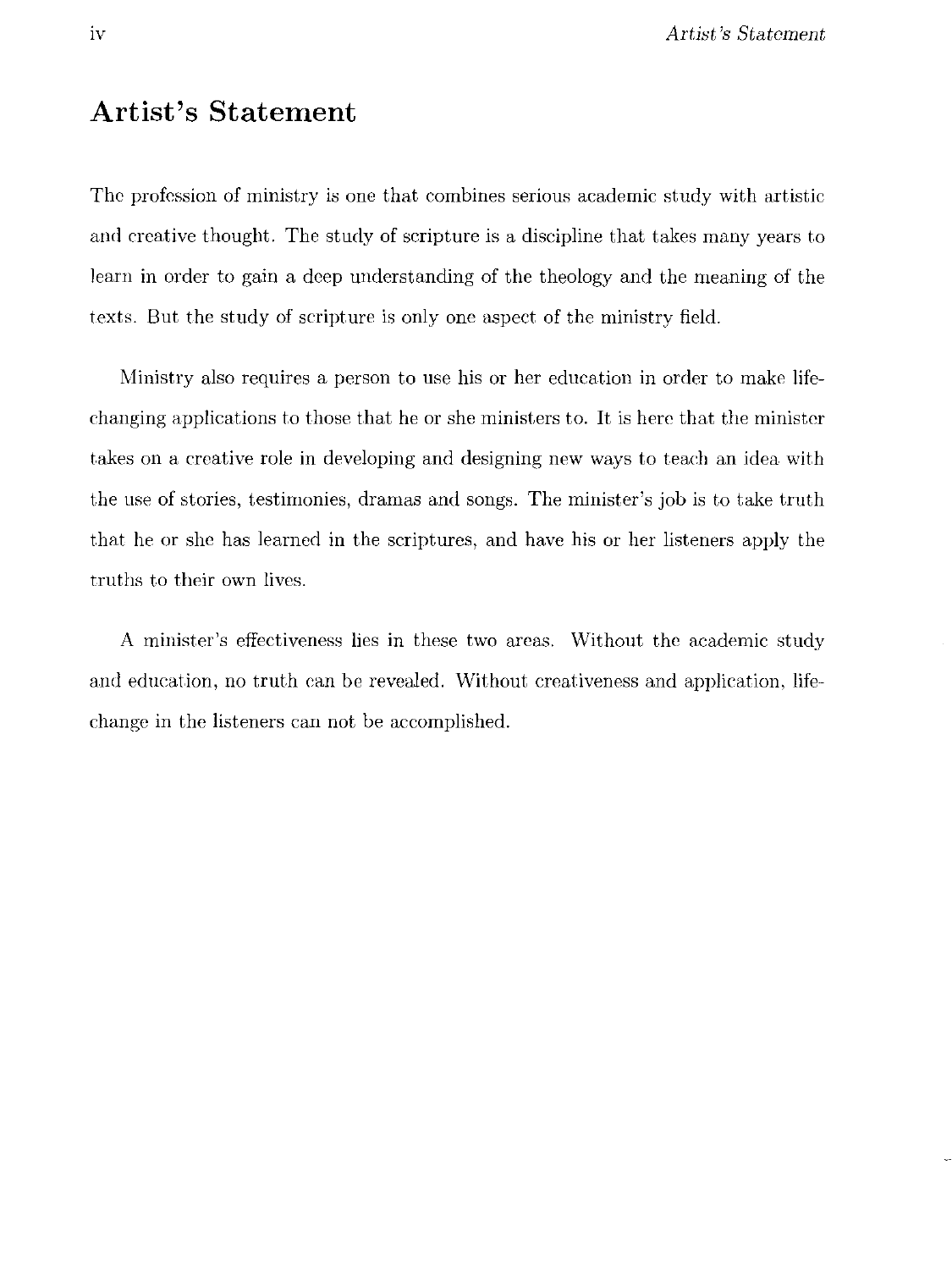# **Table of Contents**

## **Introduction to Ephesians** 3

| Hermeneutics & Interpretation |  |
|-------------------------------|--|
|                               |  |
|                               |  |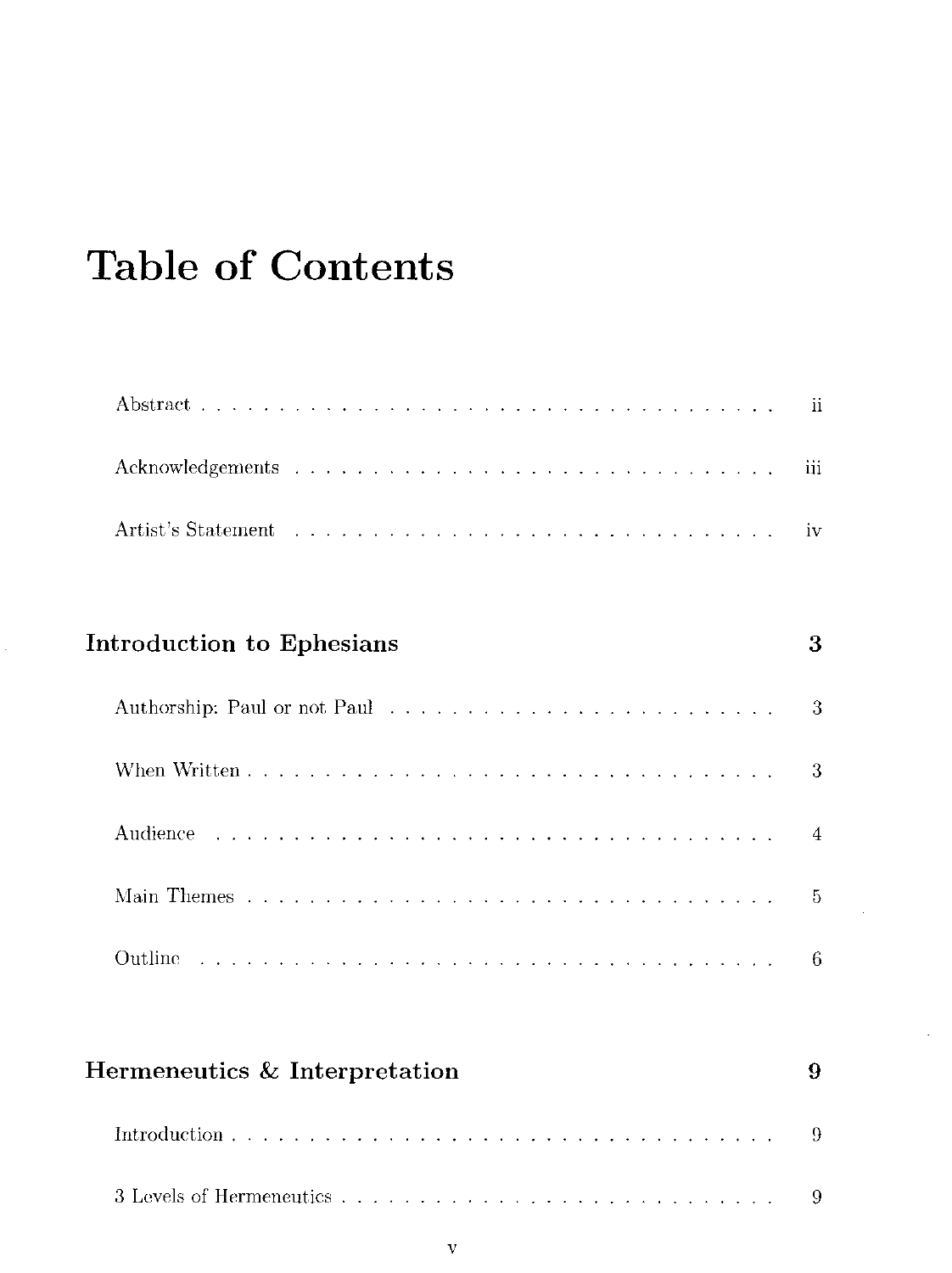|                                      | 10 |
|--------------------------------------|----|
|                                      | 10 |
|                                      | 11 |
| Sermons                              | 15 |
| <b>Introduction to Sermons</b>       | 15 |
|                                      | 15 |
|                                      | 15 |
|                                      | 16 |
|                                      | 16 |
| Sermon 1: Destroying the Walls       | 19 |
| Sermon 2: It's all about Attitude    | 29 |
| <b>Bible Studies</b>                 | 39 |
| <b>Introduction to Bible Studies</b> | 39 |
|                                      | 39 |
|                                      | 40 |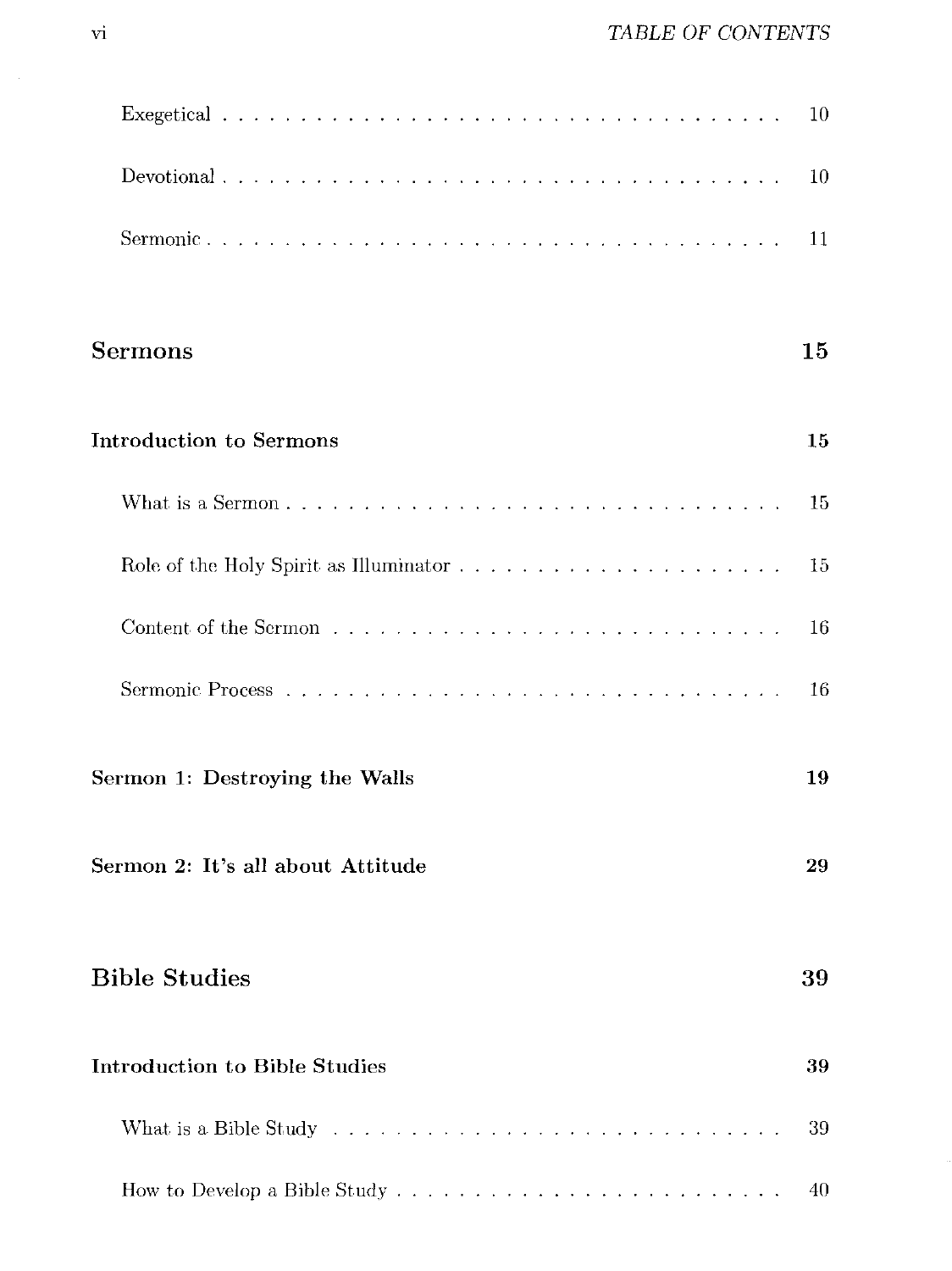| Bible Study 1 - Ephesians 2:11-22 - Two Become One | 43 |
|----------------------------------------------------|----|
|                                                    |    |
|                                                    | 44 |
|                                                    | 45 |
| Bible Study 2 - Ephesians 4:17-32 - A Changed Life | 47 |
|                                                    | 47 |
|                                                    | 48 |
|                                                    | 49 |
| <b>Bibliography</b>                                | 52 |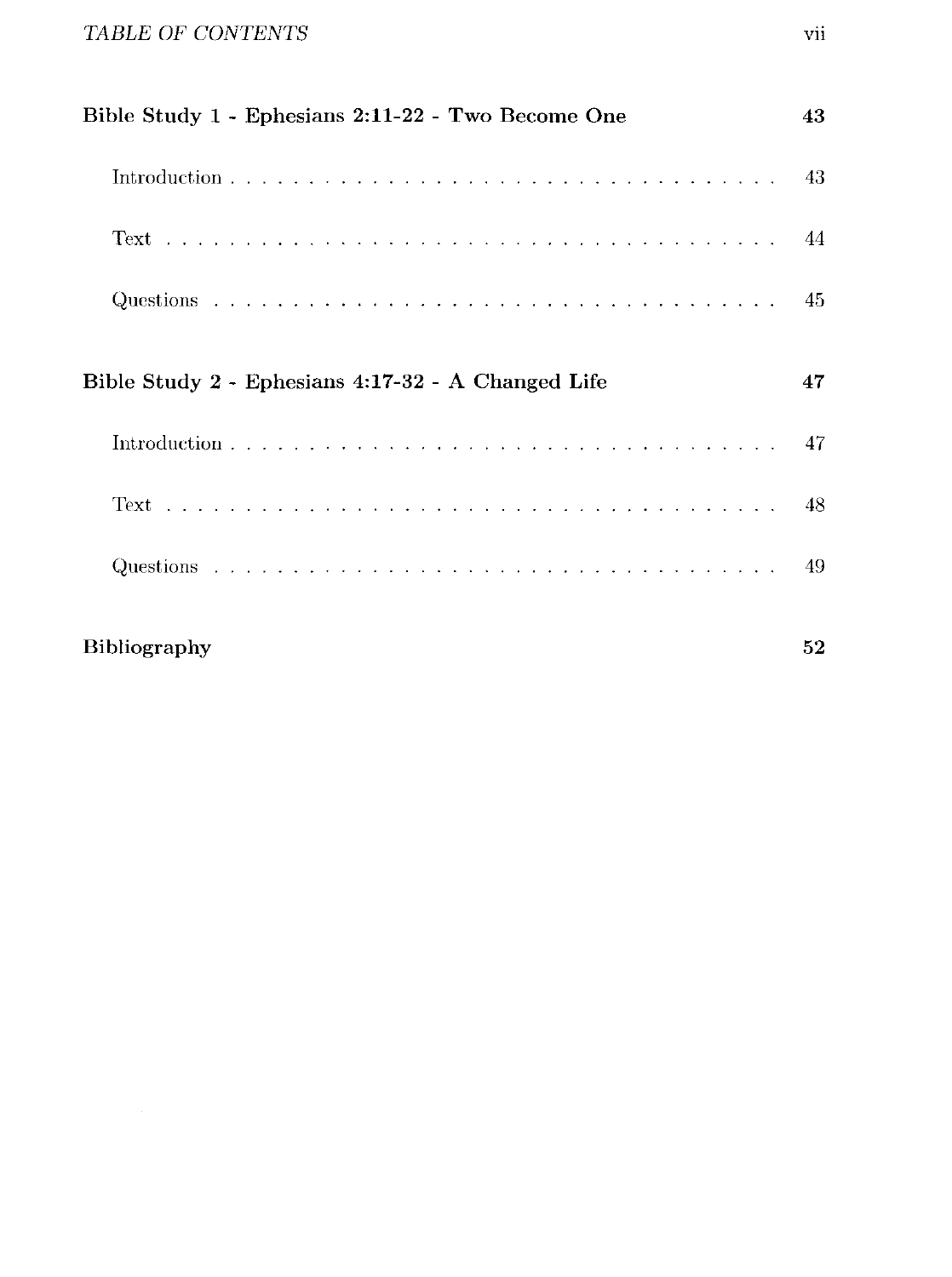$\label{eq:2.1} \frac{1}{\sqrt{2}}\int_{\mathbb{R}^3}\frac{1}{\sqrt{2}}\left(\frac{1}{\sqrt{2}}\right)^2\frac{1}{\sqrt{2}}\left(\frac{1}{\sqrt{2}}\right)^2\frac{1}{\sqrt{2}}\left(\frac{1}{\sqrt{2}}\right)^2\frac{1}{\sqrt{2}}\left(\frac{1}{\sqrt{2}}\right)^2.$ 

 $\mathcal{L}(\mathcal{A})$  and  $\mathcal{L}(\mathcal{A})$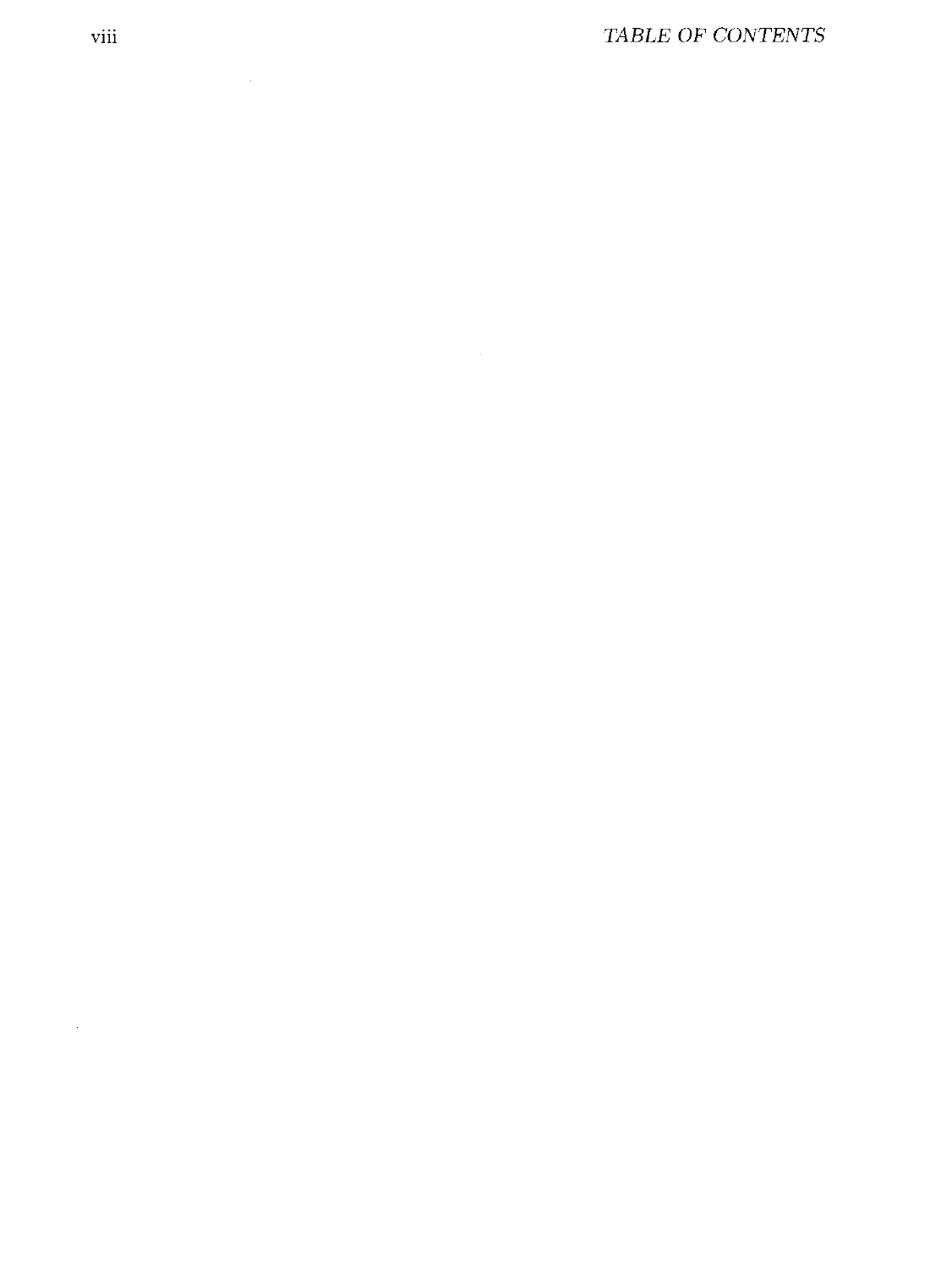# Introduction to Saint Paul's Letter to the Ephesians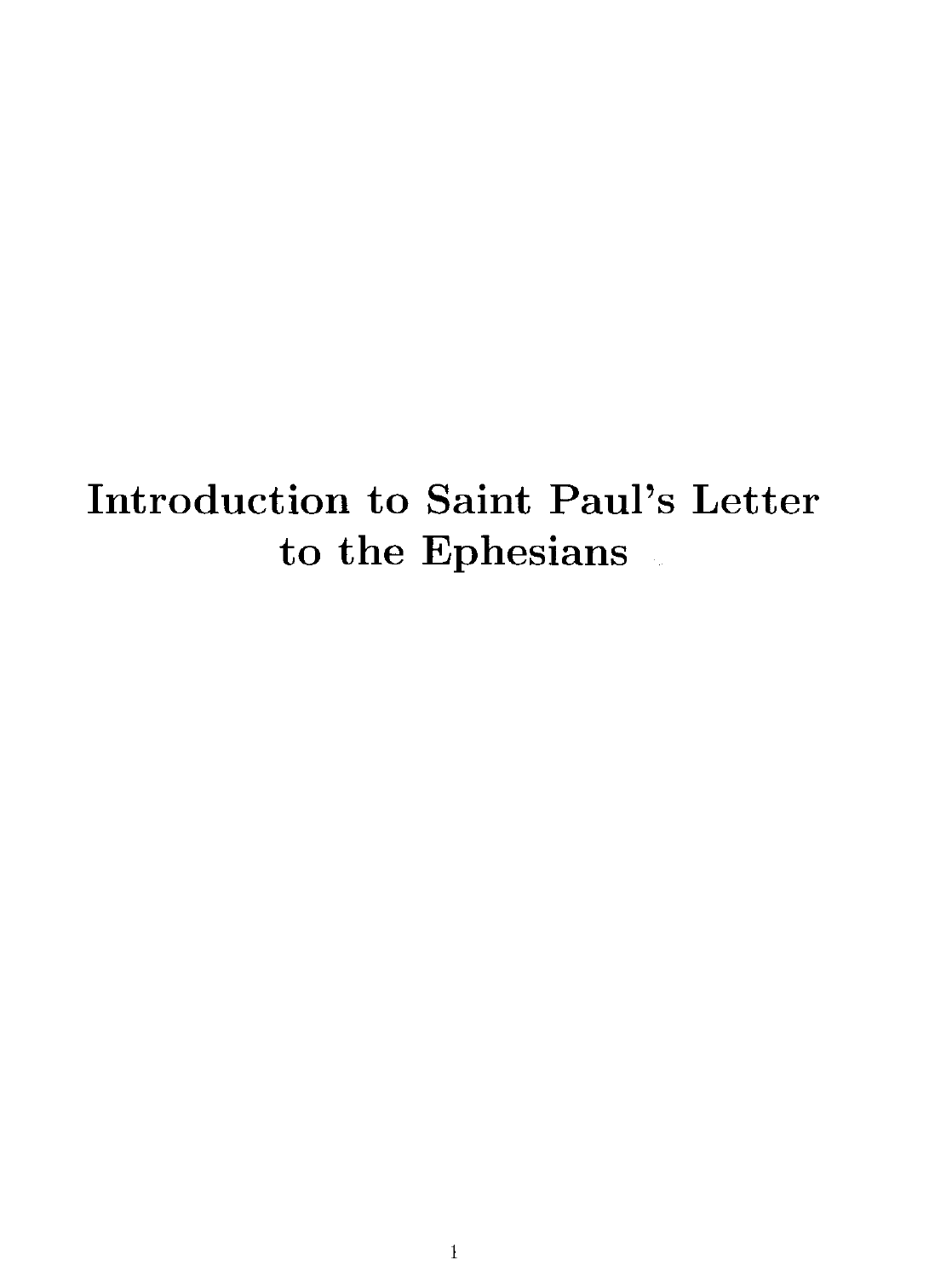$\label{eq:2.1} \mathcal{L}(\mathcal{L}^{\text{max}}_{\mathcal{L}}(\mathcal{L}^{\text{max}}_{\mathcal{L}})) \leq \mathcal{L}(\mathcal{L}^{\text{max}}_{\mathcal{L}}(\mathcal{L}^{\text{max}}_{\mathcal{L}}))$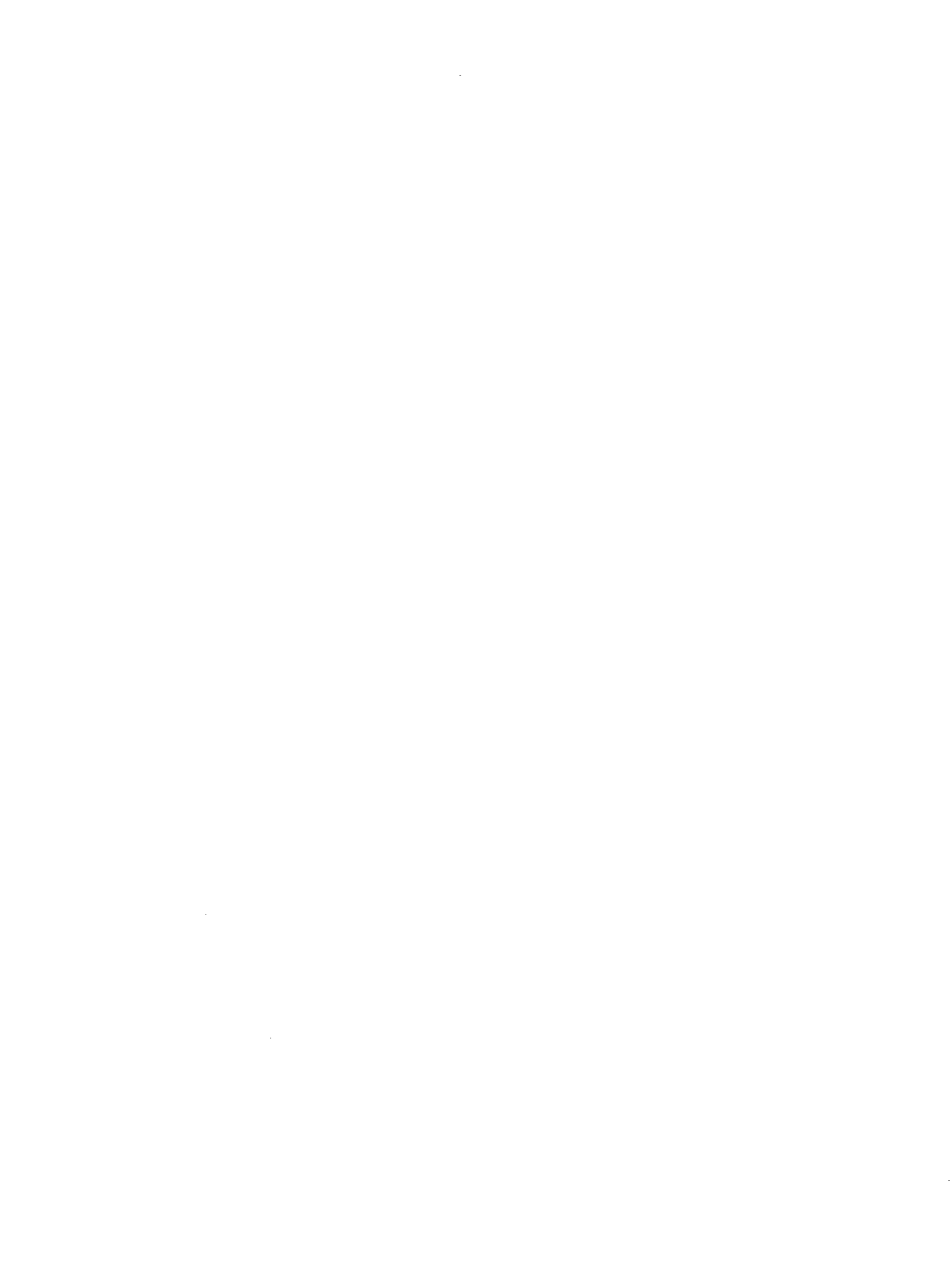The letter to the church in Ephesus has been called the crown of Paul's writing, but has often been overshadowed by Paul's larger letters. Within six short chapters, Ephesians contains a message of God's complete plan and love for his church. Eph~ csians has been called "the quintessence of Paulinism," "the divinest composition of man" and even "the Waterloo of commentators" (Guzik, 1996). According to Marcus Barth, the letter is "written in an often painfully ponderous style ... [it] conveys weighty doctrines, warm exhortations and, above all, an urgent invitation to praise God" (Barth, 1974, p.3). Anyone who wants to be informed about the Christian faith needs to be familiar with the themes of this "Queen of Epistles."

## **Authorship: Paul or not Paul**

Paul's authorship of Ephesians has been questioned. While there are numerous authors that argue against Pauline authorship, this author follows the the traditional view that the letter of Ephesians is written by Paul. For more information on these issues, refer to Barth's *Anchor Bible Commentaries* (Barth, 1974) as well as the commentaries of Caird (p.11-29) and Foulkes (p.19-49).

## **When Written**

Ephesians was written sometime during Paul's imprisonment around 61~62 A.D. as indicated in Ephesians chapter 3 verse l. According to the *New Bible Commentary,*  Paul used the opportunity of returning a run~away slave, Oncsimus, to his slave owner Philemon to send letters to the Asia Minor providence. Paul sent Tychicus to Philemon with his letter and a letter to the church in Colosse and Ephesus since Tychicus would have passed through these regions (Ephesians 6:21, Colossians 4:7~9).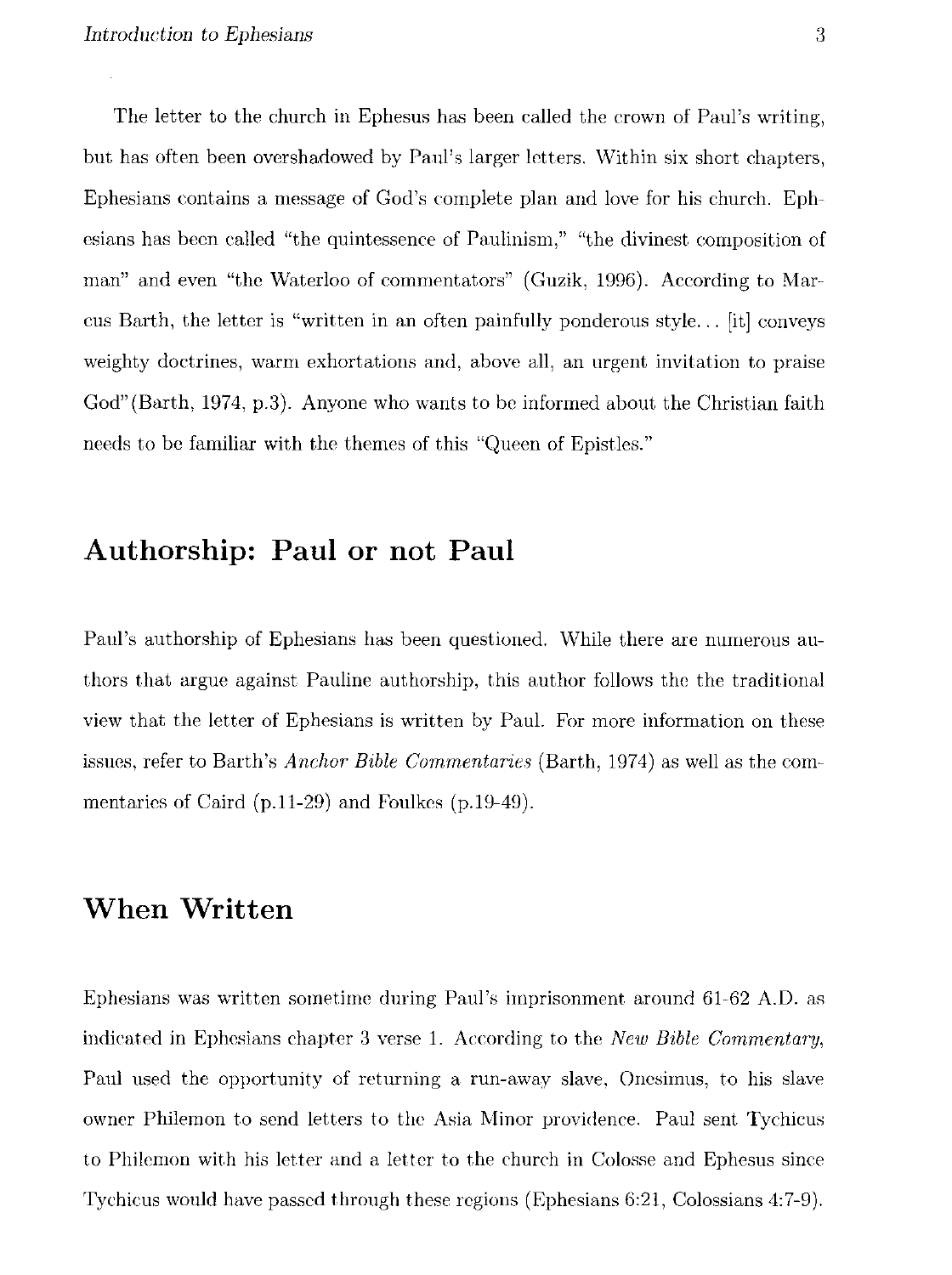## **Audience**

The audience to whom Paul wrote this letter is in debate. The earliest manuscripts of this letter leave out the "saints in Ephesus" in verse 1. It may have been added later by editors. It also lacks the personal greetings that accompany Paul's other writings. It has been assumed, therefore, that this was a letter that was not written specifically for the church in Ephesus, but was rather meant to be shared with the whole providence of Asia Minor. This is also seen by Paul's lack of addressing specific problems in the church as he does in other letters.

The specific church in Ephesus, however, is believed by most scholars to be one of the intended receivers of this letter<sup>1</sup>, so it would be useful to take a look at the church specifically. The church in Ephesus was relatively new at the time. The church camc out of a chaotic time for Ephesus. The creation of this church caused a great divide that everyone felt in the city as can be seen in Acts 19. Like most of the churches in the Asia Minor providence, it was composed of both Jewish and Gentile Christians. This was the cause of one of the major themes in the letter, that of racial reconciliation through Christ.

This idea of Jews and Gentiles worshipping together was eutirely alien to the people of the first century. The Jews considered themselves the chosen people of God. Similarly, the Gentiles felt that the Jews looked down upon by them. However, Christianity included Jews and Gentiles within the same church. The table below lists some of the basic differences between Jews and Gentiles.

<sup>&</sup>lt;sup>1</sup>For more information, see C. E. Arnold's article in *Dictionary of Paul and his Letters* (Arnold, 2000, p.24f)-246)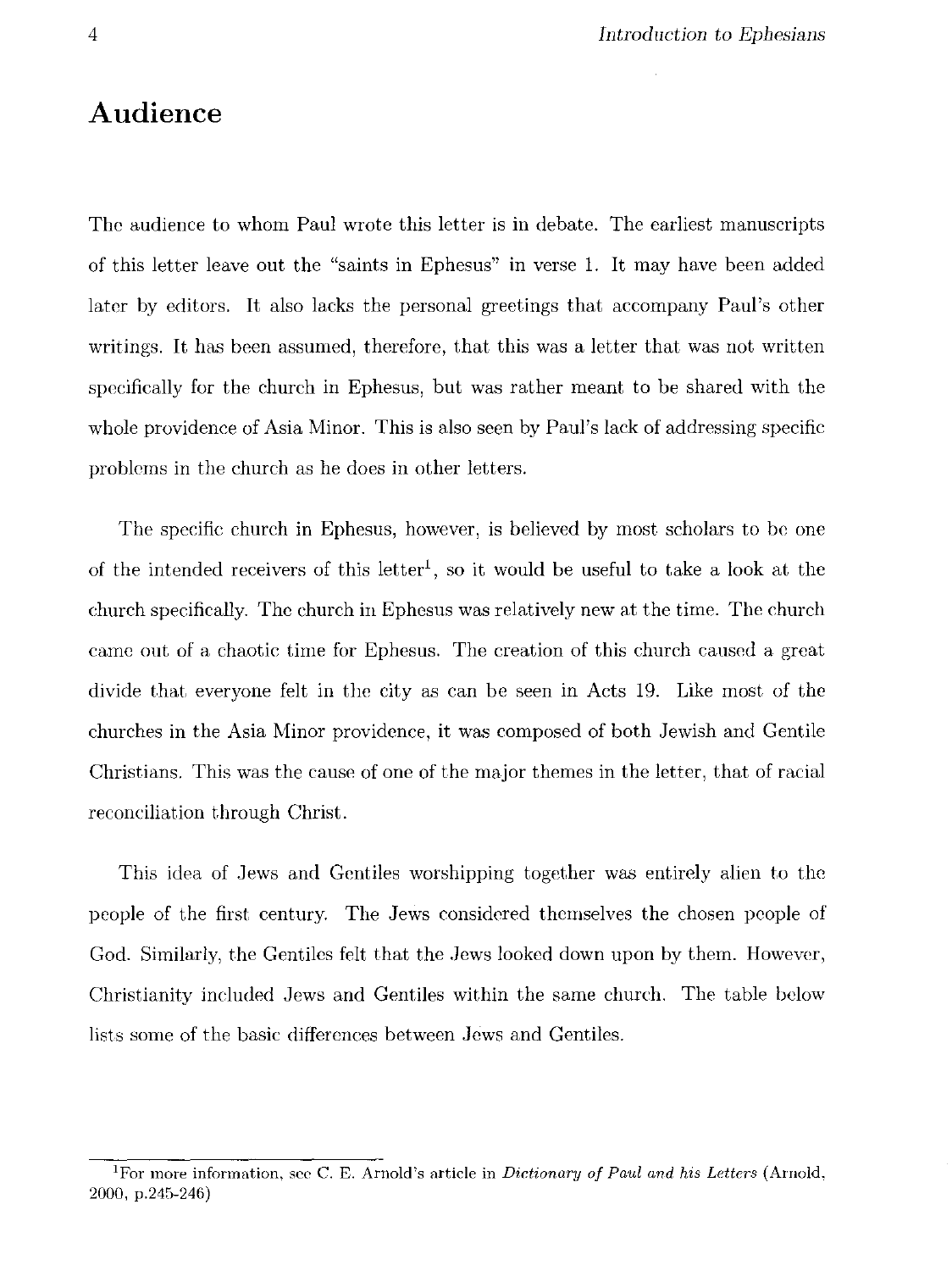| <b>Jews</b>                      | Gentiles                           |
|----------------------------------|------------------------------------|
| Monotheists                      | Polytheists or Secularists         |
| A long history defined by Yahweh | No shared heritage                 |
| Kosher laws                      | No food regulations                |
| Sabbath as inviolable            | No sacred day                      |
| Weekly synagogue tradition       | Occasional religious feast days    |
| Strict sexual ethics             | Few sexual taboos                  |
| Strong corporate identity        | Part of the Roman empire           |
| Mainly traders and merchants     | Slaves, some wealthy civic leaders |
| Prohibition on the occult        | Avid practitioners of Magic        |

## **Main Themes**

While Paul does not address any particular problem in the church, he does write a theologically filled letter. This letter is wrapped around the central theme of reconciliation under Christ. Paul first addresses reconciliation and gives no doubt that t.hrough Christ all reconciliation is possible in order to bring all peoples together in worship. Paul then addresses and challenges the people to live out this reconciliation and to fulfill the idea of the church being unified under Christ's leadership. Paul also encourages the Ephesians to Christian lives and to abandon their old sinful ways.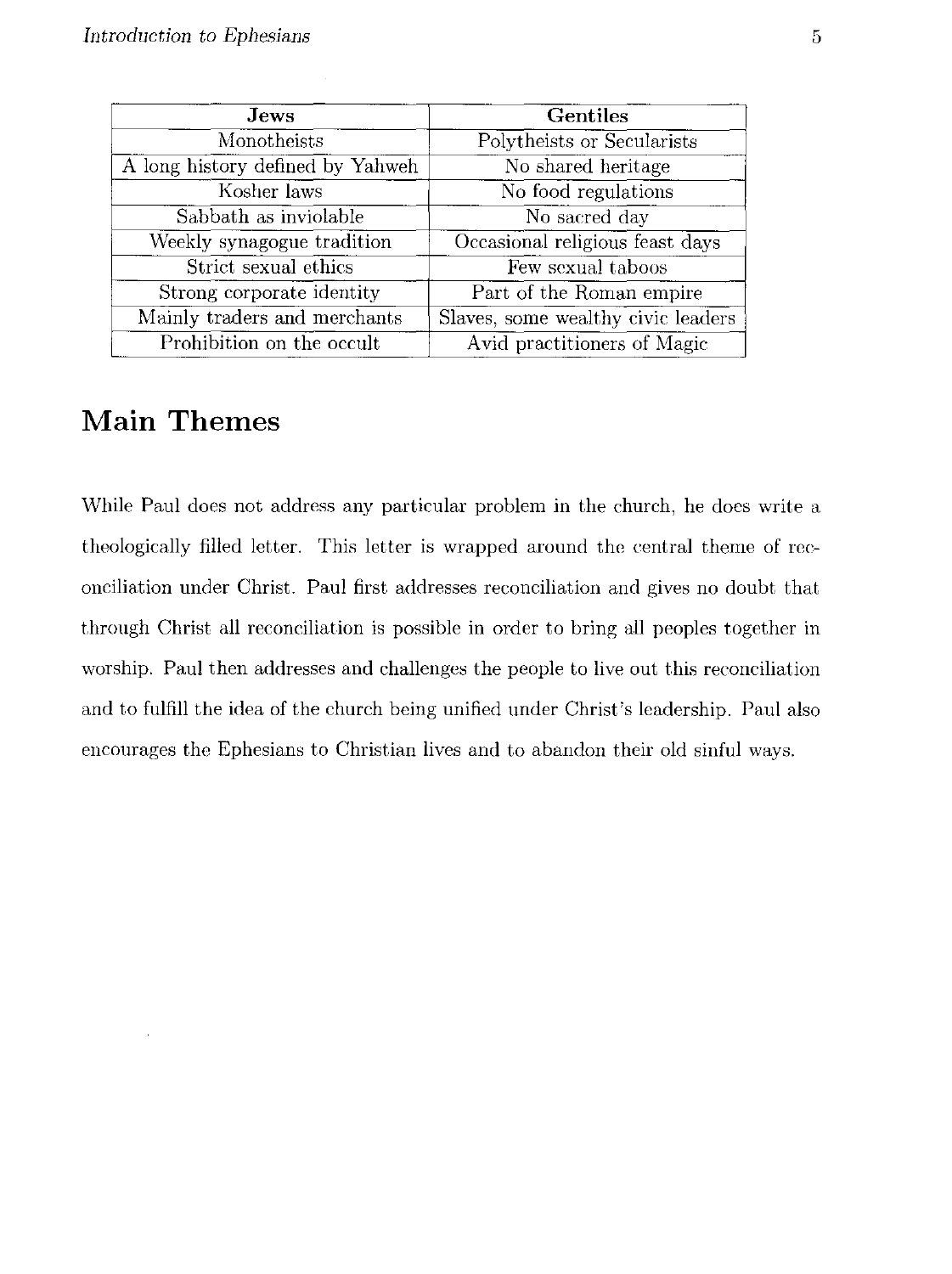## **Outline of Ephesians**

- 1:1 2 Address and Salutation
- 1:3 3:21 Paul Giving thanks and Praying
	- 1:3 14 Thanks and Praise to God for his eternal purpose
	- 1:15 23 Paul's Life of Prayer
	- 2:1 10 Christ's Great Grace
	- 2: 11 22 Gentiles and Jews become One
	- 3: 1 21 Paul a Prisoner and Preacher
- 4:1 6:20 Living out reconciliation and unity in Christ
	- 4:1 16 Unity of Believers found in Christ
	- 4: 17 5:20 Christ bringing about a Changed Life
	- 5:21 6:9 Call to Submission out of reverence for Christ
	- 6:10 20 Fighting the Spiritual Battle
- 6:21 24 Final Greetings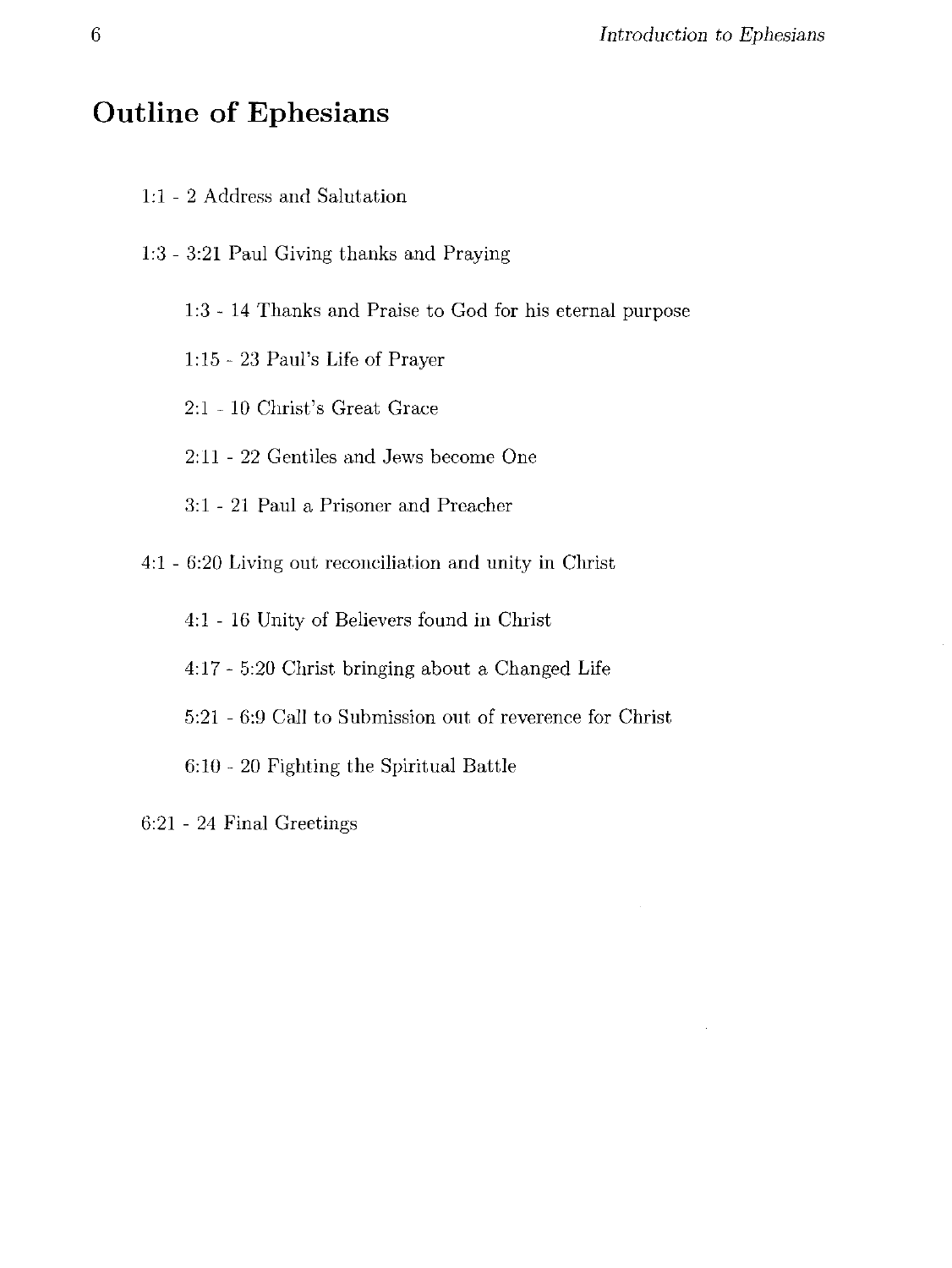# Hermeneutics & Interpretation

 $\sim$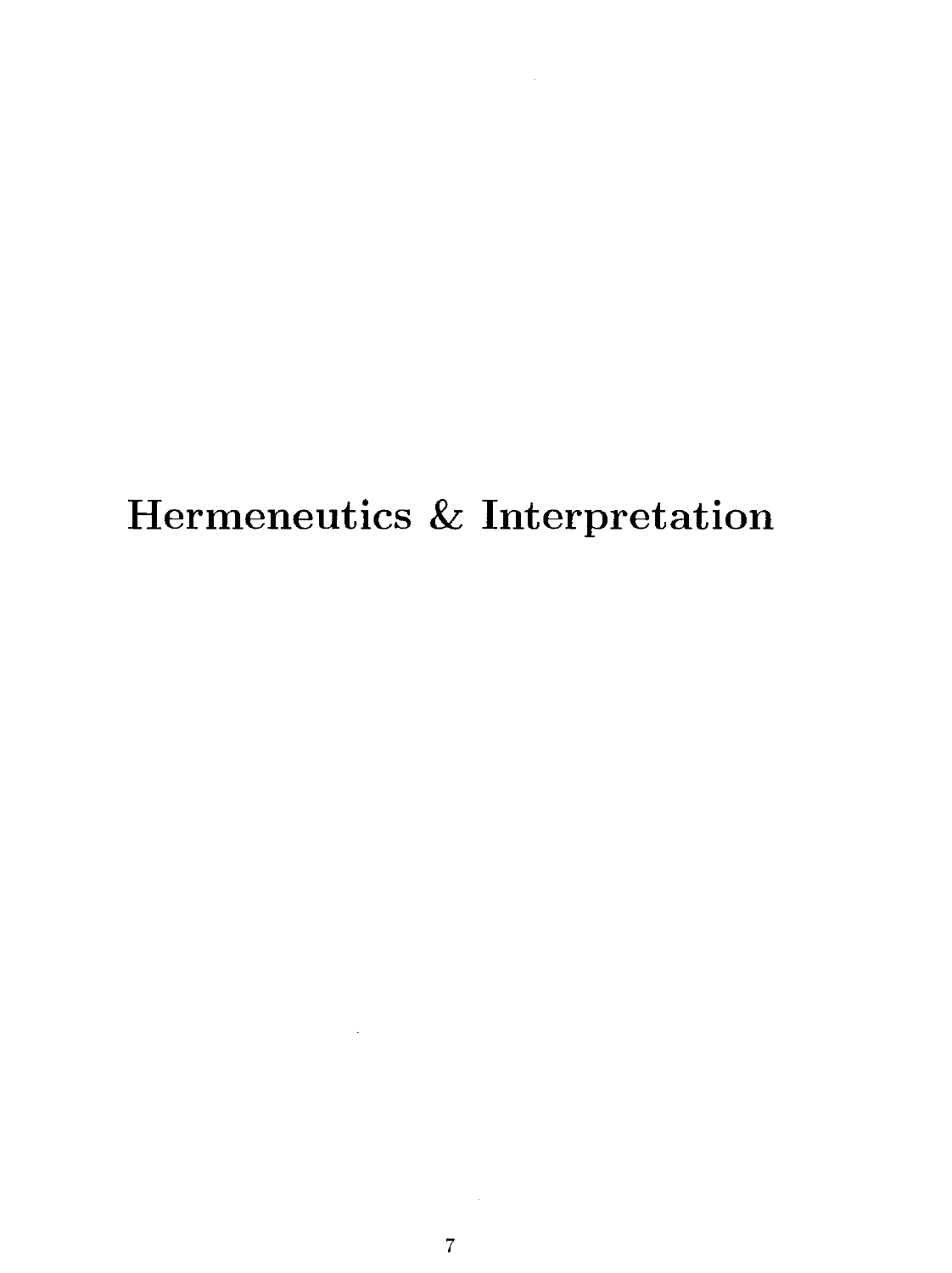## **Introduction**

The traditional definition of hermeneutics is "the science which delineates principles or methods for interpreting an individual author's meaning" (Osborne, 1991, p.5). However many argue today for a broader definition of hermeneutics to include the author's original intent and the significance that it places on our lives. This later definition appeals to the author since people of faith read the text for more than increasing their knowledge of what is written in the Bible. They are to also read the Bible and interpret the message that it holds for them today. By allowing scripture, and therefore ultimately God through the scriptures, to change who we are, is to allow the reader to gain a closer relationship with God. This is the challenge of hermeneutics.

Hermeneutics, as defined by the *New Bible Dictionary,* is "the study and statement of the principles on which a text is to be understood" and "the interpretation of the text in such a way that its message comes home to the rcader or hearer" (Bruce, 1999, p.467).

## 3 **Levels of Hermeneutics**

Grant Osborne, a professor of New Testament at Trinity Evangelical Divinity School, describes three levels to Hermeneutics: What the text meant (exegesis), what the text means to me (devotional), and what the text mens to a contemporary congregation (sermonic) (Osborne, 1991, p.5). It is the goal of the minister to practice hermeneutics on all three levels.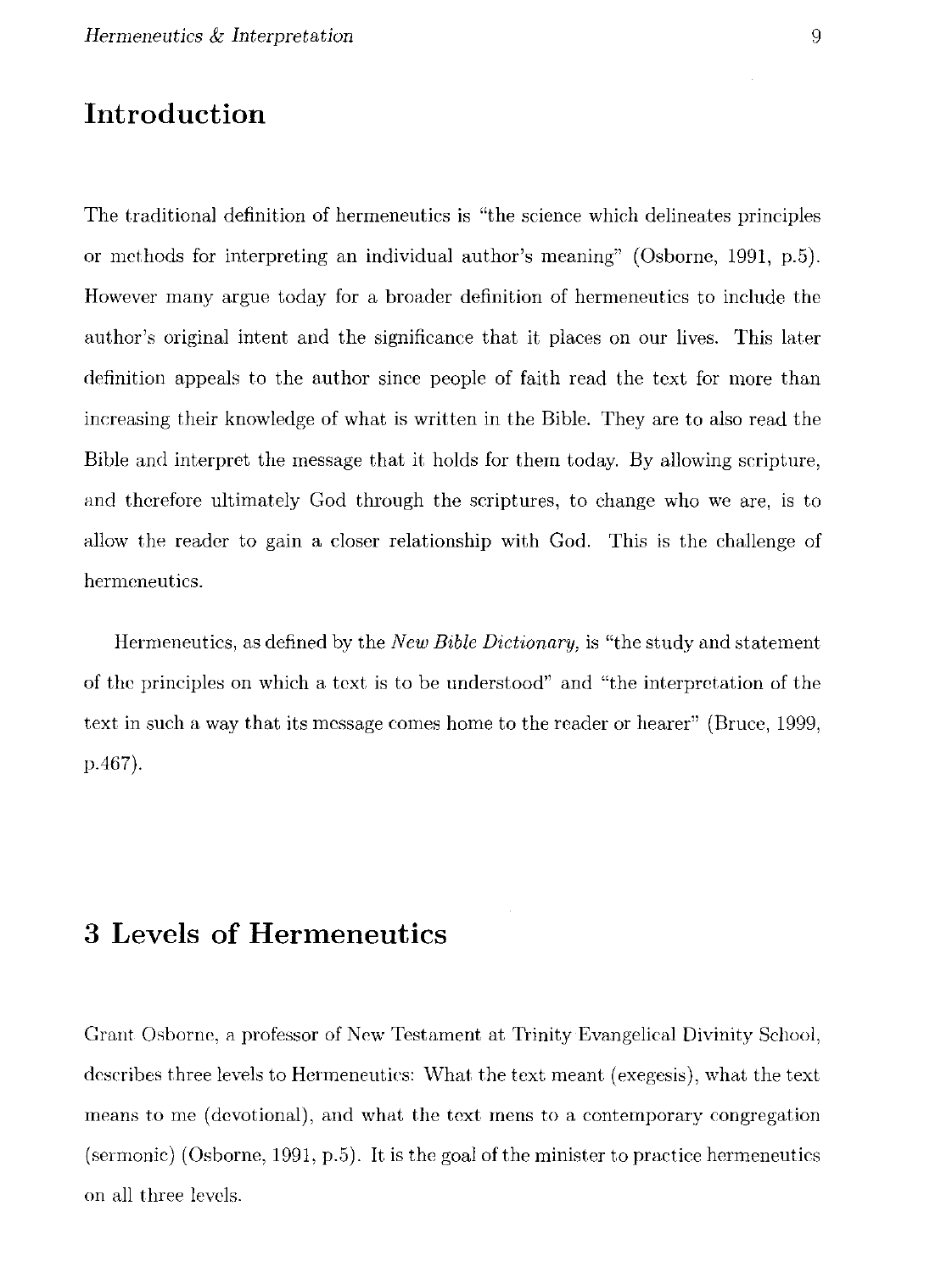## **Exegetical Interpretation - What the Scripture Meant**

The first level of hermeneutics is exegetical interpretation. Gordon Fee, a professor of New Testament at Regent College, defines exegesis as "the careful, systematic study of the Scripture to discover the original, intended meaning" (Fee and Stuart, 1981, p.19). Without the understanding of the text at the time that it was written, one runs the risk of missing the intended meaning and application for us today.

This process can be quite difficult due to the time that has passed and cultural differences that separate us from the original authors of the text. Therefore, finding the historical context (the time and cultural in which it was written) and the literary context (putting each sentence into the context of the whole Bible) proves to be a very difficult task. Many Biblical scholars over the years have made this process their life's work. \Ve arc able to reap the benefits of their findings in references such as Bible commentaries and dictionaries.

### **Devotional Interpretation - What it Means for Me**

The second level of hermeneutics is devotional interpretation. Devotional reading of the Bible helps the scripture to become life-changing for the reader. Devotional interpretation applies the truths in the Bible to our daily lives. Through devotional interpretation, we understand the scriptures in order to have a deeper relationship with God.

Devotional interpretation of the Bible applies the truths discovered through exegesis to oneself. As you can see, if one misses the original meaning through bad exegesis, then the application of the truth is impossible.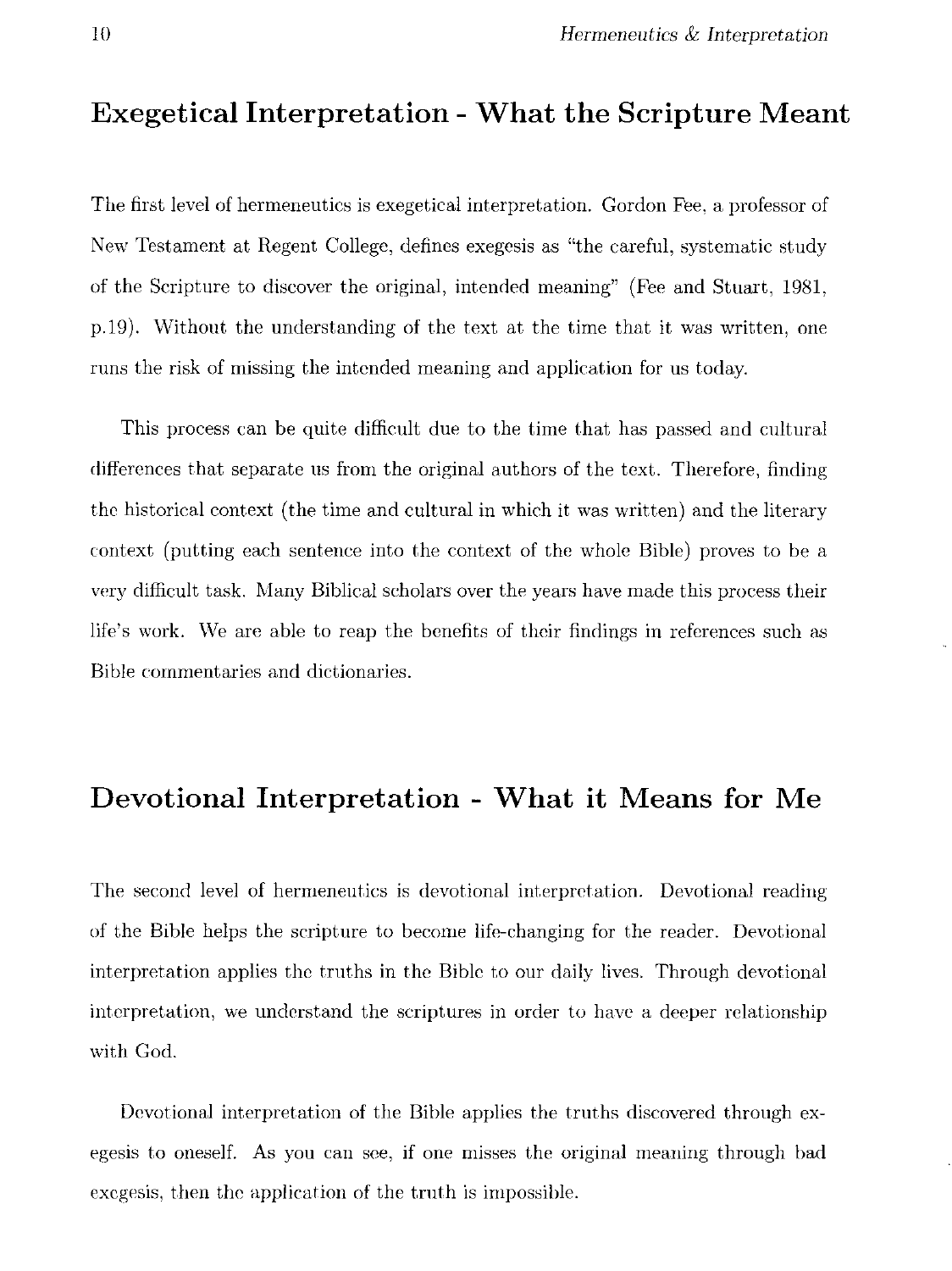Careful exegesis is essential to devotional interpretation. Without exegesis, it is easy to skew the interpretation of the text and make it say what you want it to instead of what the author intended it to mean.

### **Sermonic Interpretation - How to Share**

The third level of hermeneutics is sermonic interpretation. The Bible gives explicit instructions to us to communicate its message to others (Matt  $28:19-20$ ). Scripture can change the lives of those who hear it preached (Rom. 10:14-15). This is the ultimate goal for a person in ministry: to speak God's truth so that it changes others.

This paper includes two practical ways in which a minister is able to perform this task of hermeneutics through sermons and Bible studies.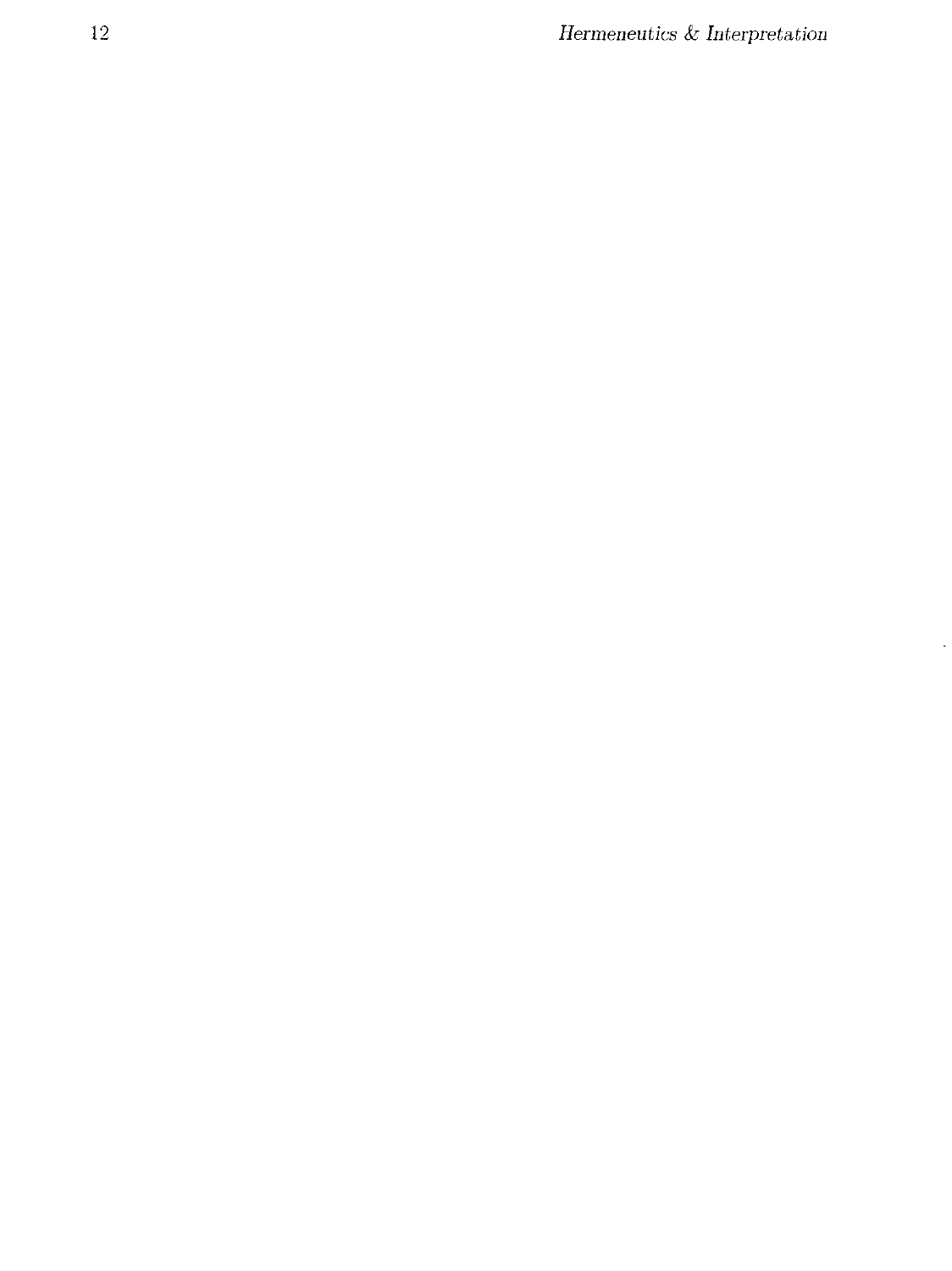# **Sermons**

 $\ddot{\phantom{a}}$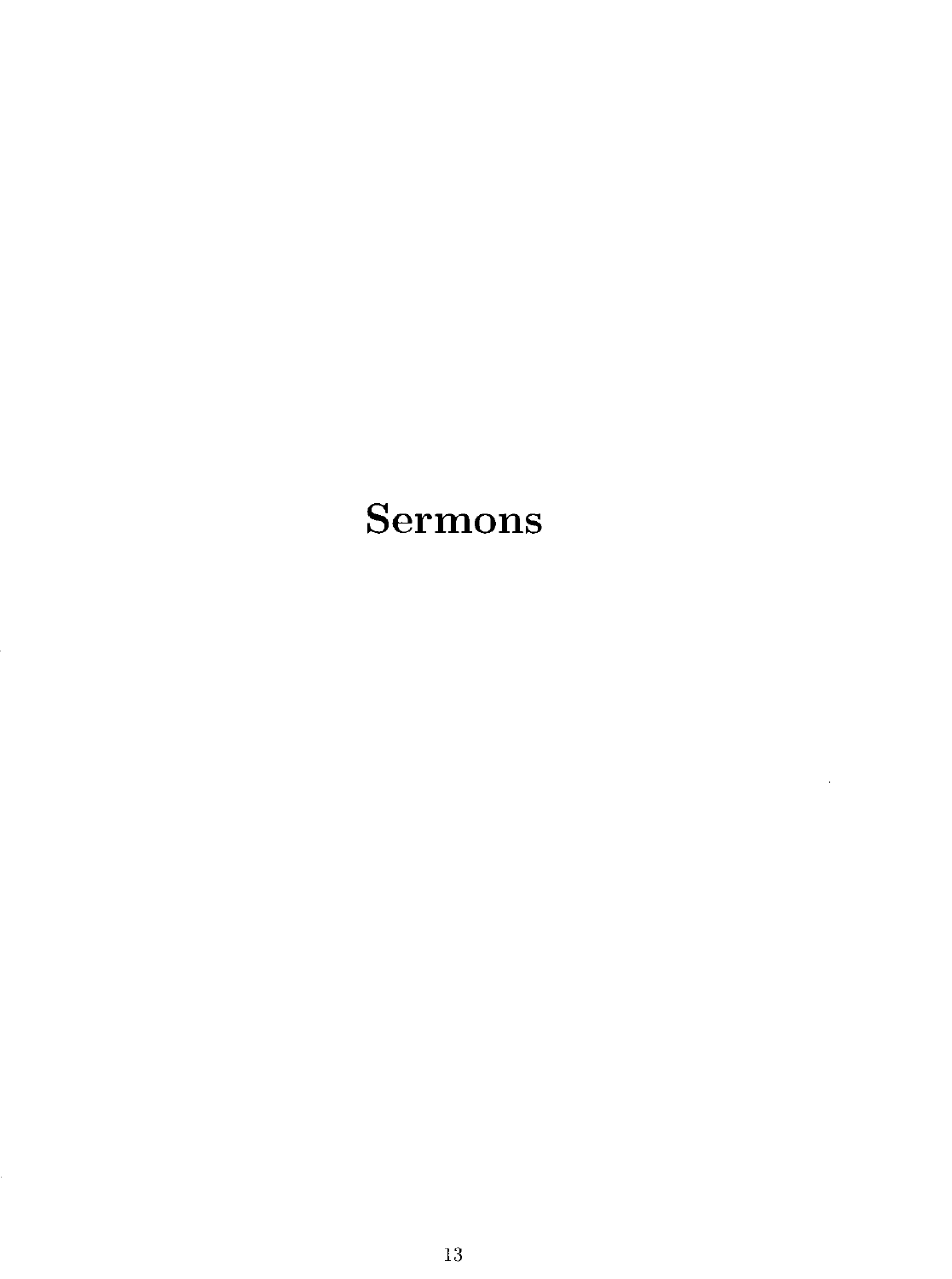## **Introduction to Sermons**

## **What is a Sermon**

The academic definition of a scrmon is a "religious discourse delivered in public usually by a clergyman as a part of a worship service" (Meriam-Webster, 2004). In this sense, preaching, or the act of giving a sermon, is nothing more than giving a speech during a religious ceremony. As people of faith, however, we are not satisfied with such a simple definition.

Preaching involves much more than simply preparing a speech. It involves careful study of scripture, interpretation of the text through hermeneutics and the illumination of the Holy Spirit, and "the living Word touching the living situation" (Fant, 1975, p.107).

## **Role of the Holy Spirit as Illuminator**

One of the components of scriptural interpretation is the illumination of the Holy Spirit. John MacArthur, president of the Master's Seminary and Pastor-Teacher at Grace Community Church in Sun Valley, California, defines illumination as "the work of the Holy Spirit that opens onc's spiritual eyes to comprehend the meaning of the Word of God" (MacArthur, 1992, p.103). MacArthur states firmly that the proper understanding and interpreting Scripture. and therefore correct preaching, is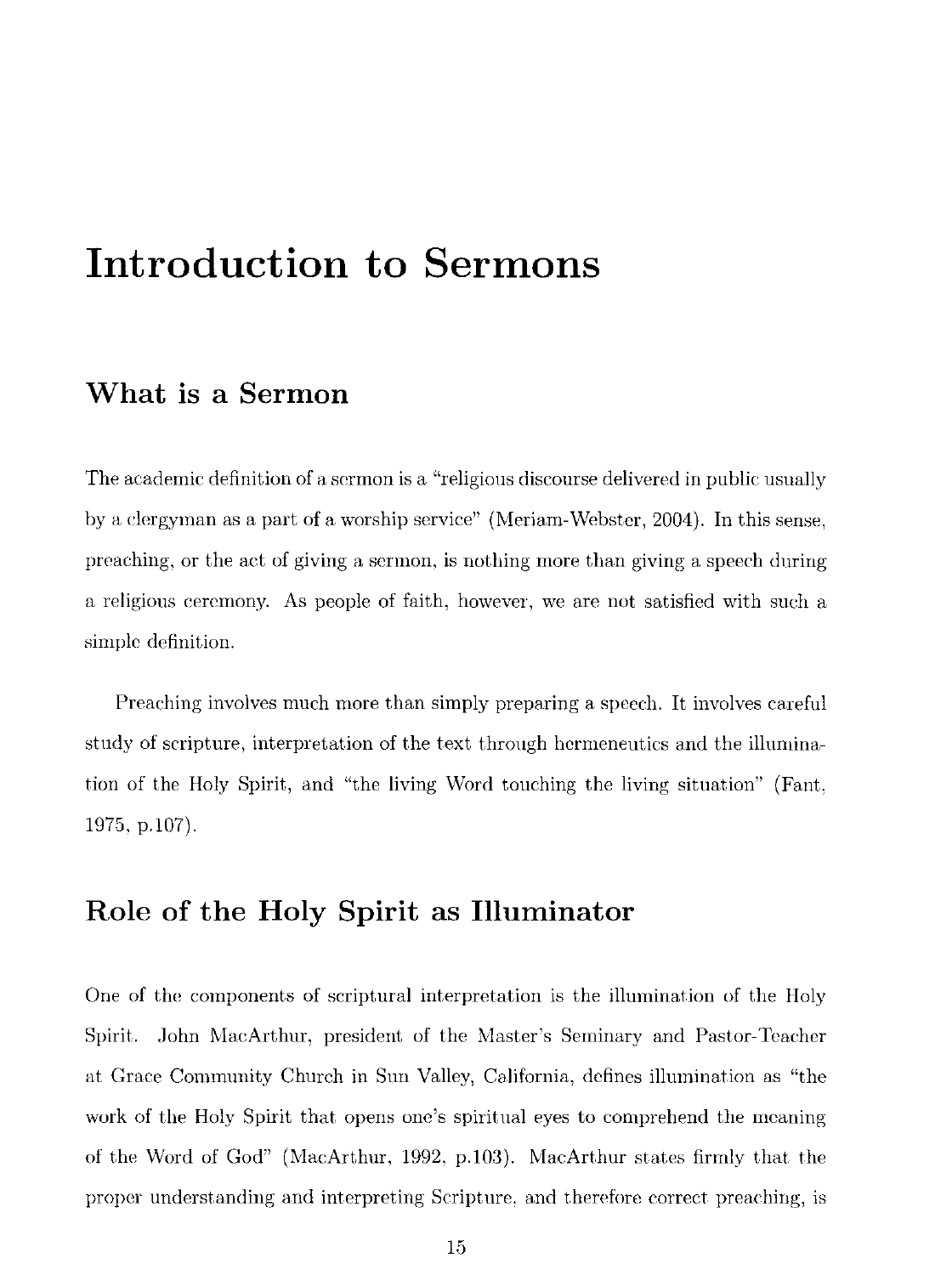impossible without the help of the Holy Spirit (MacArthur, 1992, p.102).

## **Style of the Sermon**

A sermon's content depends on the type of sermon employed. According to Richard Mayhue, the Executive Vice President of the Master's College and Seminary in the Los Angeles, California area, there are three types of sermons: topical, textual and expository. Mayhue criticizes topical and textual sermons: "Topical messages usually combine a series of Bible verses that loosely connect with a theme. Textual preaching uses a short text or passage that generally serves as a gateway into whatever subject the preacher chooses to address. Neither the topical nor the textual method represents a serious effort to interpret, understand, explain, or apply God's truth in the context of the Scripture(s) used" (Mayhue, 1992, p.9).

A good way to avoid the possibility of misinterpreting scripture is to practice the art of hermeneutics, as described above, utilizing the expository sermon style. For this reason, this author has decided to nse exposition as the form of the sermons in this paper.

## **Sermonic Process**

The process of creating an expository sermon should follow the same procedures as stated above in relation to hermeneutics. Grant Osbourne states that the sermonic process "is a continual bridging enterprise in which the preacher helps the audience to relive the drama and spiritual power of the text for its original audience and then to understand how that original message relates to similar situations in their own lives"  $(Osborne, 1991, p.339).$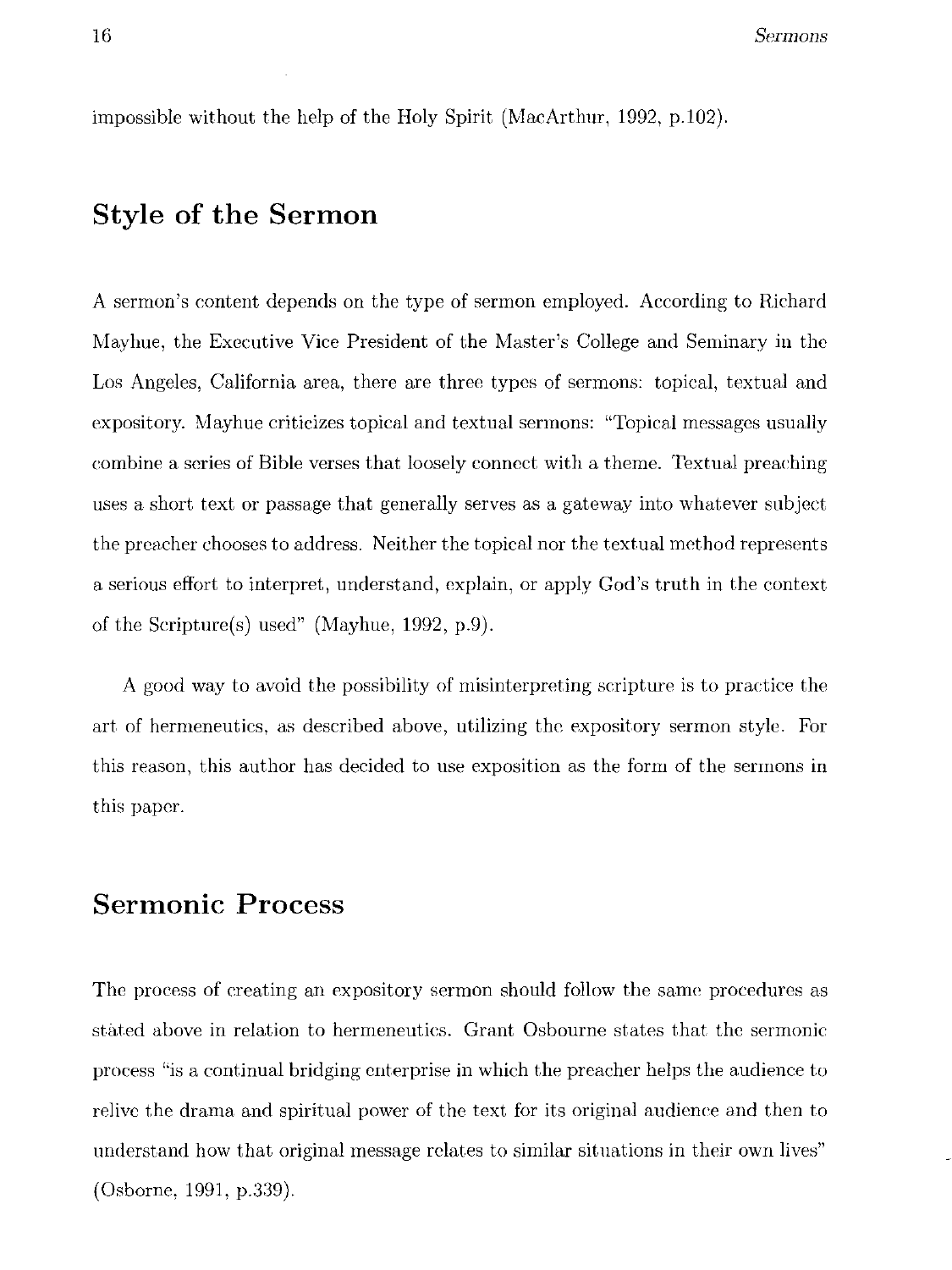It can not be over stated the importance of the basis of the sermon coming from a good hermeneutical practice and humble reliance on the Holy Spirit to interpret the meaning of the text. Only then can the preacher hope that he or she is truly proclaiming the written word of God with accuracy and with life-changing power.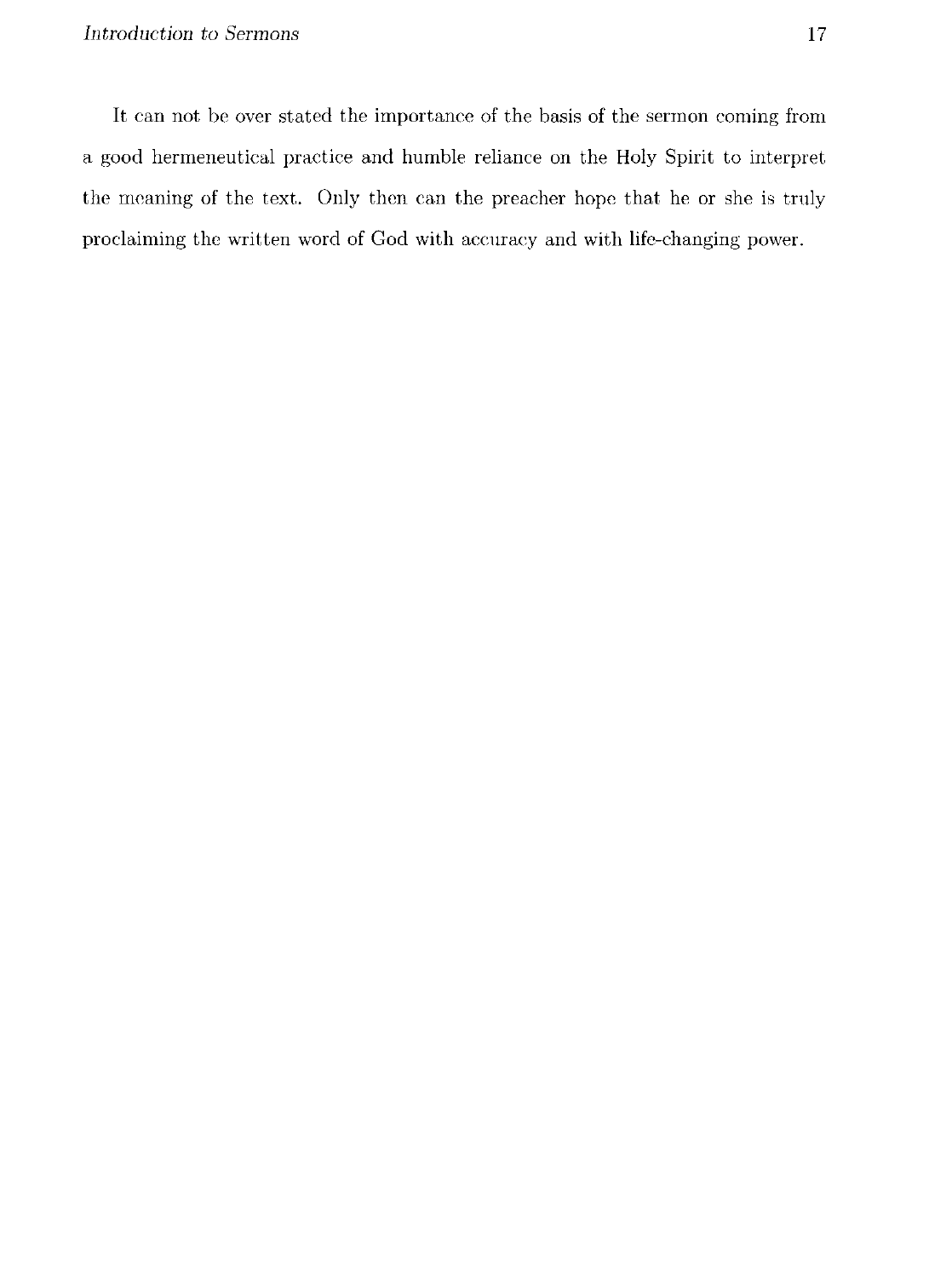$\mathcal{L}^{\text{max}}_{\text{max}}$  and  $\mathcal{L}^{\text{max}}_{\text{max}}$ 

 $\mathcal{L}^{\text{max}}_{\text{max}}$  . The  $\mathcal{L}^{\text{max}}_{\text{max}}$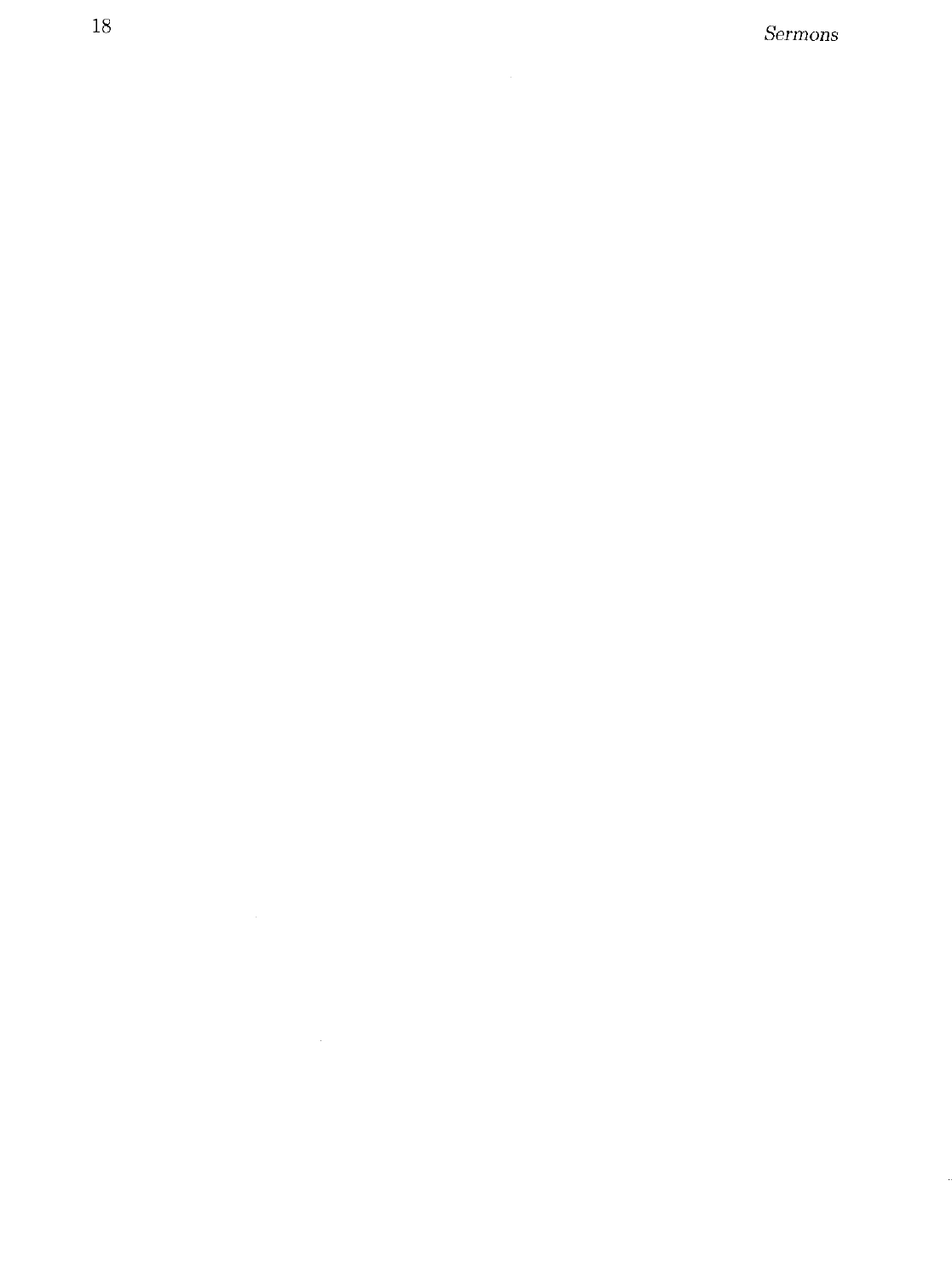## **Sermon 1: Destroying the Walls**

Pretend that you are in a church where someone that you hate just walked in. This is not just a petty dislike for someone like "I don't like those people because they live on the other side of town." No, this is true hatred. You were taught to despise this kind of person since you were a little child. In fact, your whole identity is founded on you and your family loathing these people for generations. But now, they have come into your church.

This situation is the same situation that the church in Ephesus faced a couple thousand years ago shortly after Christ's ascension into heaven.

*\Ne* have *come* to a section in Paul's Letter to the Ephesians where Paul writes about a specific and difficult topic. Today we will be reading Ephesians chapter 2 verses 11 through 22 where Paul tackles the issue of a church divided by racism.

#### Today we will look at two things that Paul has to say about a church that is divided by racism. We will see that Christ destroyed the racism barrier and established a new body of followers.

The history of mankind is one that is riddled with divisions. Men have always found a way to divide themselves from other men because of differences. Mankind's nature is to feel more comfortable with those who arc like them, either in thought, race or behavior. At the same time, people automatically tend to think that because someone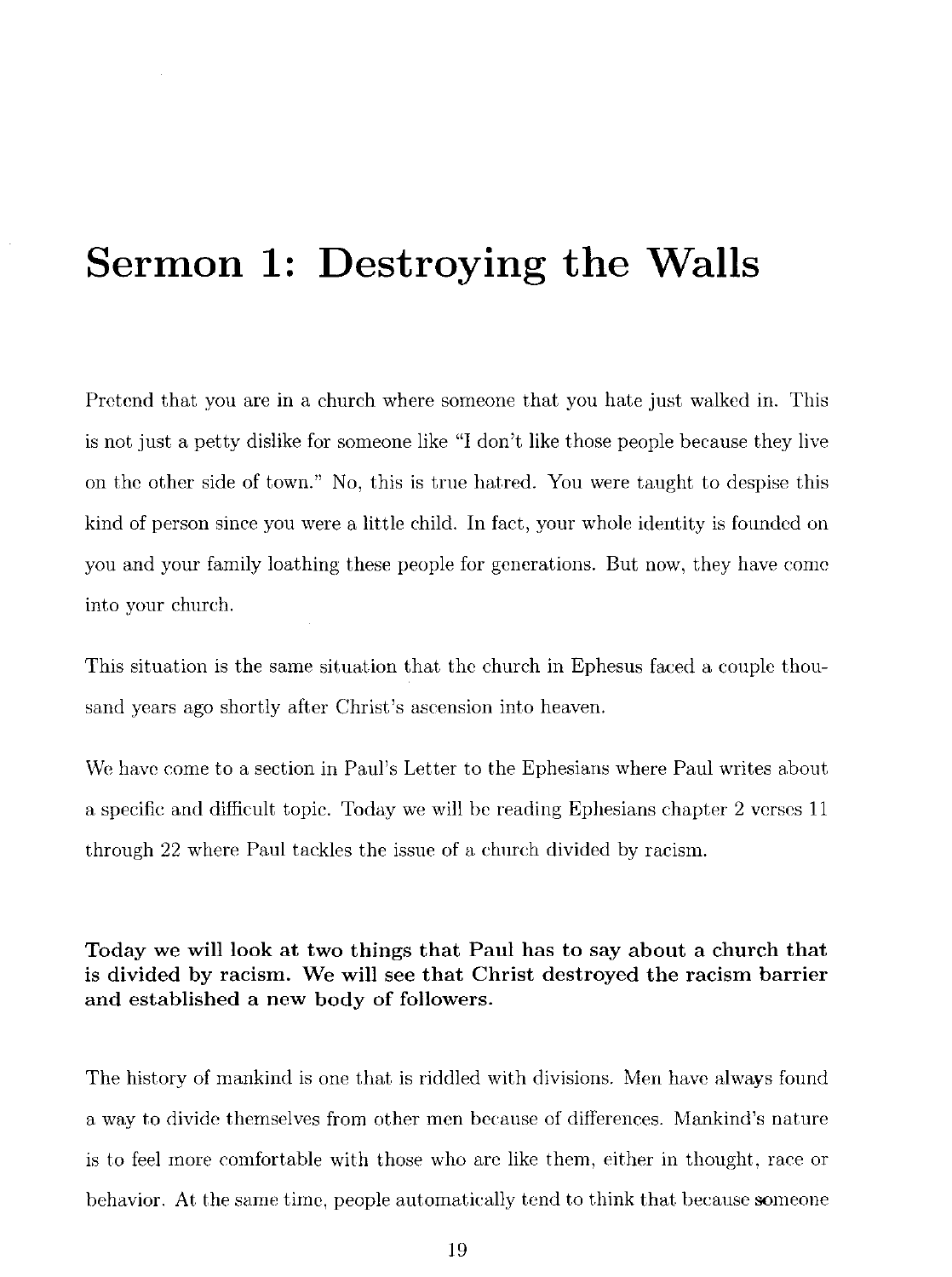is different from them, they are inferior. In the United States this predominately takes the form of racial division.

The history of racial division is not a new topic. What it means to be a person of a different race has plagued mankind for thousands of years. Man has struggled with the ideas of racial equality and racial supremacy. This passage in Ephesians speaks to this issue and what Christ did to bring all men together under one ruler, Christ.

Paul writes about how the once foreign Gentiles are to have equal rights and equal inheritance of the kingdom of God with the Jewish Christians. Lets read what he has to say from the New International Version of the Bible:

<sup>11</sup>Therefore, remember that formerly you who are Gentiles by birth and called "uncircumcised" by those who call themselves "the circumcision" (that done in the body by the hands of men)  $-$  <sup>12</sup>remember that at that time you were separate from Christ, excluded from citizenship in Israel and foreigners to the covenants of the promise, without hope and without God in the world.

I know what you are saying "What does that mean?" "Who are those people?" "How does that affect me?"

#### I think that **in** order to understand what **Paul** is saying, a history lesson is needed on the background of these two people groups.

Thousands of years ago, God pulled Abram aside and made a covenant with him that promised to make a nation out of his descendants. These descendants of Abram would become known as the nation of Israel. The people of Israel also came to be known as the Jews after Jacob's son Judah. God called the nation of Israel to be his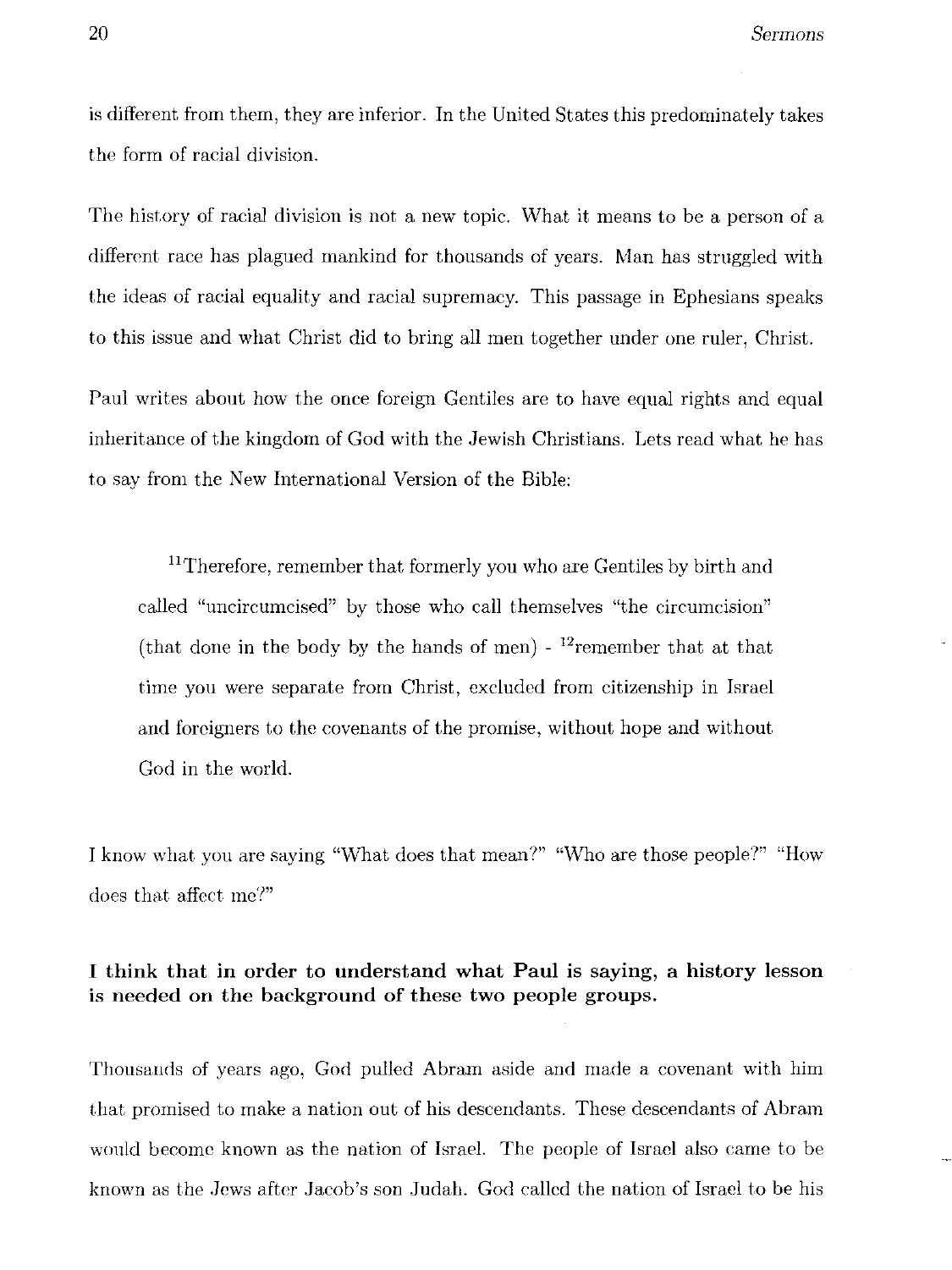people who would bless all nations. As a sign of this covenant, the men of Israel were required to go through circumcision as a sign of who they belonged to. The people of Israel alone had the right to a relationship with God. Even in worship, foreigners could not enter the temple and were not able to worship with the Israelite people.

All other people who were not a part of the nation of Israel were called Gentiles by the Jews. Because the Gentiles did not belong to the Israelite nation, they did not practice circumcision and so were called "the uncircumcised." They were looked down upon by the Jews and were thought to be inferior. As the scripture states, they were not part of God's chosen people and were not a part of the covenants and promises that God had made. Without access to these covenants and to the true God, they were, as Paul put it in verse 12, "without hope" in the world.

This was the attitude of the Jewish people at the time of this letter. As you can imagine there was a hostility between the Jews and the Gentiles. The Jews viewed themselves as the chosen people and the Gentiles were seen as inferior.

Something should also be mentioned about the type of town Ephesus was.

Ephesus was a major city located in Asia Minor (an area we know as Turkey today) that Paul visited and stayed for eighteen months. There were both Jews and Gentiles living there. While both groups learned how to co-exist, they were far from reaching equality. When Paul established a church there, it was not only for the Jewish inhabitants. The church quickly filled with Jews and Gentiles alike, for the gospel of Jesus proclaimed that all of mankind could approach God with confidence and not just the Jews anymore. Christ indeed died for more people than just the Jews.

Now imagine a Jewish person in this early church. Paul comes in to the scene. This Jew has become a Christian and learned to follow Christ. But, unlike all Jewish traditions that he grew up with the Gentile people were being allowed to worship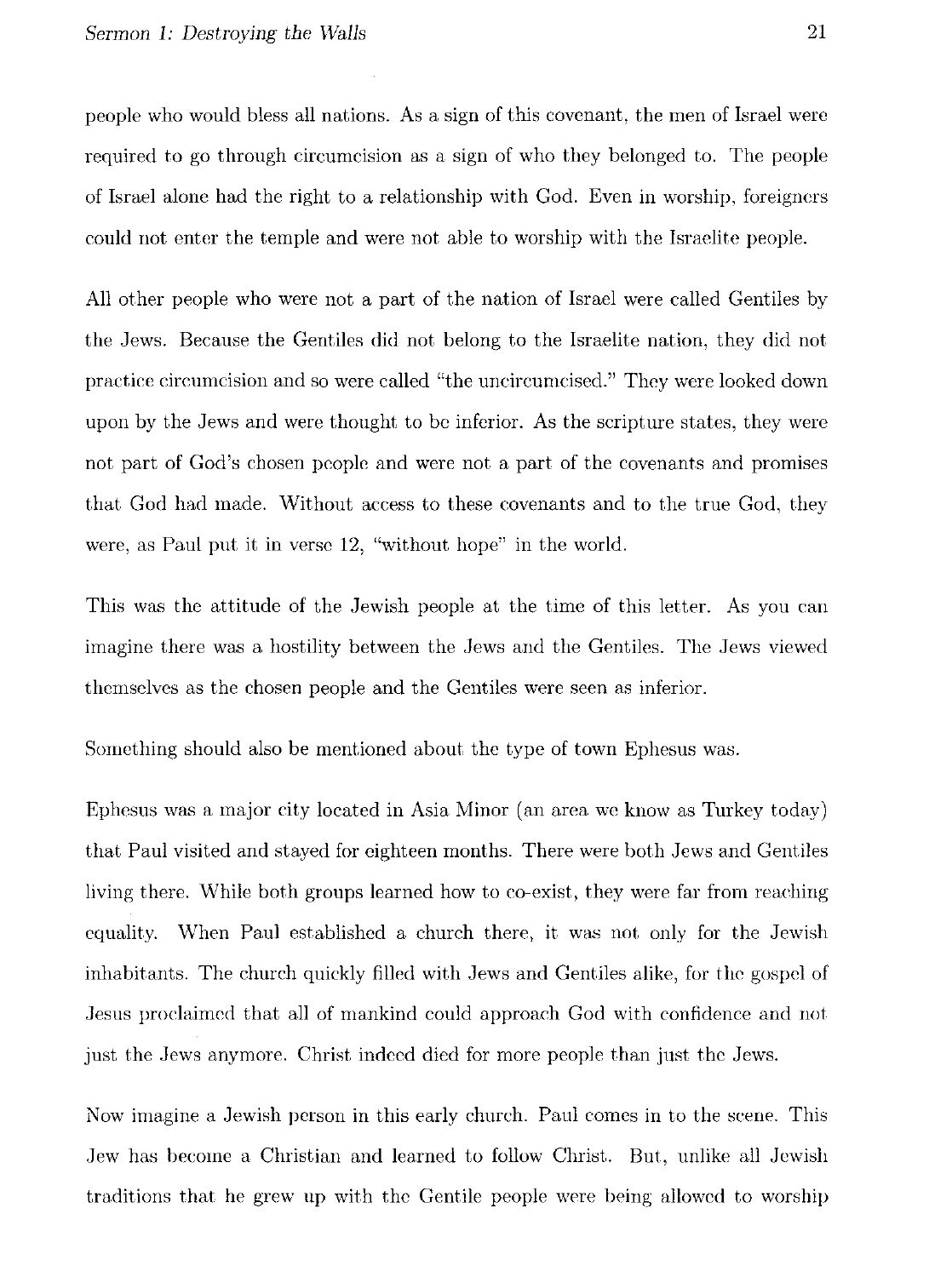22 *Sermons* 

alongside of him.

Paul taught something that went against everything that the Jewish people have ever been taught about the unclean foreigners: Gentiles can inherit cternallife with God just like Jews. Gentiles were not even allowed to have a relationship with God. Now they were allowed to fellowship on equal terms with the Jewish people because of what Christ accomplished in his death! This must have thrilled the Gentiles and upset the Jews at the same time.

Remember the way you felt when I had you imagine that you were in a church with people you hated? Well these people, both the Jews and the Gentiles, actually did face that problem. They have been trained to hate one another.

What exactly did Jesus do for these Gentiles, and for us today?

#### The first thing that Paul tells us about a church that is divided by racism is that Jesus, through the cross, destroyed the barrier.

Lets read on to see how Paul describes what Christ did for the Gentiles:

 $^{13}$ But now in Christ Jesus you who once were far away have been brought near through the blood of Christ. 14For he himself is our peace, who has made the two one and has destroyed the barrier, the dividing wall of hostility,  $15$  by abolishing in his flesh the law with its commandments and regulations. His purpose was to create in himself one new man out of the two, thus making peace,  $^{16}$  and in this one body to reconcile both of them to God through the cross, by which he put to death their hostility. <sup>17</sup>He came and preached peace to you who were far away and peace to those who werc near. 18For through him we both have access to the Father by one Spirit.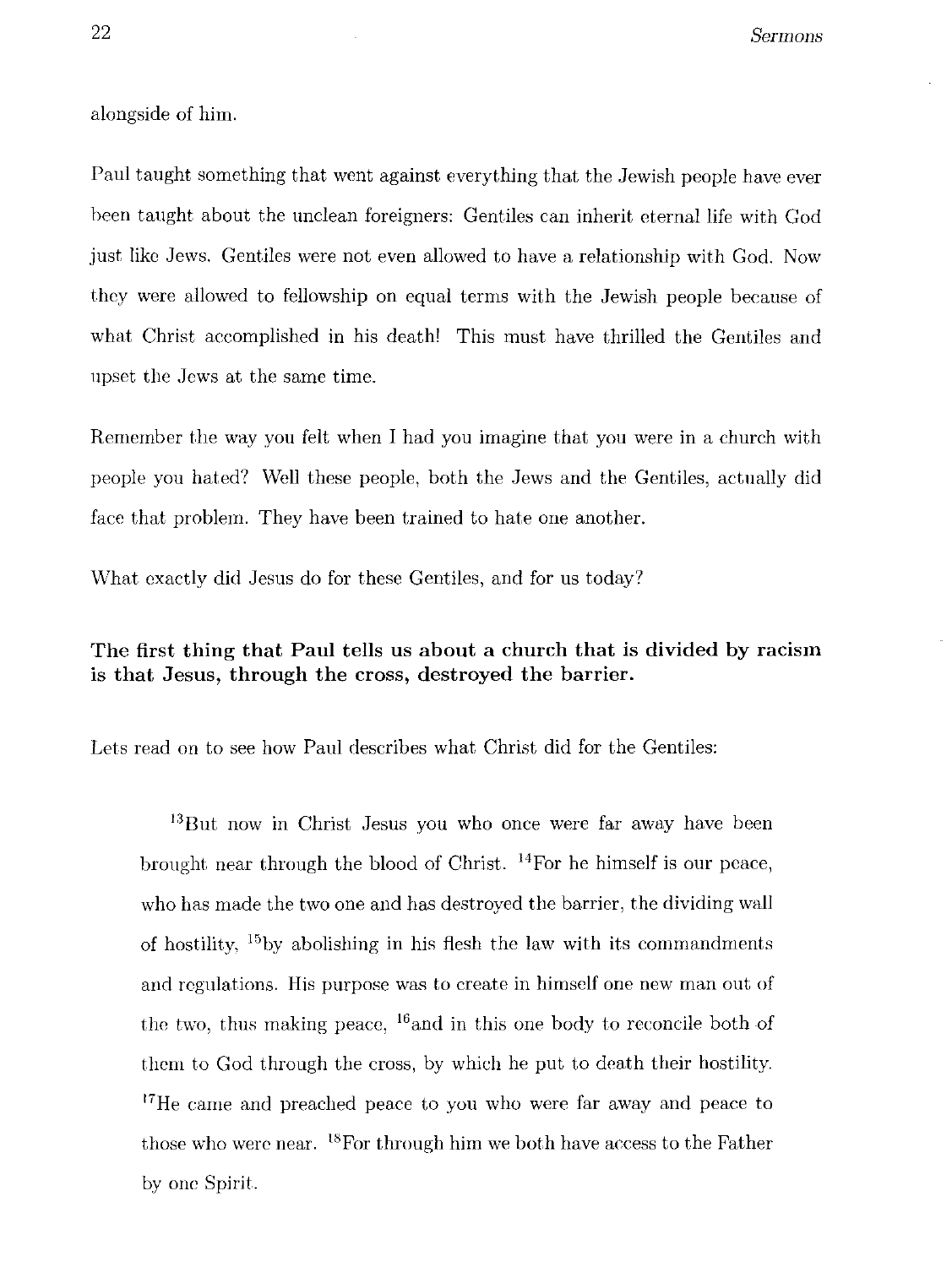Jesus died on the cross for all nations of the world, not just the select Jews. Jesus not only reconciled our relationship with the perfect God, but also reconciled our relationships with each other. There is no longer a select and chosen group of people who alone get the benefit of God. Christ opened the doors for all to come near him.

Paul uses excellent imagery here to show this idea. Paul states that the Gentiles were "far away" from God. Paul states that Jesus "destroyed the barrier" that separated mankind. Jesus removed the "dividing wall" of hostility.

Do you remember the Berlin wall? The Berlin wall was a giant twelve foot wall that divided the city of Berlin in two. The people in West Berlin were separated from the people of East Berlin by a wall that they had built.

In 1989, after the Cold War era, the Berlin wall came down and once again the people of Berlin were united as one city. For the first time in many years, they were together again and nothing was separating them anymore.

In the very same way, Christ destroyed the racial wall that separates us from each other. Just like the people of Berlin, we are no longer separated from each other. Paul tells us that Jesus' death destroyed this wall and allowed all of mankind to have equal standing with God. Furthermore, Christ's love is more powerful than any barrier that can come between us.

Maybe this would help give a picture. Professional baseball in the United States is divided up into several leagues. They range from Minor League to Major League. As a player gets better, he gets moved up higher until he reaches the Major Leagues.

Using this analogy, let me describe the situation in reference to God before Christ's death. The Jews would be the Major League players. They are the top people. They are the chosen people. Only they were allowed to have the most prestigious rights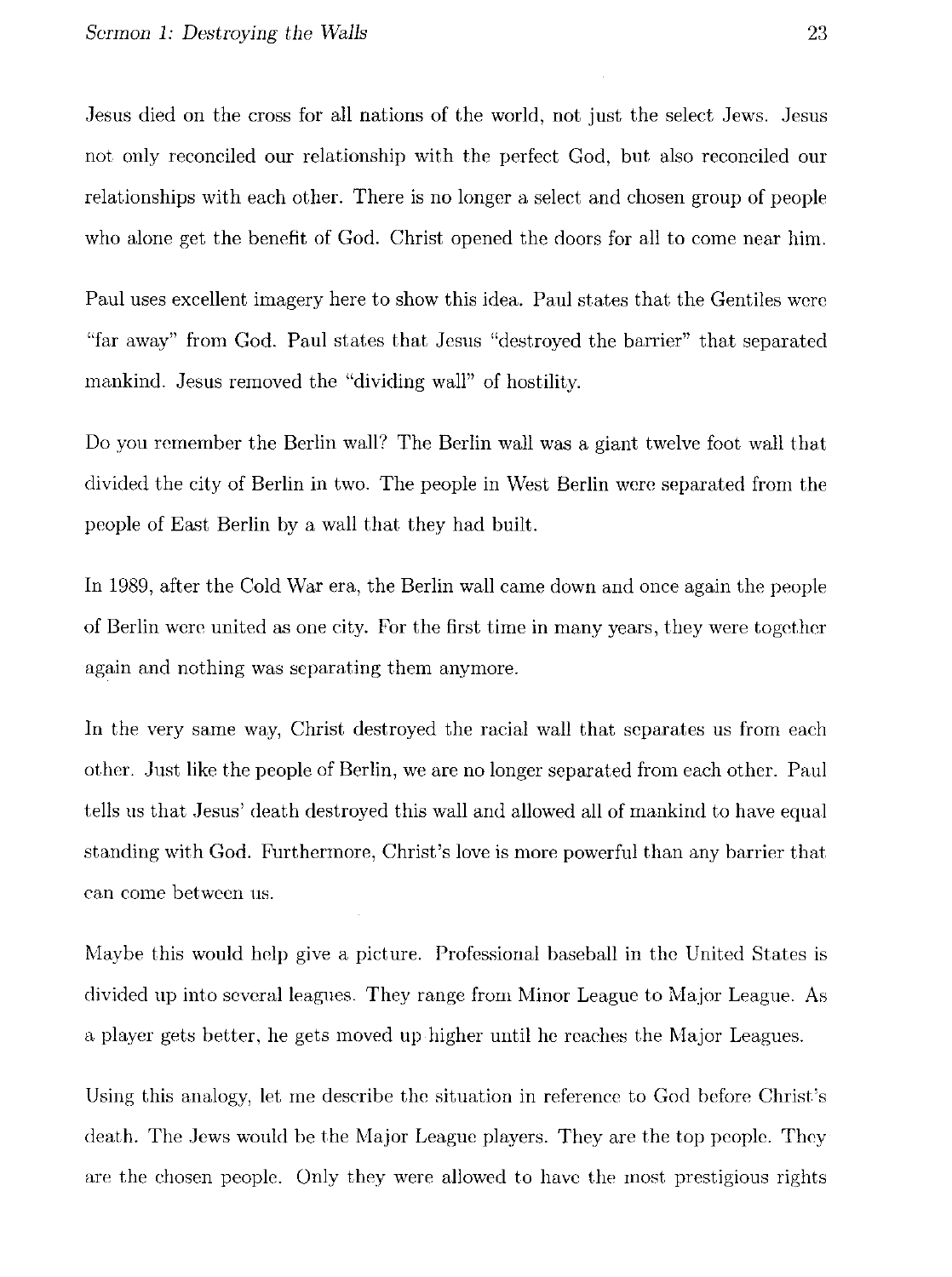and opportunities. All other people, the Gentiles, would make up the Minor League players. They were allowed to know about God, but with very limited access.

Then suddenly Christ came into the picture. In effect, what he did was to abolish the league system and bring the Minor League players to the Major League. He gave to all people equal rights and equal opportunity to come to God the Father.

This is not enough to satisfy Paul, however. Paul goes further than just stating that Jesus put them in the same League, he states that we need each other on the same team. Not only were the Gentiles brought up to the Jews' level, they now had to rely on one another.

#### The second thing that Paul tells us about a church that is divided by racism is that Jesus, through the cross, established the body.

Look again at what he writes in verse  $15$ :

His purpose was to create in himself one new man out of the two, thus making peace, and in this one body to reconcile both of them to God through the cross

Through the power of Christ's death on the cross, there was no longer a distinction between Gentiles and Jews, they were just God's people; two people groups becoming one with the power of Christ. Christ established a unified body.

The Jewish and Gentile inhabitants of this town would have been extremely shocked and extremely confused at what to do next. How were they to relate to one another? How were they supposed to chose leadership? It is of no wonder that this is an issue that Paul ends up writing about to this church. This started a long and worthy cause in which the new church had to find out what it meant for them to all worship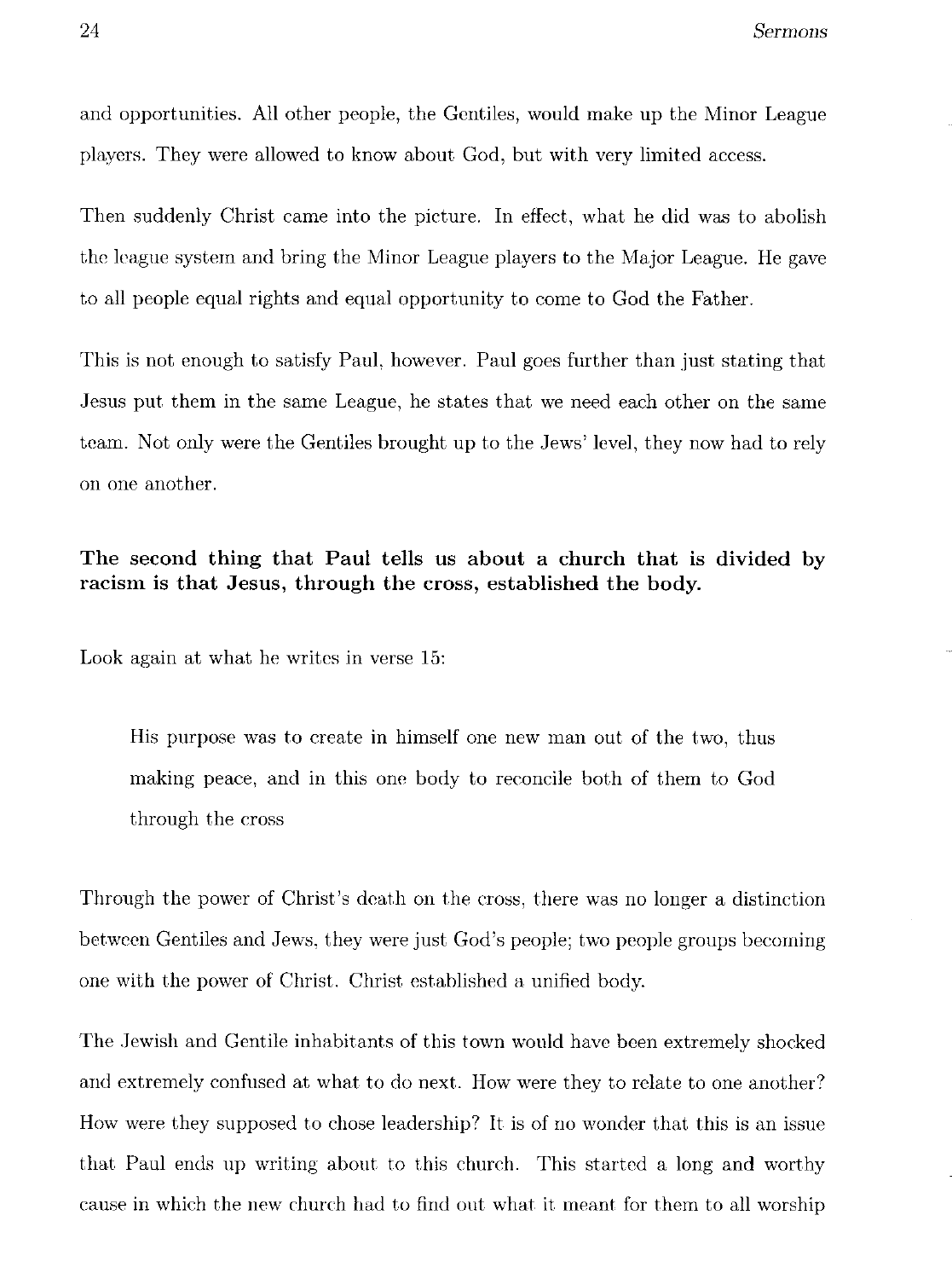together. It is a problem that is seen in the hook of Acts and continues all the way to today where we struggle with the same ideas as they did.

Now I know what you are thinking, "wait just a second, our church doesn't have problems with Jews and Gentiles today!" And you know what, you are right. This scripture may have been written to deal with these particular people groups, but the truths taught here by Paul are applicable to today's current situation. What situation is that? Racial diversity in the church.

Racial conflict has been seen in the United States ever since the creation of this country. The history of racial conflict is very much a part of what this country has become. But don't we have all that behind us now? Haven't we made laws to fix discrimination. Haven't we abolished slavery? Haven't *we* done everything that we were supposed to do? And the answer is definitely a "yes" we have taken huge strides as a nation and as a church to abolish prejudices and to create equality, but as a church, we still have a way to go.

In the book *Divided by Faith* there is an alarming claim that Sunday morning is the most segregated hour in America (Emerson and Smith, 2000). As a church, we are more segregated than ever! But isn't this okay? Don't people worship in different styles and we should just let people worship in whatever style they feel the most comfortable? While this kind of thinking may be true, we may be risking missing out on our true identity as God's children. Paul claims that with and only with all people together, we may find our true identity. But more than that, as we arc about to sec. we need each other as much as we need God!

Let's continue in verse 19:

19Consequently, you [Gentiles] are no longer foreigners and aliens, but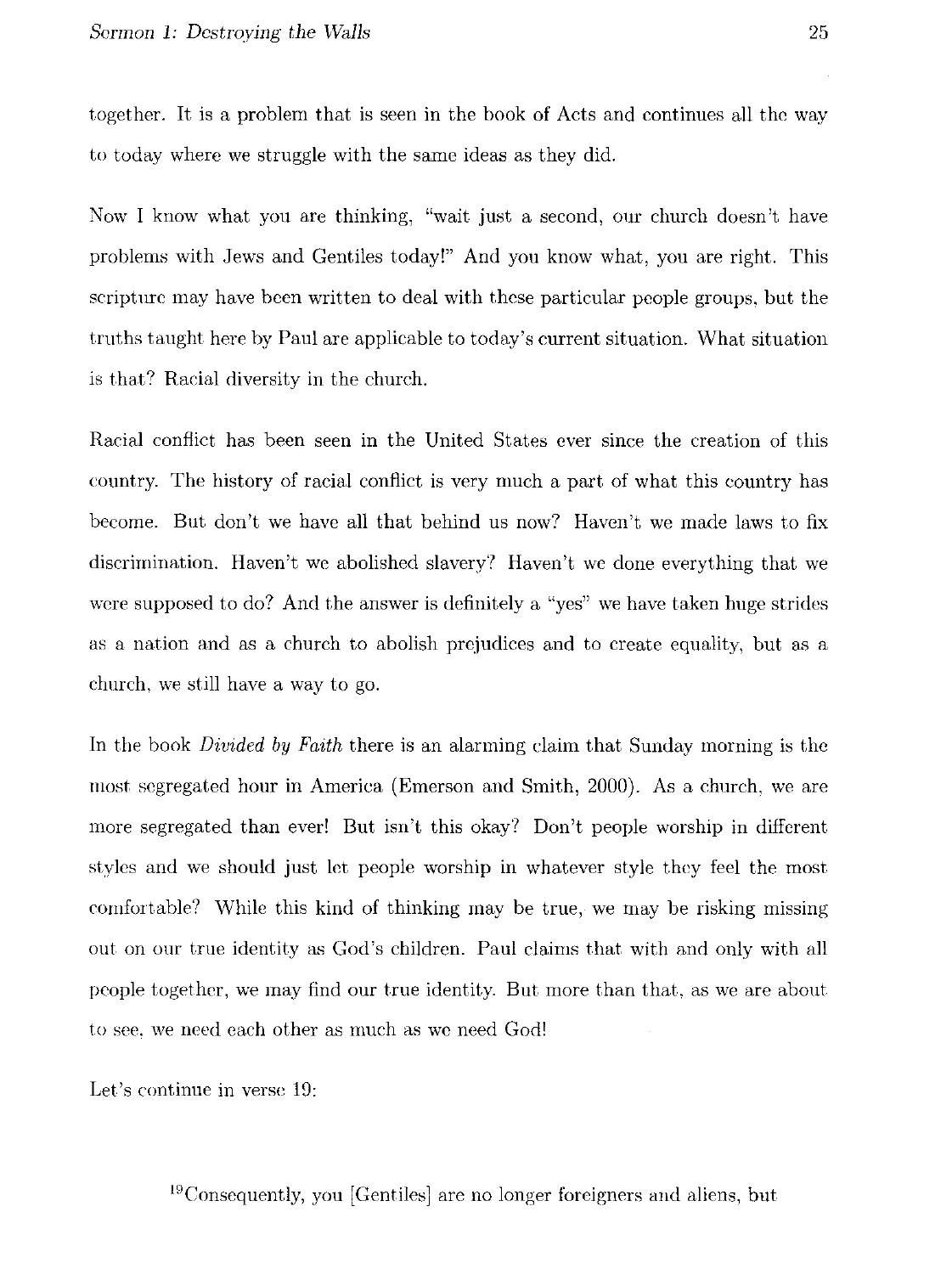26 *Sermons* 

fellow citizens with God's people and members of God's household, 20 built on the foundation of the apostles and prophets, with Christ Jesus himself as the chief cornerstone.  $^{21}$ In him the whole building is joined together and rises to become a holy temple in the Lord. 22 And in him you too are being built together to become a dwelling in which God lives by his Spirit.

Paul describes the people of God using the imagery of a temple. Look at what he says; he states that the foundation is composed of the apostles and prophets and the teaching that they have provided through the scriptures and Christ as the cornerstone or the piece that supports all the weight. He goes on to state that the building is built together by the Jews and Gentiles both to become a dwelling place in God. The temple would not be complete if it were just one people group. The temple can only be complete with all nations and all peoples as one body.

Imagine trying to build a house without all of the materials. You have laid a great foundation that is firm and strong. But. when you start to build the walls, you notice that only half of the needed materials are there. The further you build, the more unstable it becomes. Even with the greatest foundation, the building will not stay together if there are not any walls to support the top!

Paul is saying that the Jews and the Gentiles need each other in order to be a complete church. Without the cooperation and the combination of the two groups, the church would not stand.

So what does this mean to us? I hope you can see the huge ramifications this had on the Jews and Gentiles of the early church and how earth shattering it was. But what about today?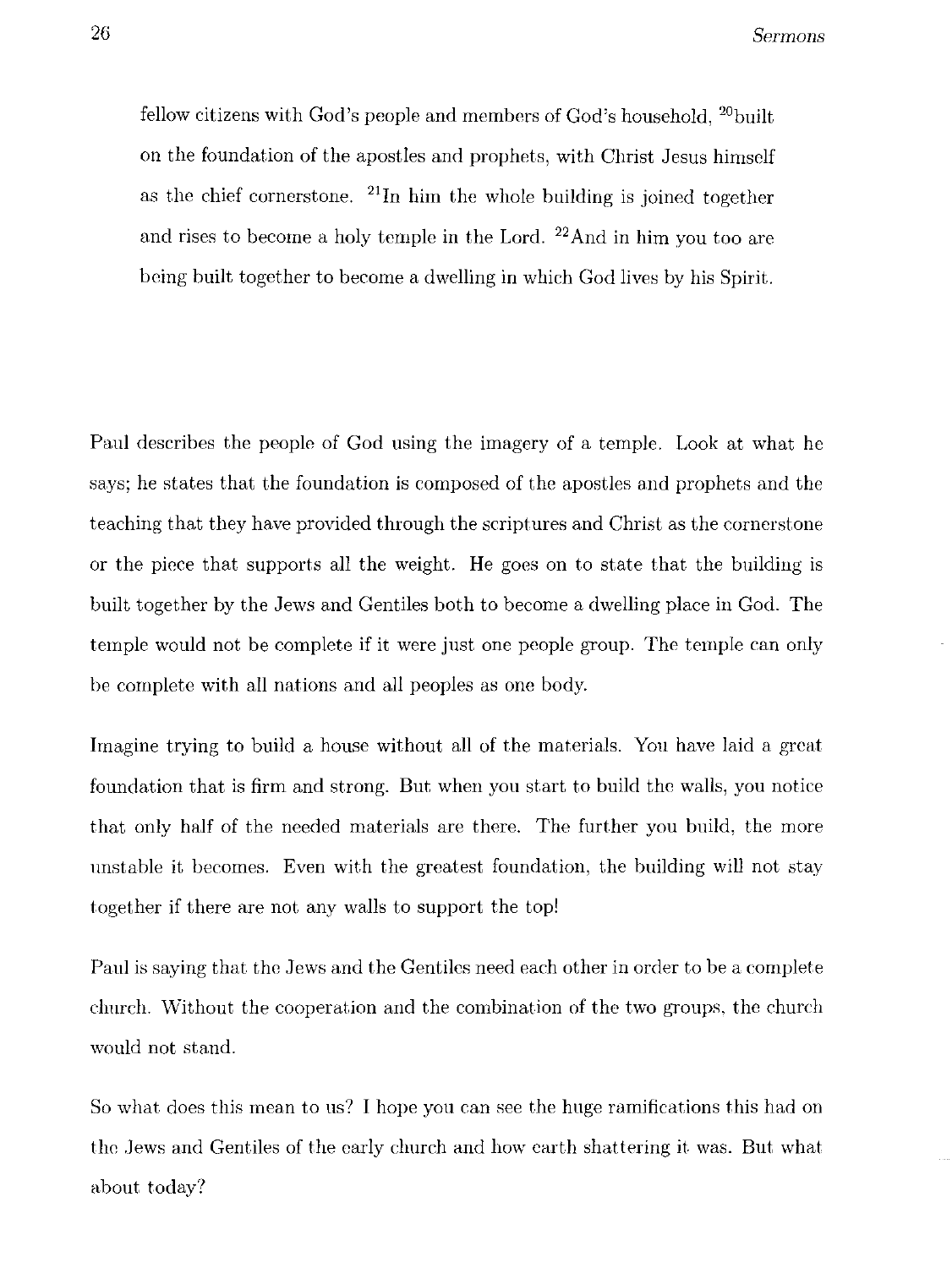#### We have seen that, through the cross, Jesus destroyed the barrier of racism and established the body and united the body.

Take a look back through the text and the words that Paul uses. The racism barrier pushes people "far away"; the body of Christ "brings near". The barrier brings "hostility"; the body brings "peace". The barrier creates "aliens"; the body creates "fellow citizens". vVe arc called to no longer be separated but rather to be unified.

Paul talks about how Christ "destroyed the barrier." As Christians we should not be satisfied as long as there is any type of man-made wall dividing us. Christ already came and destroyed the walls that separated us as people. We should be careful, therefore, that we do not build walls in our own lives, but rather help to destroy the barriers we put in our lives.

So I ask you, are you today building walls, or destroying walls between you and other people though they be of a different race than you? Do you look upon people of other races and realize the value that they bring to the larger body of Christ?

Christ is calling all of us to come together as his his people to worship God. Imagine the effect on the world if we did come together and unite as we are called to do. Only with Christ is this possible, no other system, government, religion or idea has this much power, to bring together all peoples. How arc you helping in this effort.

Will you pray with me:

Father in heaven. In your wonderful image you have created all of mankind, and in your glory you have made us different with our own ideas, thoughts, and appearances. We, as a people, have sinned against you by dividing ourselves off from one another. We have shunned people who are different from us and isolated ourselves from becoming who we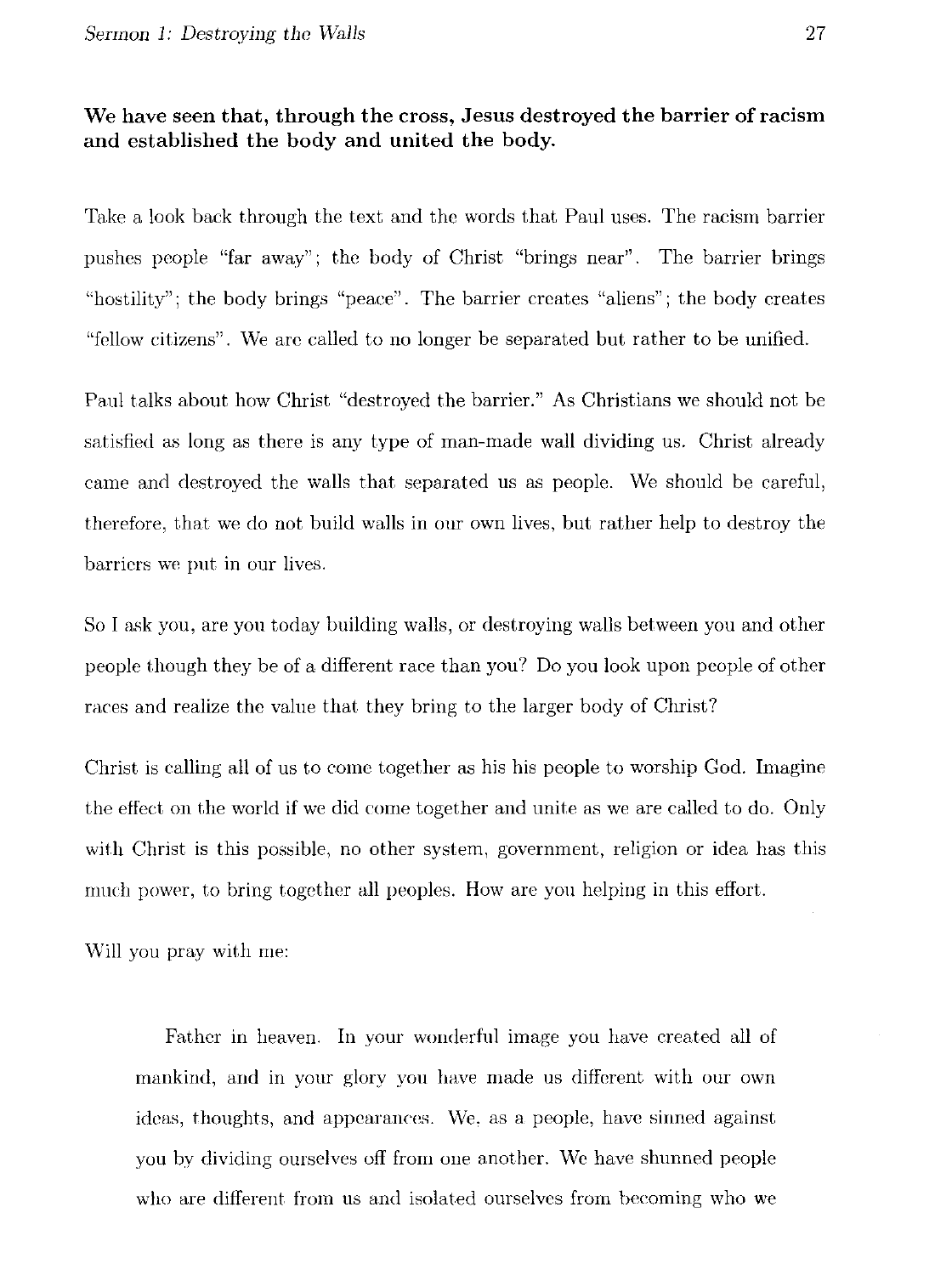28 *Sermons* 

are truly meant to be.

Lord we thank you for this scripture and the truth that it contains. We thank you for the model of reconciliation that is described in the carly church. And we thank you for leading us and guiding us in our walk with you.

We know that you died not just for people like us, but for all races of man. And we know that you are calling us to be one people. We also know that anything is possible with you. Lord, give us the strength to fight against racism in our lives and in our churches.

 $\epsilon$ 

We ask this in Jesus' name. Amen.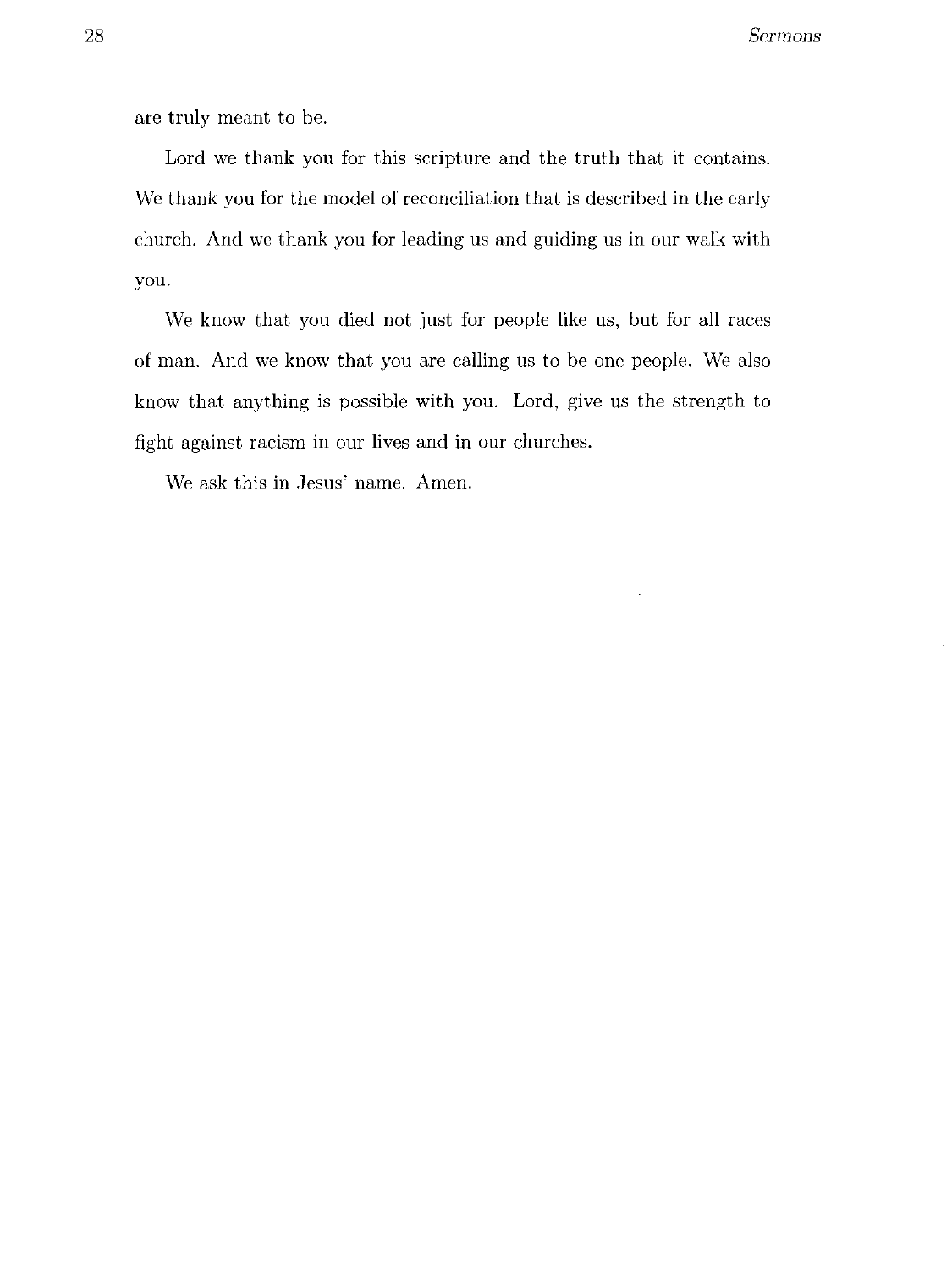## **Sermon 2: It '8 all about Attitude**

Have you ever watched a pilot fly a plane? The pilot has many sophisticated instruments and displays to help him get to where he needs to go safely. One such instrument is the attitude indicator. It shows the planes orientation relative to the horizon.

It is very important that the pilot know the attitude of his plane at all times. The attitude determines where the plane will go. Wherever the attitude points to, the plane will follow.

An aircraft's attitude is not all that different than the attitude of our mind. Our own attitude directs us in our life. Our attitude ultimately determines our actions. It is om attitude that Paul is addressing in the passage we will look at today.

In our study of the book of Ephesians, we now come upon chapter 4 verses 17 through 24 where Paul urges the Christians in Ephesus to have Christlike attitudes in a society that holds a worldly attitude.

Today we will look at the instruction that Paul gives about our attitudes. Paul instructs us to put off the world's attitude and put on a Christlike attitude.

Before we take a look at this, a little background material will clarify a few points.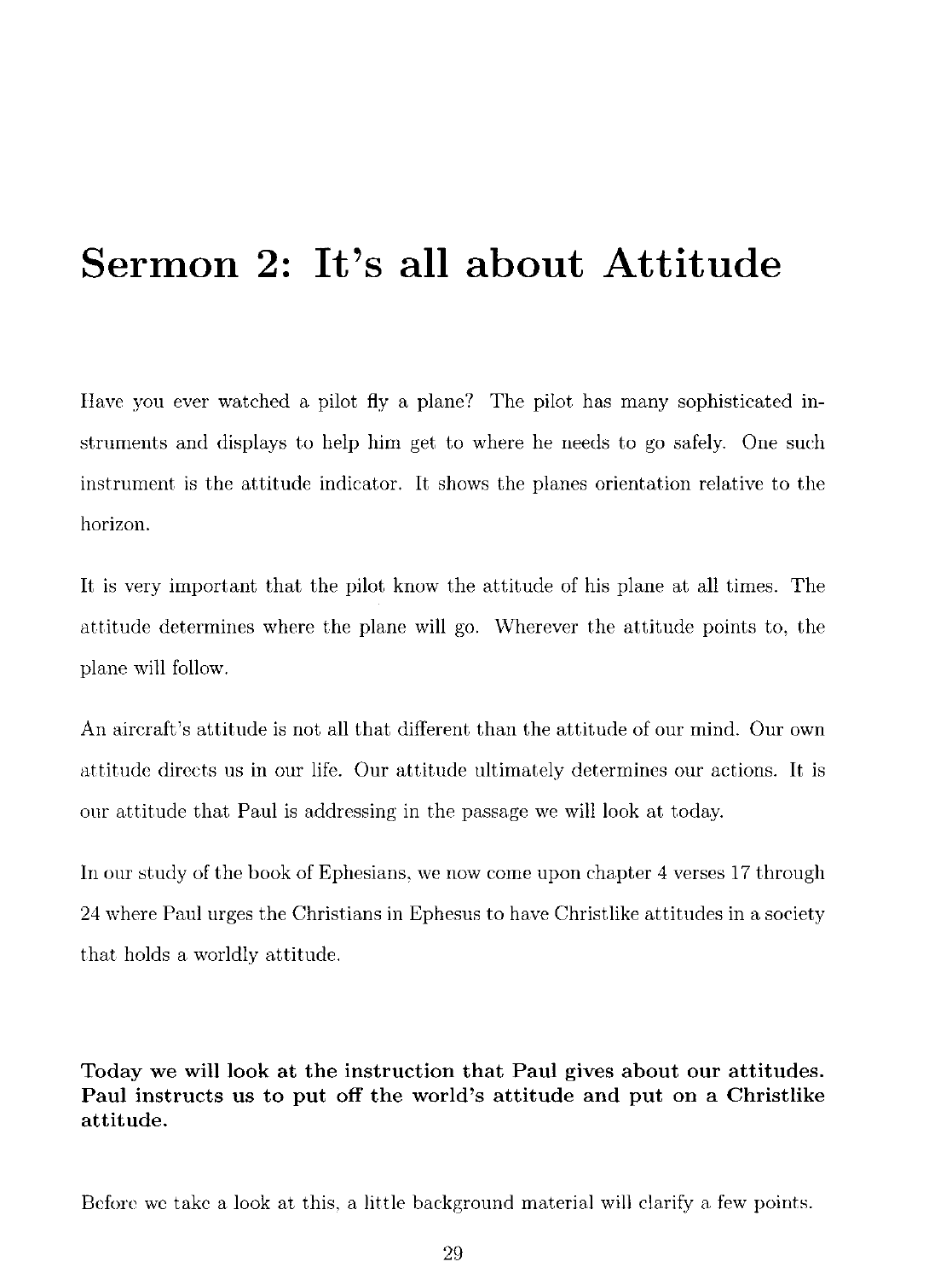30 *Sermons* 

The book of Ephesians addresses a church in one of the more famous cities of the early Christianity. We are able to find out much information about the city of Ephesus itself from numbers of outside resources and from other portions of the Bible. Both the book of Acts and Revelations give us a picture of Ephesus. We know that Ephesus was a church in the providence of Asia Minor where Paul spent eighteen months teaching and preaching as recorded in the Acts 19. We also know that Ephesus was known for its Pagan roots and was made famous by a stone statue of the goddess Diana that was to believe to have fallen from the heavens and which people worshiped.

Being a church in the Providence of Asia, it was composed of both Jewish Christians and Gentile Christians. This of course brought about much debate and conflict about how these two distinct groups of people who arc thrown into the same church worshipping together which was a completely revolutionary idea. This idea and the conflicts that arose are the exact issues that were dealt with in Ephesians chapter 2.

This church, with the combination of a worshipping group made up of Gentiles and Jews and the sinful conditions of those that occupy the city, would definitely have caused its members to seek guidance and assistance on their attitudes. This is exactly what Paul is addressing in this passage.

Ephesians chapter 4 verses 17 through 24 read as follows:

<sup>17</sup>So I tell you this, and insist on it in the Lord, that you must no longer live as the Gentiles do, in the futility of their thinking.  $^{18}$ They are darkened in their understanding and separated from the life of God because of the ignorance that is in them due to the hardening of their hearts.  $^{19}$ Having lost all sensitivity, they have given themselves over to sensuality so as to indulge in every kind of impurity, with a continual lust for more.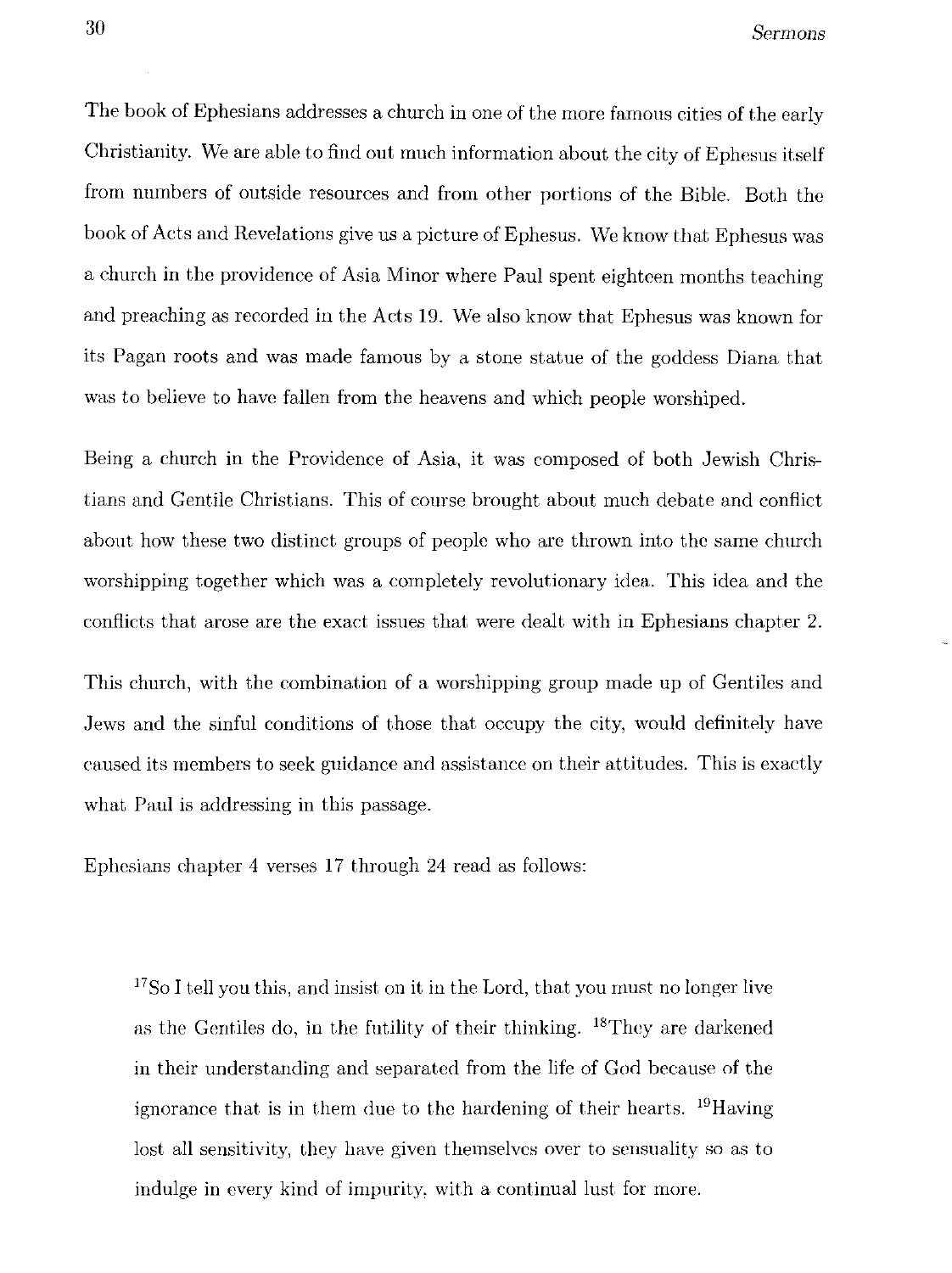#### **The first thing that Paul instructs us is put off the world's attitude for their thinking is futile.**

What does Paul mean by futile thinking of non-Christians?

Paul is not stating that non-Christians are dumb. Mankind has come a long way in the understanding of the natural world. Physics and mathematics have taken gigantic strides in the last hundred years to give us a better understanding of the universe. Non-Christians are certainly able to reason and understand detailed concepts. They are sometimes better at it than Christians are!

So what does Paul mean by a "darkened understanding" and "futile thinking"? The wisdom that Paul is referring to is the reality of the divine and spiritual world in which we live. Simply put, it means that the world does not understand God's ways. Their attitude is one that goes against God's ways. To the world who does not know Christ, the things that Christians do are ridiculous! Without the Holy Spirit guiding and directing their heart, they do not know true right and wrong.

Even the most mundane Christian actions make no sense to the world. Going to church every Sunday .. .I would rather sleep in or watch TV! Giving ten percent of our income ... that is a lot of money that I earned! Spending time in prayer and scripture study ... that is just a waste of time!

It is also true that God's truth does not always make since to the world. vVhat God sometimes calls us as Christians to do, the world sometimes does not understaud. In 1 Corinthians we find "but God chose what is foolish in the world to shame the wise"  $(1$  Corinthians 1:27). Many times what God asks us to do, may seem ridiculous to our worldly standards. Even the whole idea of salvation by faith is ludicrous to a society that does not believe in anything they can not sec with their own eyes. Our Christian attitude is taking us in a different direction than the world's fallen attitude.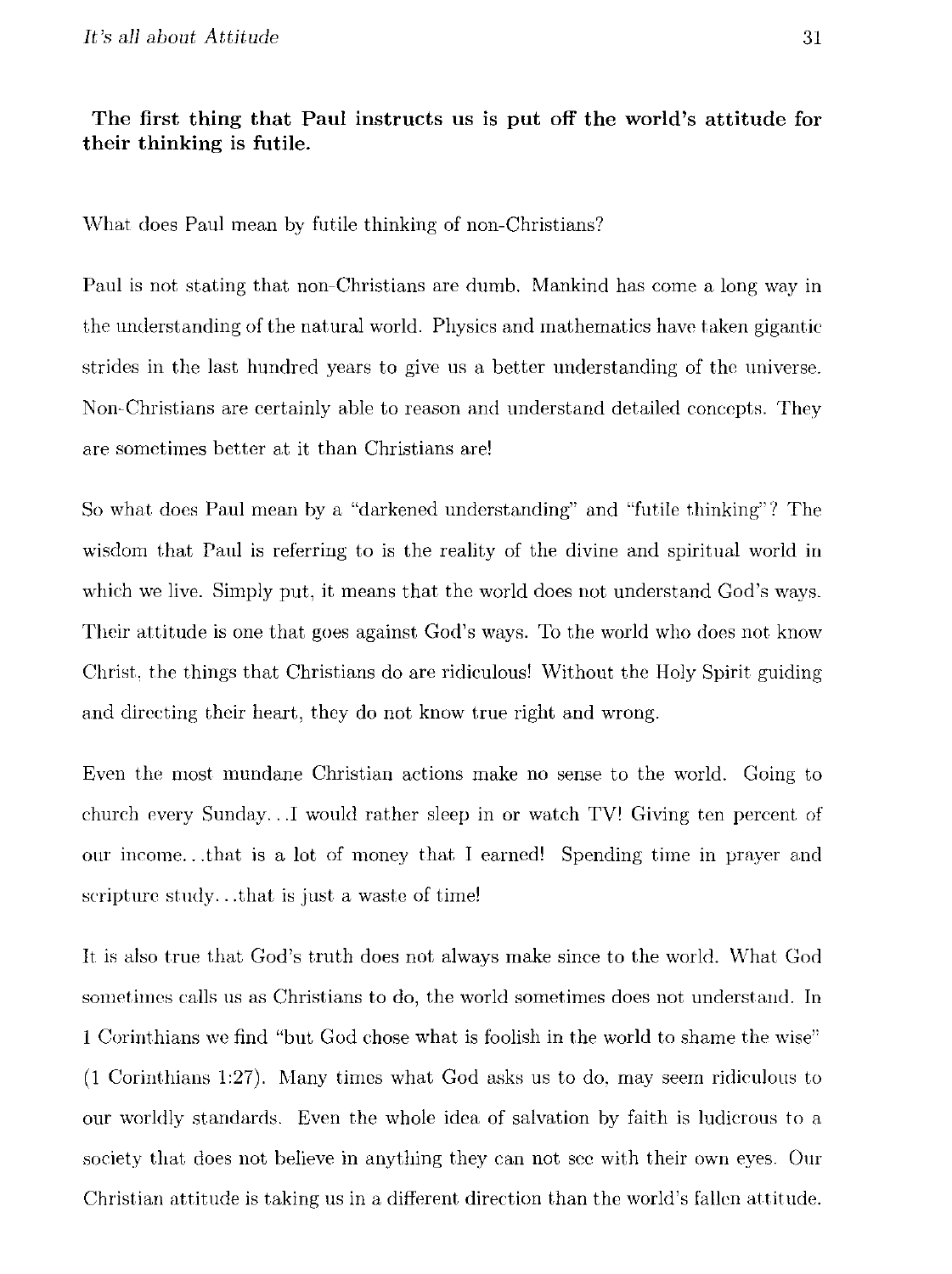32 *Sermons* 

Paul gets at the heart of this in these passages. Paul recognizes the attitude of the world as being harmful and destructive. Paul states that of course they would not be able to see right from wrong. They have lost all sensitivity, all morality, all understanding of what is morally right. They have in turn poured their life into impurities that will never satisfy. They have the wrong attitude! Their attitude is directing them away from God.

This thought leads us to Paul's next point in this passage.

#### The second thing that **Paul** instructs us is to put on our new Christlike attitude.

We sometimes think that it is hard for us today to have keep the correct attitude in our society. Society tells us to tolerate sins. Society even tells us to delight in some! But imagine how it must have been like for the Ephesians! They lived in a society that had no concept of God. They worshipped all kinds of false idols.

We must not only put off the attitude of the world, but we must also put on the attitude that we have been taught to keep in Christ.

Let's continue Paul's thought here:

 $20$ You, however, did not come to know Christ that way.  $21$ Surely you heard of him and were taught in him in accordance with the truth that is in Jesus.  $22$  You were taught, with regard to your former way of life, to put off your old self, which is being corrupted by its deceitful desires: 23to be made new in the attitude of your minds;  $^{24}$  and to put on the new self, created to be like God in true righteousness and holiness.

Do you get a sense of what Paul is doing here? He shows us our attitudes before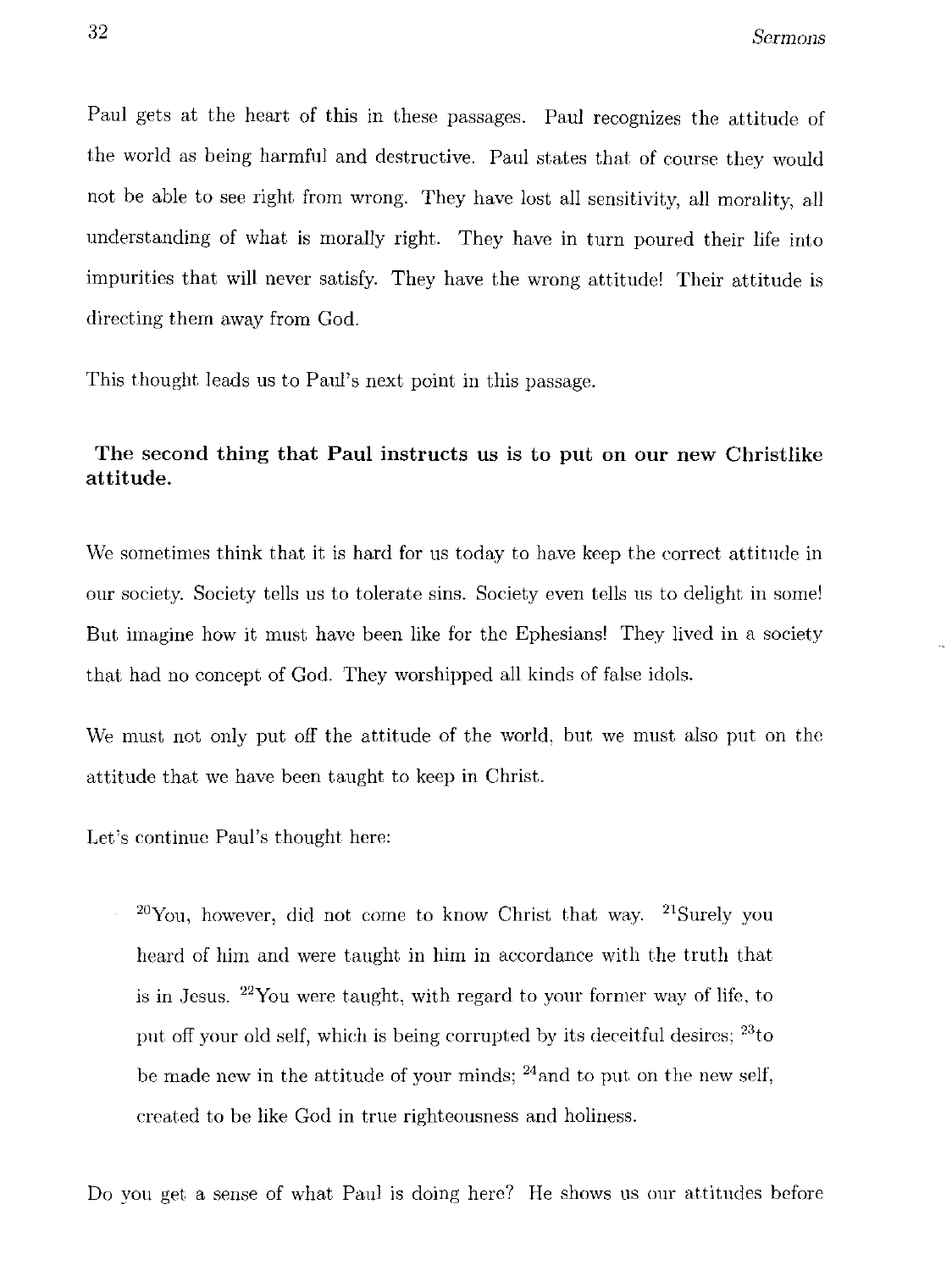Christ and drastically compares it to how our attitudes are to be with Christ. Only by showing us the ludicronsness of our lives without a Christlike attitude can we see and understand why we are to live the way we ought to. In fact, the whole next chapter in the book of Ephesians is dedicated to showing how we are to live this out in practical ways. Without this foundation of understanding why we live this way, however, the next chapter just becomes a list of do's and don'ts.

Paul is charging us to put off our old self and put on a new self and live a holy life. What does this mean, to "put off our old self and put on a new self"? It simply means that we are to stop separating ourselves from God and running our own lives. This is the attitude of the world: I don't need anyone else but myself to get by. Instead we are to allow ourselves to be the person that God created us to be in Christ's attitude.

Putting off and putting on clothing is an interesting analogy to use here. Isn't it interesting how clothing can define a person. Each person has his or her own individual style of clothing that he or she wears and when he or she strays from that, they looks odd. Clothing also has the power to help define who we are. Certain gangs use clothing as a way of establishing membership.

Or think of a conservative school that has a strict dress code that requires a uniform everyday at school. What would happen if one day one of the students wore something different, something more their style? Don't you think everyone would notice the difference?

It is as if Paul is us to wear a different uniform than those around us. We are to not have the same clothing as those around us. We are not to just blend in with the world and perform the same actions and the same behaviors as others. We are to put on a new uniform that is created in the image of God!

Imagine now if a group of students wore a different uniform, one that resembled a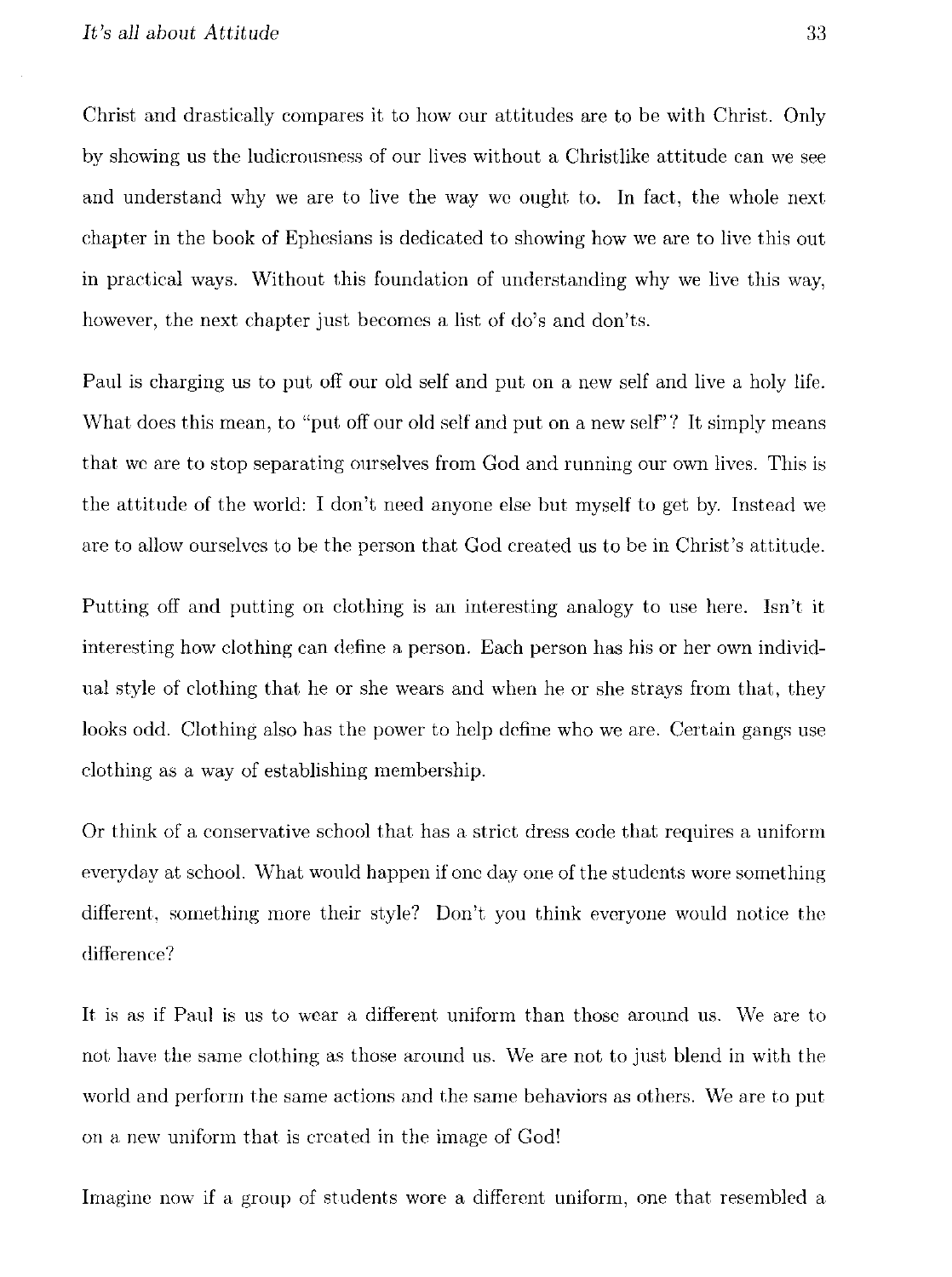34 *Sermons* 

Christlike attitude? What if we were to put on a uniform that resembled a Christlike attitude? What if people looked at us and didn't see their own actions in return, but saw us behaving on a different level, behaving as we were truly meant to be, in the image of God? Wouldn't that draw people's attention towards God? This is possible, but only with the help of God.

I think it is important to note here that change in actions do come from a change in the "attitude of our minds." I think this is a very important step, one that is all too often missed.

In the United States today, which is still predominately Christian in tradition, we all too often fall into a trap here. As Christians we live a different lifestyle than those around us because of our relationship with God and our knowledge of Him. But, we often forget what caused the transformation of our minds and expect others to behave like us.

#### What does this result in?

It results in Christians seeing sin in others' lives who do not know Christ and attempting to change their actions to less destructive ones. We might realize the destructive actions of those without Christ but we sometimes forget the reason why they perform destructive actions. They act like they do because in their own knowledge, the knowledge without God, it makes sense for them to do the actions they do. But if we as Christians get them to change their actions, without changing their heart first, we may do them more harm than good by giving them a false sense of security when in actuality, they still do not know God. As Dallas Willard put it "It is the inner life of the soul that we must aim to transform, and then behavior will naturally follow" (Willard, 1998, p.144).

Paul tells us that they arc separated from God because of their attitude and that is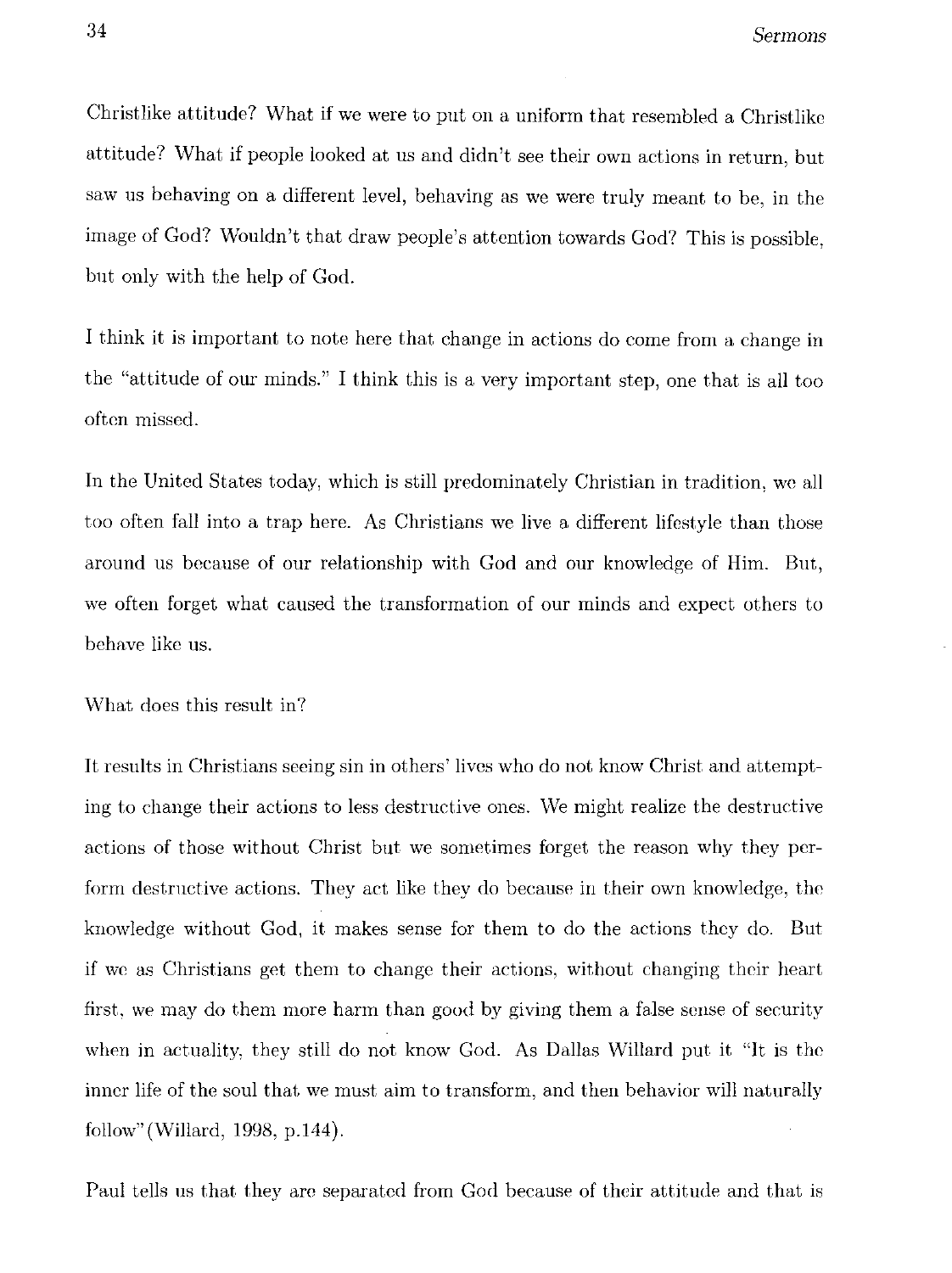*It's all about Attitude* 35

what needs to be addressed.

So we understand that the attitude of the world points us in a direction away from God. We also acknowledge that the correct attitude to have comes from Christ.

So what are we to do then?

The answer to this question depends on who you are and where you are with God.

You may be here and have no relationship with God what-so-ever. Maybe you are here just checking this Christian thing out or here because of a friend. Either way, the ideas of Christianity may sound ridiculous to you. And probably, they should! Sometimes I think that it is insane to be devoting so much time in my life to someone I can not see nor hear. But that is where faith plays a huge part in the believer's heart.

If this is you today, then I encourage you to continue searching, and above all, stay open to the idea that this Christianity thing may actually be true. For some of you this may not be an easy step and coming here today may have been a huge step. But if you are at all interested, at least open up to the possibility that it may be true. The next step would be to just ask God for a simple thing. to have God make it known in your heart the truth about him. Ask him to show you where your wisdom has led you astray and to gain knowledge of him. Ask him to change your attitude towards him. This is prayer, it is simply having a conversation with God.

Or maybe you are here and you already call yourself a Christian. Paul is claiming that we need to keep a different attitude than those aronnd us. Paul is telling us not to get wrapped up in the world's wisdom and the world's systems of right and wrong but to follow him instead.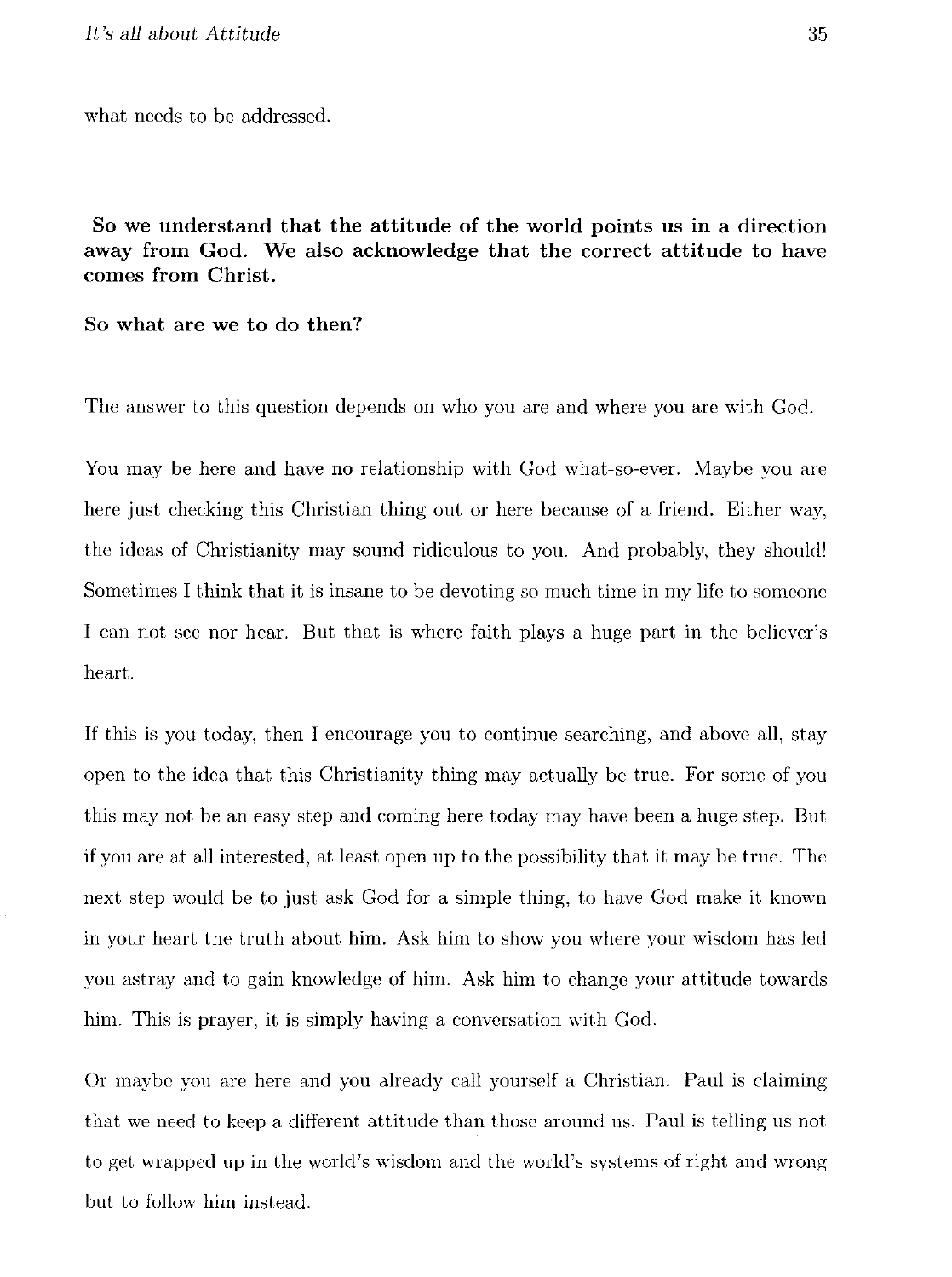36 Sermons

We were once trapped underneath the world's attitude. We were once following what the world tells us to do. Paul is saying "You are not like the world, you know Christ.!" We are to take off our old self, which is only leading us to corruption, and put on our new self that was created to be like God! We re to direct ourselves towards God using our Christlike attitude as a guide.

I would like to pray for us right now. Pray with me:

Father in Heaven. We thank you for this scripture that you have given to us. We thank you for this letter and for using Paul to send us a message through time that is true for us today.

God we know that all things are possible through you. We also admit our own inadequacies and our own ignorance before you and your infinite wisdom and power. We pray that you will guide our lives, that you will give us your truth in our hearts, and that we have the strength to go against whatever the world may be telling us and to follow you no matter how stupid it may be to those who do not know you. We ask for your Christlike attitude to completely take over our lives.

God we ask that you use our lives as vessels to reach those around us. May our actions and our words be a witness to those with whom we interact. May our following your ways lead people to you through their curiosity over the difference you have made in our lives.

*\Ve* ask all these things in Jesus' name. Amen.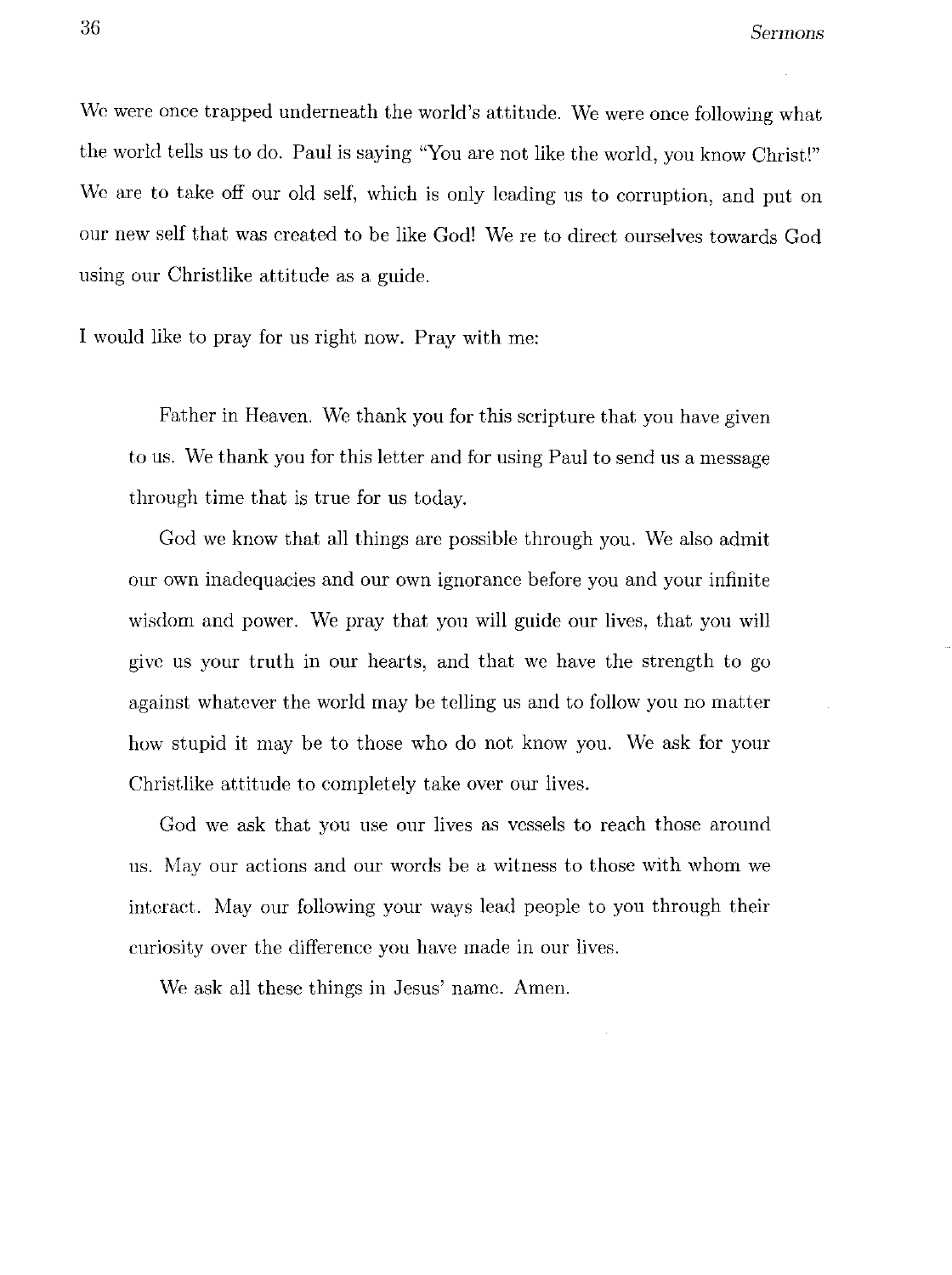# **Bible Studies**

 $\label{eq:2.1} \frac{1}{\sqrt{2}}\int_{\mathbb{R}^3}\frac{1}{\sqrt{2}}\left(\frac{1}{\sqrt{2}}\right)^2\frac{1}{\sqrt{2}}\left(\frac{1}{\sqrt{2}}\right)^2\frac{1}{\sqrt{2}}\left(\frac{1}{\sqrt{2}}\right)^2\frac{1}{\sqrt{2}}\left(\frac{1}{\sqrt{2}}\right)^2.$ 

 $\mathcal{L}^{\text{max}}_{\text{max}}$  and  $\mathcal{L}^{\text{max}}_{\text{max}}$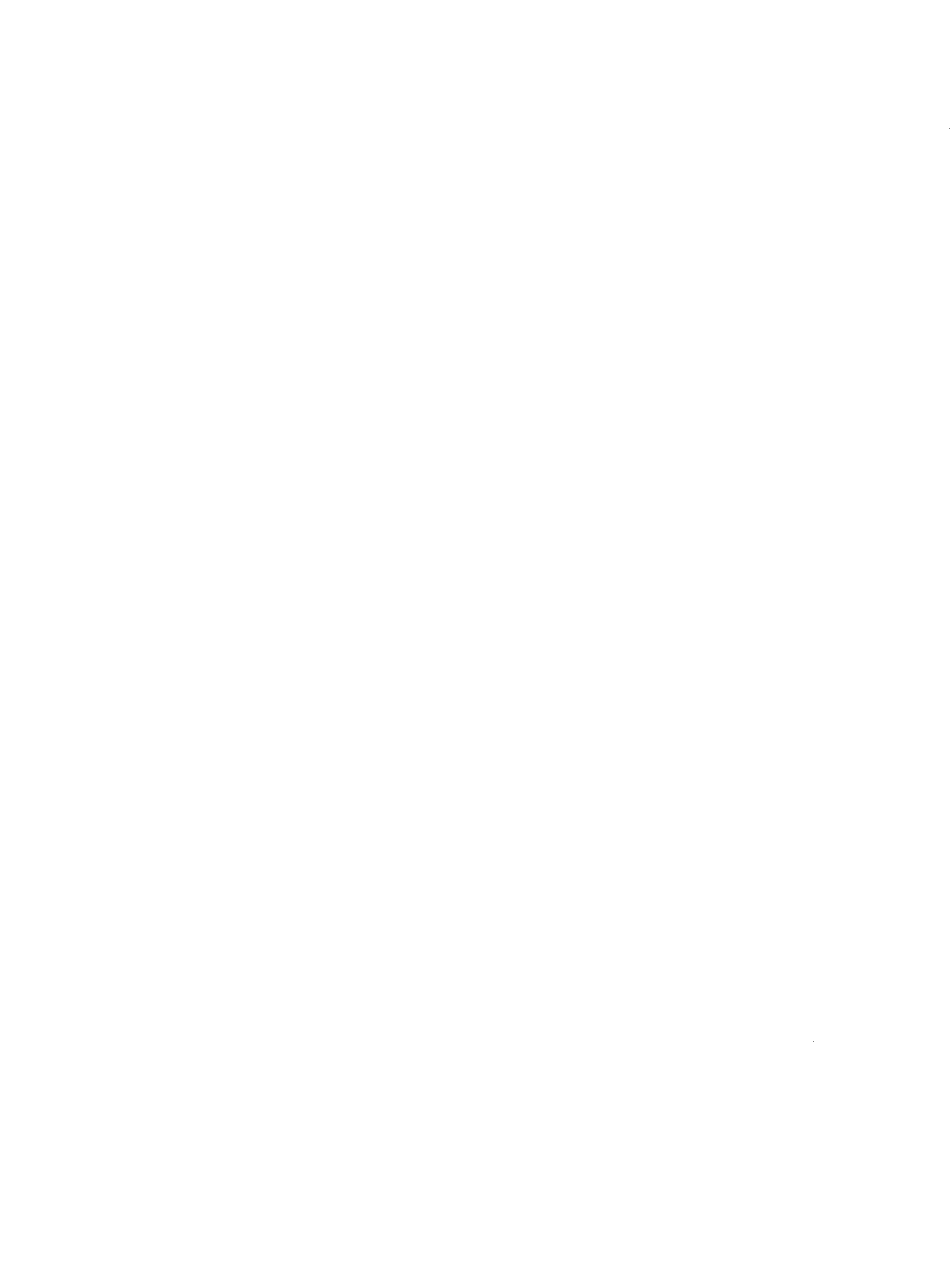## **Introduction to Bible Studies**

## **What is a Bible Study**

For the purposes of this paper, a Bible study will be defined as a teaching from the Biblical text that is done by one person acting as a leader (who is not necessarily a licensed clergymen) to a group of less than twenty individuals. While some Bible studies can take on more individuals, such a Bible study tends to be more of a sermon than a Bible study.

#### **Styles of a Bible Study**

A Bible study can take on many different forms ranging from a direct teaching of the scriptures to a inductive teaching method. While some prefer to attend a Bible study where the truth is told directly to them, some find it to be more effective to have the listener of the Bible study learn the truths for themselves. This is the common way of teaching done in an inductive Bible study.

The goal of the leader of an inductive Bible study is to have the members of the group to look at a passage of scripture and to make it life-changing through the usc of questions. The leader leads the members in such a way as to guide them to an understanding of the scriptures through a hermeneutical series of questions. This method of Bible study, the inductive Bible study has been called the Observation,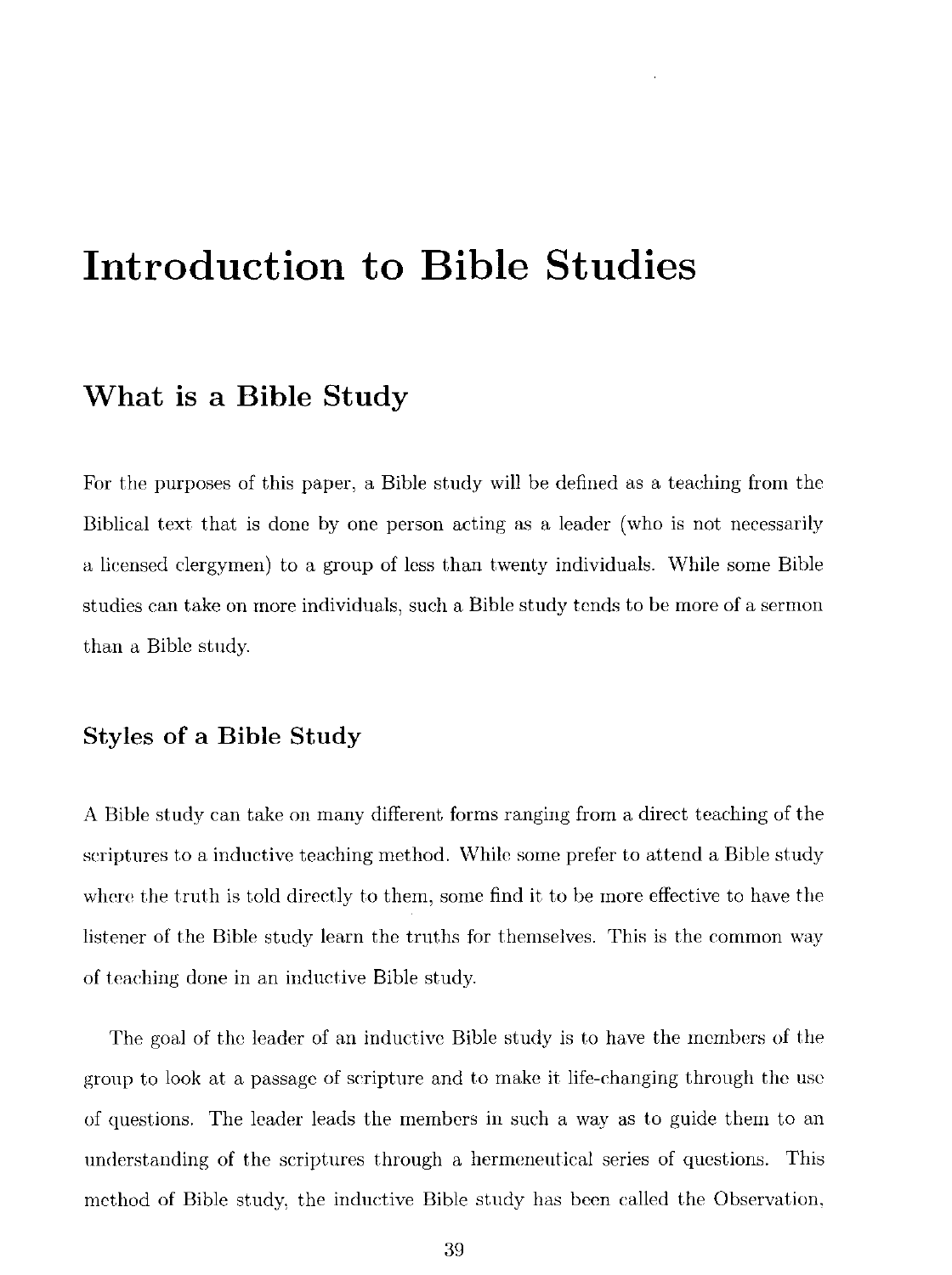Interpretation, Application (OIA) method. It is the form of Bible study that this paper will use.

The following describes the Inductive Bible study method more closely.

## **How to Develop a Bible Study**

Many guides have been developed to aid a person seeking to study the Bible inductively. Many articles have been written as well, including an article put out by the School of Biblical Study International (Poort, 2004).

#### **Observation Questions**

Observation is the process of looking over a passage and observing specific traits. Several of the more helpful things to notice are listed here (Poort, 2004):

- Repeated words, phrases, ideas and themes
- Key words
- Main characters, people, people groups, author, audience
- Pronouns
- Events and their order
- Geographical locations
- When
- Verb tenses
- $\bullet~$  Contrasts
- Comparisons
- Conditional statements
- Connectives
- Progression of passage
- Lists
- Emotions, moods, atmosphere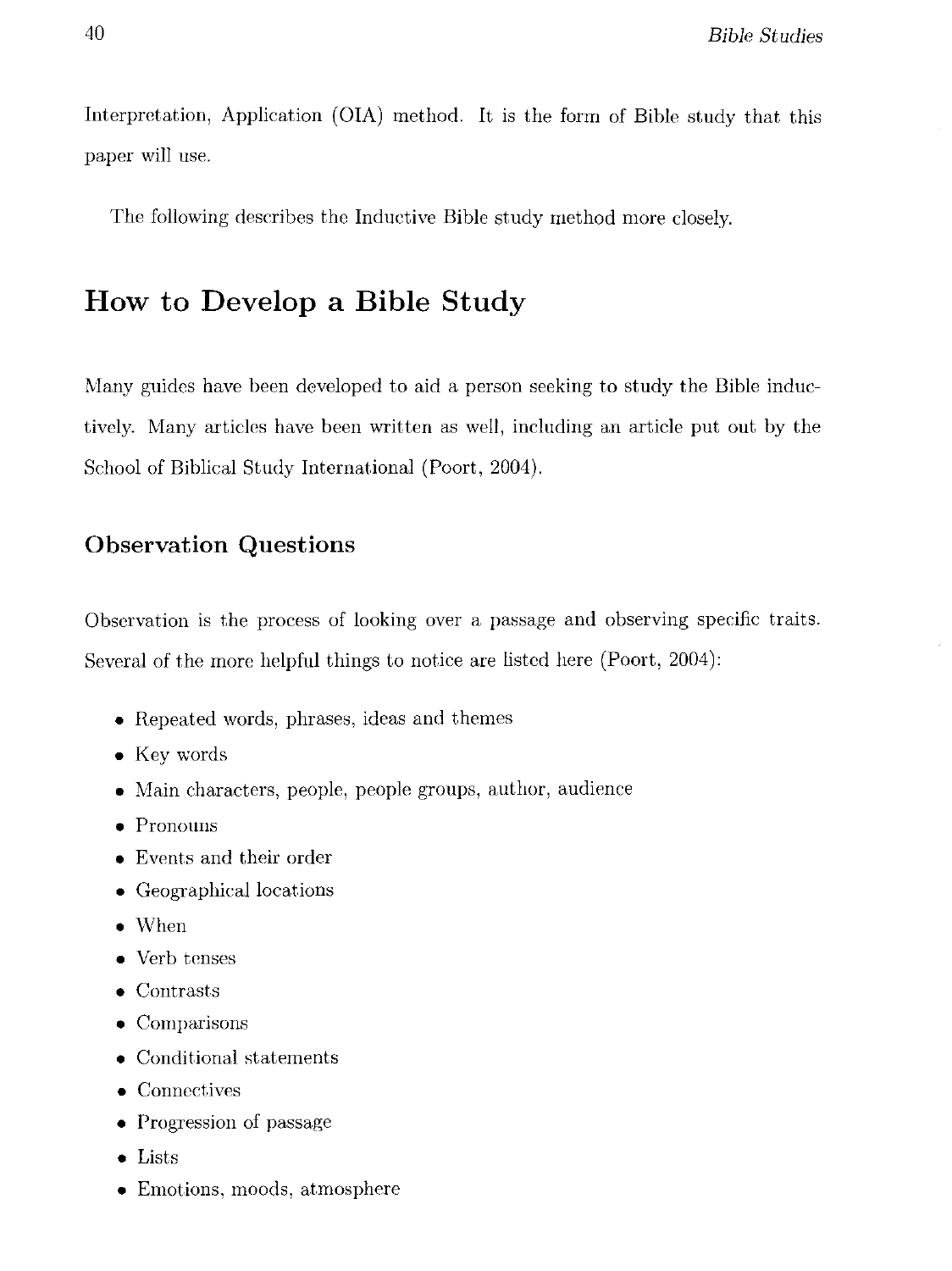#### **Develop Interpretation Questions**

"The heart of good inductive Bible study should be the forming of good questions about the text, questions which will probe the depths of the text and uncover layers of meaning which may not appear on the surface" (InterVarsity/USA Bible Study Task Force, 1999).

Interpretation questions are ones that simply seek to find out what the text meant to the original audience. This part of the process may be difficult. Some individuals may not be able to interpret the text properly at first. The leader must rely on his or her own firm background and understanding of the passage in order to keep asking questions that will lead the group to correct interpretation.

#### **Develop Application Questions**

"Many of the urgent problems of the church today are basically struggles with bridging the hermeneutical gap - with moving from the "then and there" to the "here and now" of our own life settings" (Fee and Stuart, 1981, p.12).

Only after you have interpreted what was "then and there" can you move on to "here and now." It is important to understand what the passage meant to the people it. was written to, before trying to understand what it could mean to us today. Skipping this step has caused many to misinterpret the Bible.

Application then takes the next step and asks "\Vhat does this mean to me'? What changes in my own life can I make using these truths?" The application should be very specific and challenging for the group. If the group walks away only with a knowledge of the text, the Bible study will have failed. The members need to understand the text and know particular ways in which the text actually applies to them and what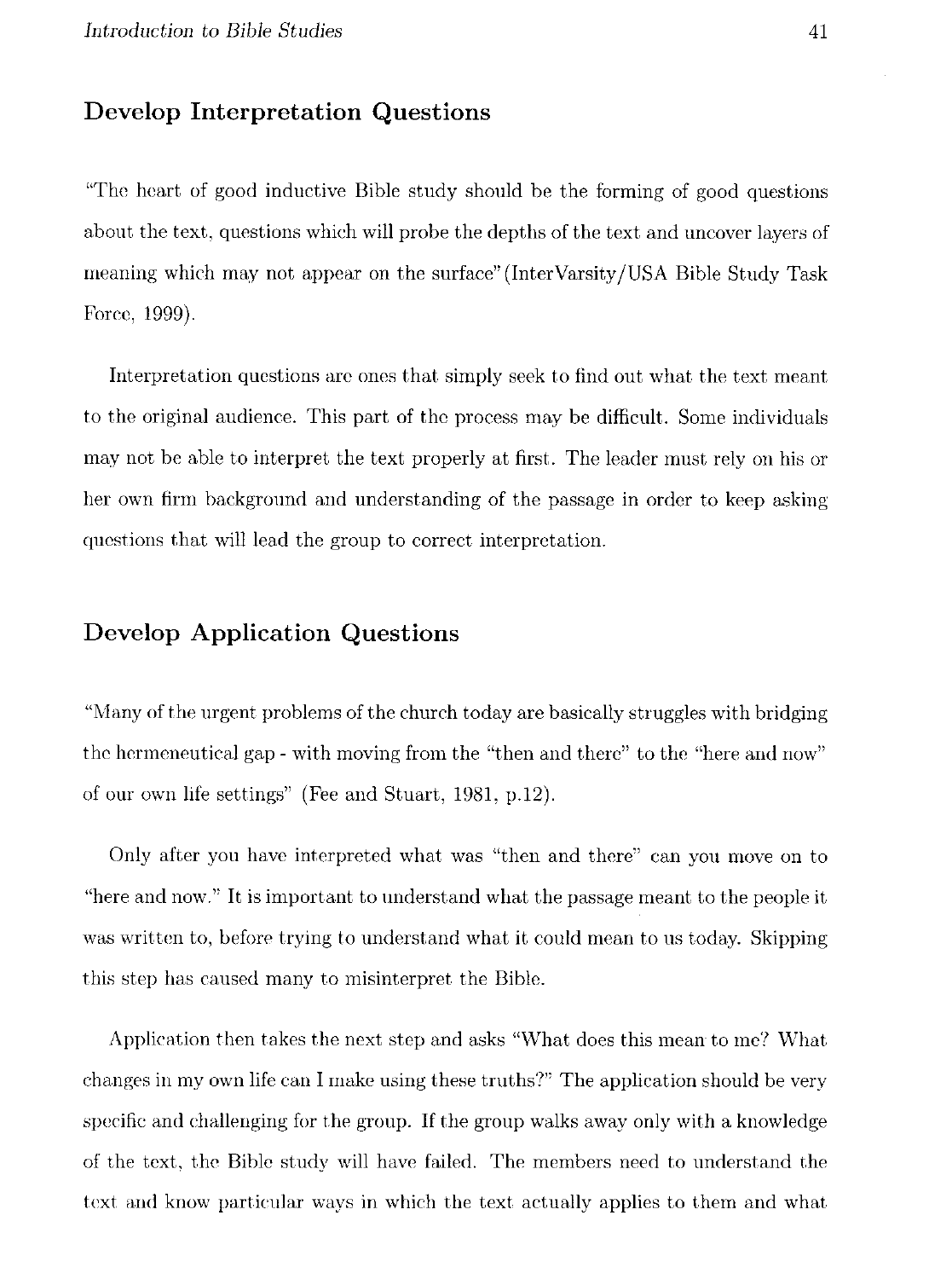their response should be. The Bible study is complete only after the individuals have found a way in which to apply the truths from the text.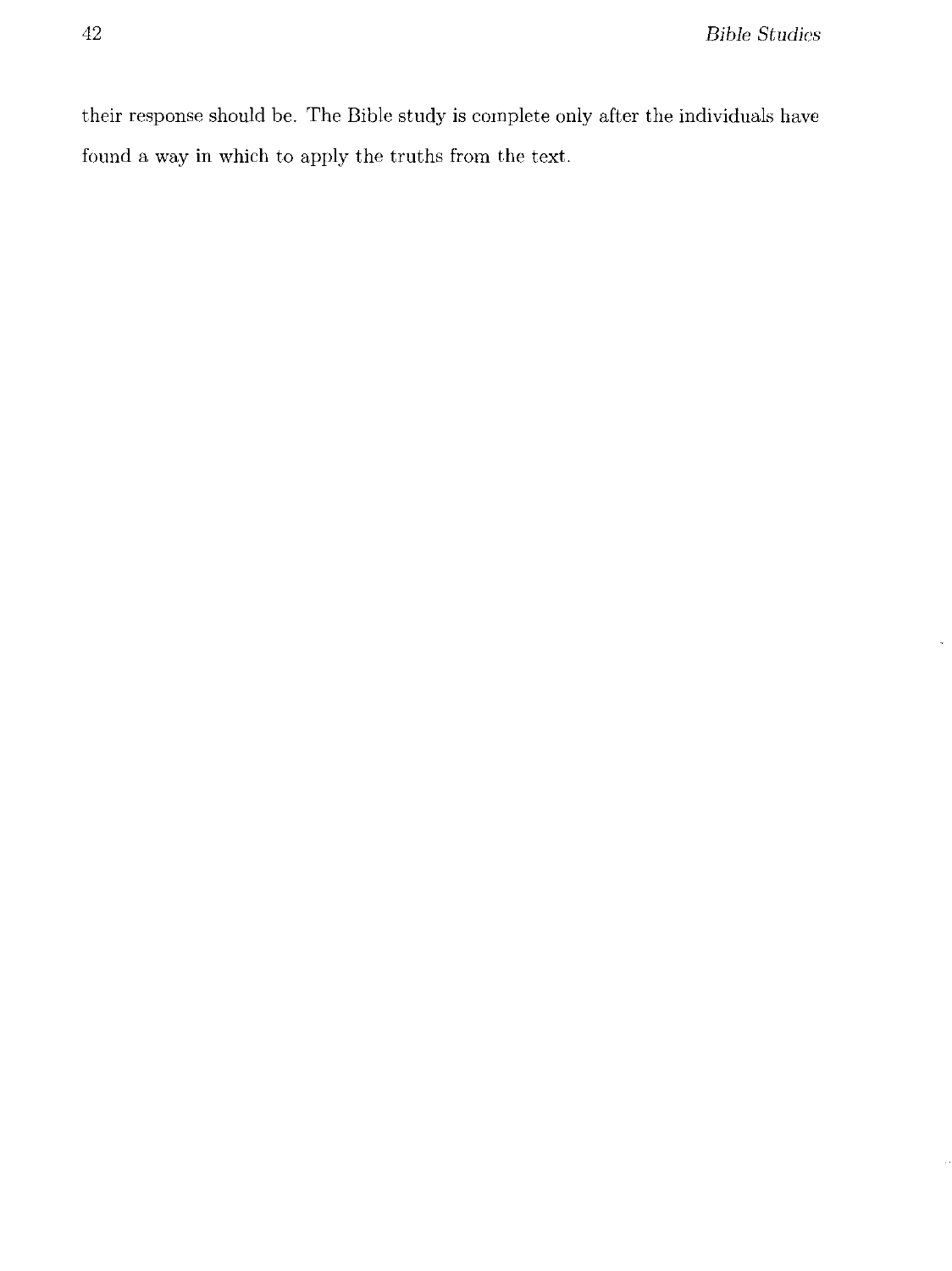# **Bible Study 1 - Ephesians 2:11-22 Two Become One**

## **Introducing the Bible Study**

Division within the body of Christ is not a new problem. Chureh division did not begin with the advent of denominations. Throughout history, the church has been divided for numerous reasons: nationalism, racism and other prejudices. Even in the early church questions about divisions arose. These divisions come about because of differences in race, creed or thought.

The Bible not only talks about the separation of man and God, but also the separation of man with other men. In this study from the Book of Ephesians, Paul is addressing this very same concern about divisions in the church due to differences in people. <sup>2</sup>

<sup>&</sup>lt;sup>2</sup>This Bible study is a combination of the author's original content and questions adapted from the Bible study guides of John Stott (Stott. 1998) and Andrew and Phyllis Le Peau (Le Peau and Le Peau, 2000),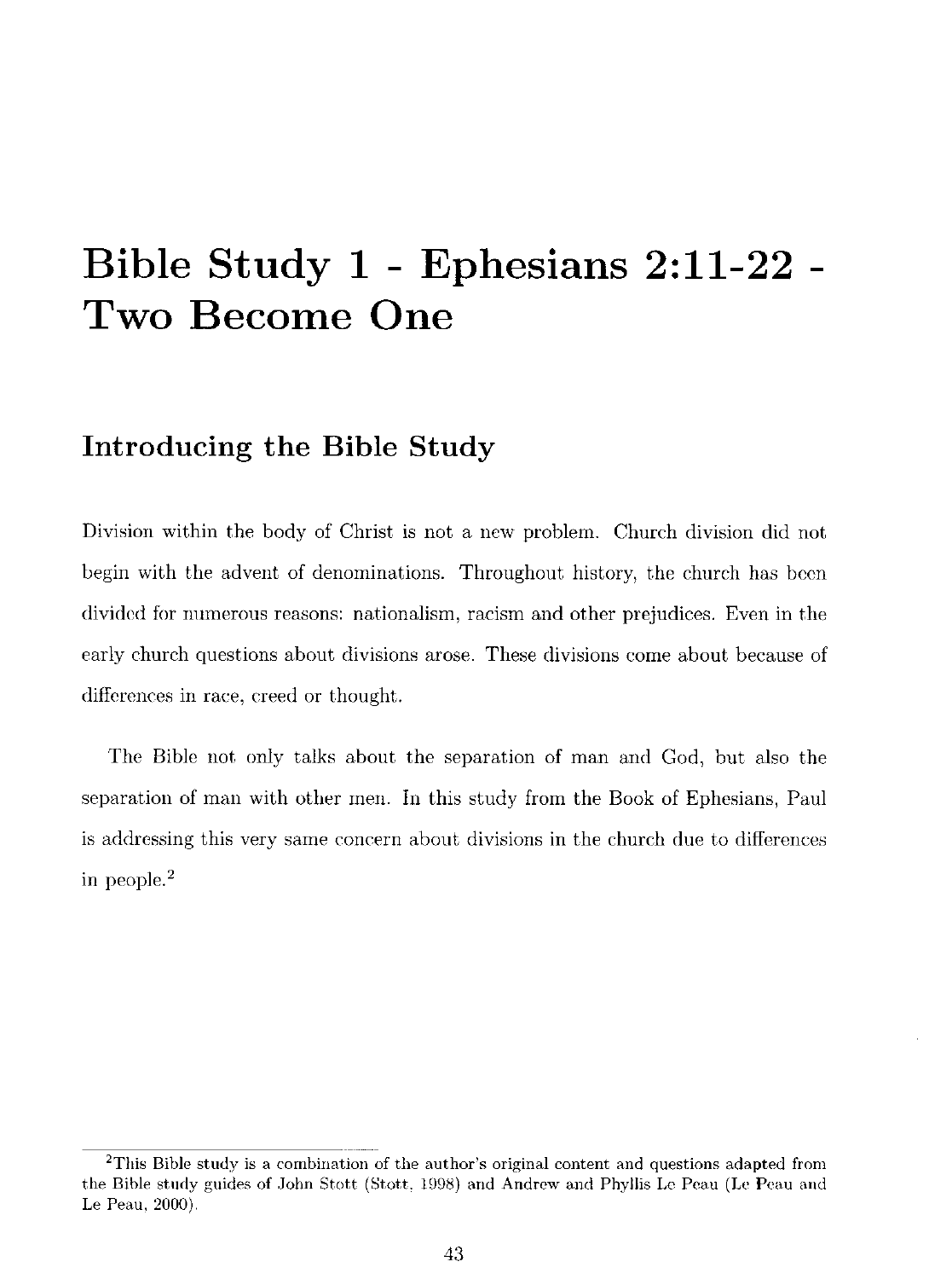### **Text**

<sup>11</sup>Therefore, remember that formerly you who are Gentiles by birth and called "uncircumcised" by those who call themselves "the circumcision" (that done in the body by the hands of men)  $-$  <sup>12</sup>remember that at that time you were separate from Christ, excluded from citizenship in Israel and foreigners to the covenants of the promise, without hope and without God in the world. <sup>13</sup>But now in Christ Jesus you who once were far away have been brought near through the blood of Christ. 14For he himself is our peace, who has made the two one and has destroyed the barrier, the dividing wall of hostility,  $15$  by abolishing in his flesh the law with its commandments and regulations. His purpose was to create in himself one new man out of the two, thus making peace,  $^{16}$  and in this one body to reconcile both of them to God through the cross, by which he put to death their hostility. 17He came and preached peace to you who were far away and peace to those who were near. 18For through him we both have access to the Father by one Spirit. <sup>19</sup>Consequently, you are no longer foreigners and aliens, but fellow citizens with God's people and members of God's household, <sup>20</sup> built on the foundation of the apostles and prophets, with Christ Jesus himself as the chief cornerstone. 21 In him the whole building is joined together and rises to become a holy temple in the Lord.  $22$ And in him you too are being built together to become a dwelling in which God lives by his Spirit.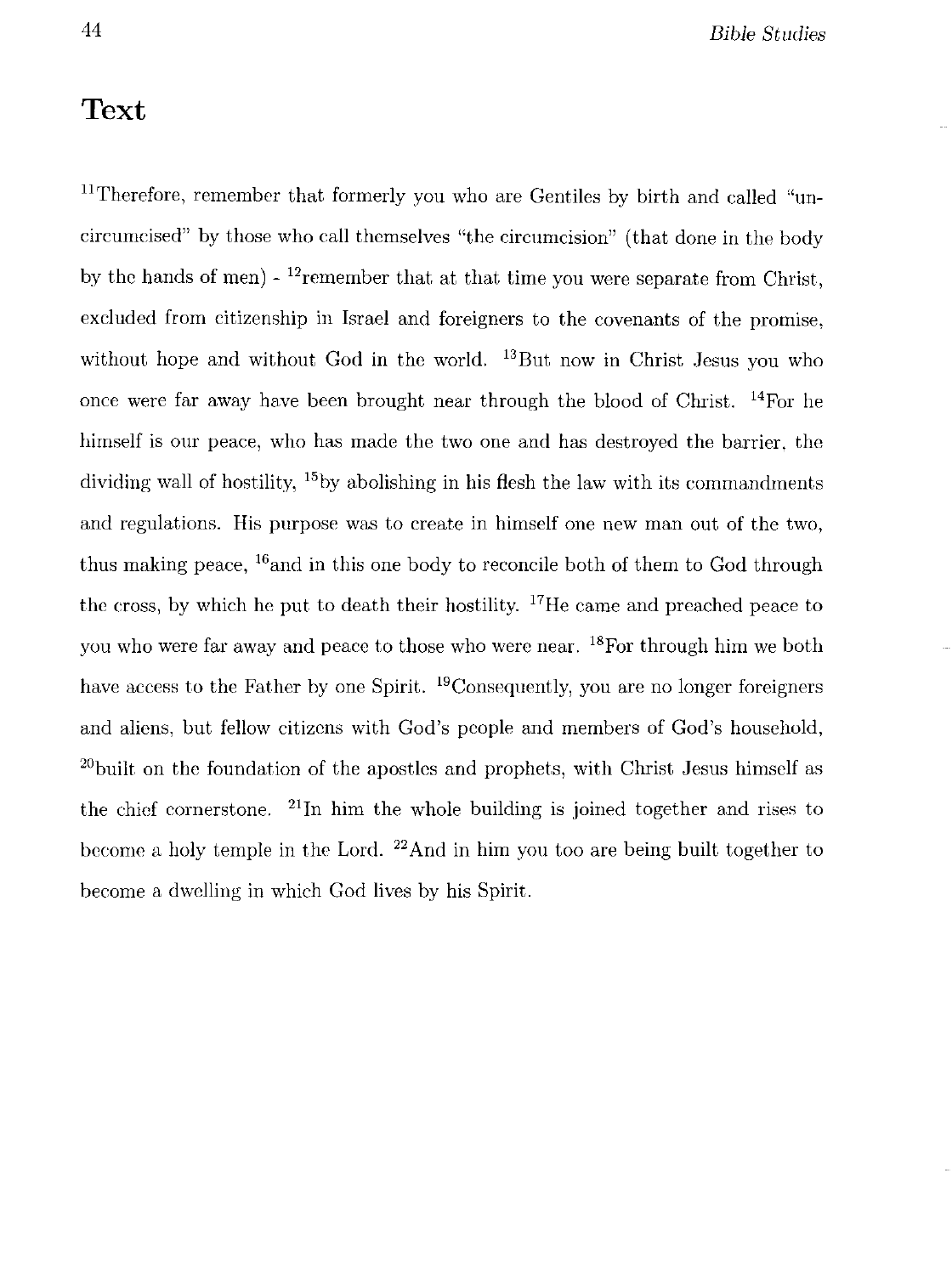## **Questions**

- Who is this passage addressed to?
- What was it like for the Gentiles before Christ?
- How were they treated by the Jews?
- What did the Gentiles have in common with the Jews before Christ?
- What does Paul say it means to be separate from Christ?
- What does it mean to be reconciled?
- Paul states that Christ destroyed the dividing wall "by abolishing in his flesh" the law with its commandments and regulations" (v 15). How did Christ abolish the law?
- What is the significance of Paul stating that Jesus preached to those who were near and to those who were far'?
- What images does Paul use to show the unity of Christians in verses 19-22?
- In what ways are Christians still divided today?
- What are some ways of reconciling other Christians today where there might still be some hostility?
- What role do you think you might have in breaking down barriers between yourself and others'?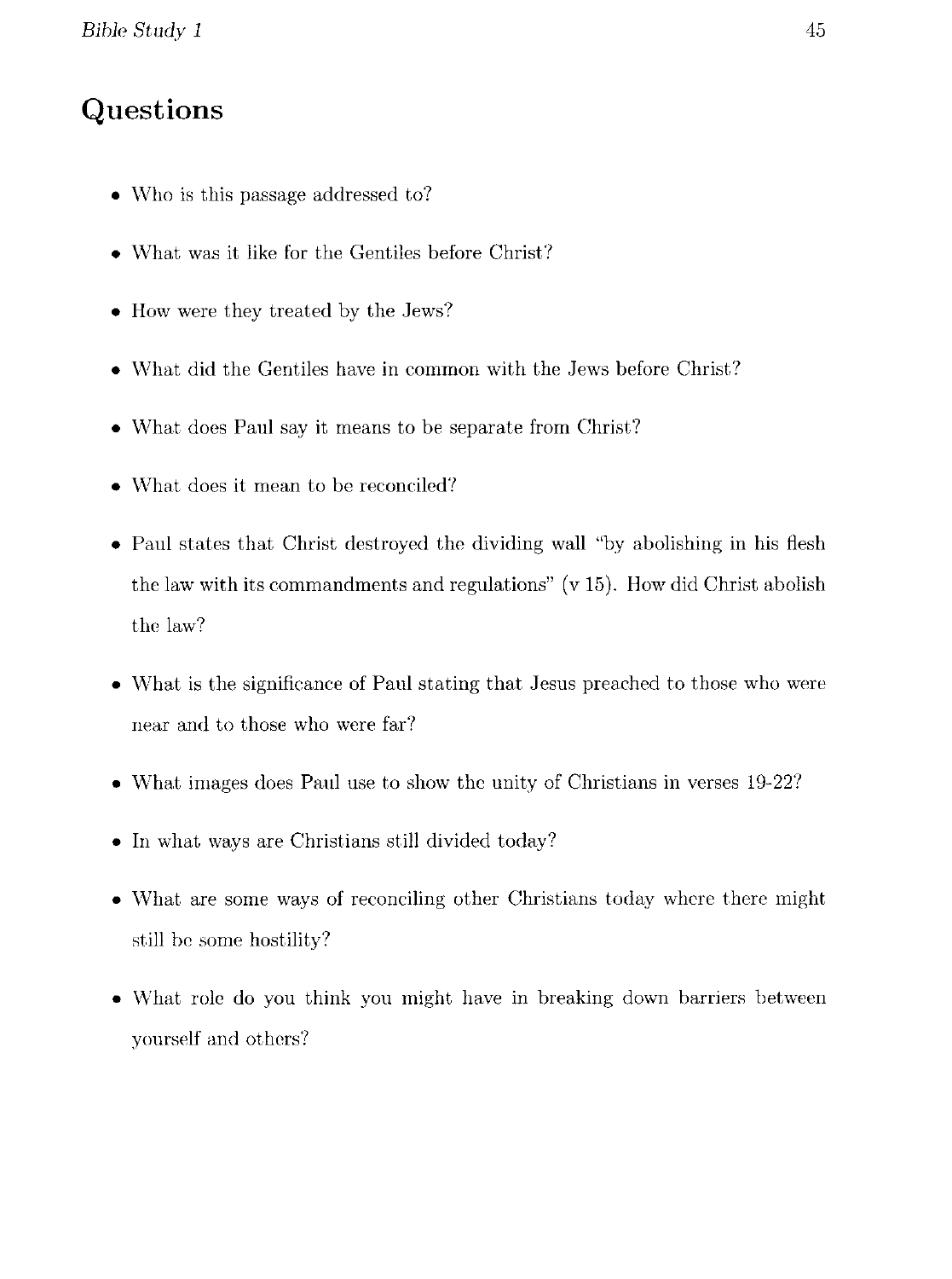46 *Bible Studies* 

 $\frac{1}{2}$ 

Ļ,

 $\sim$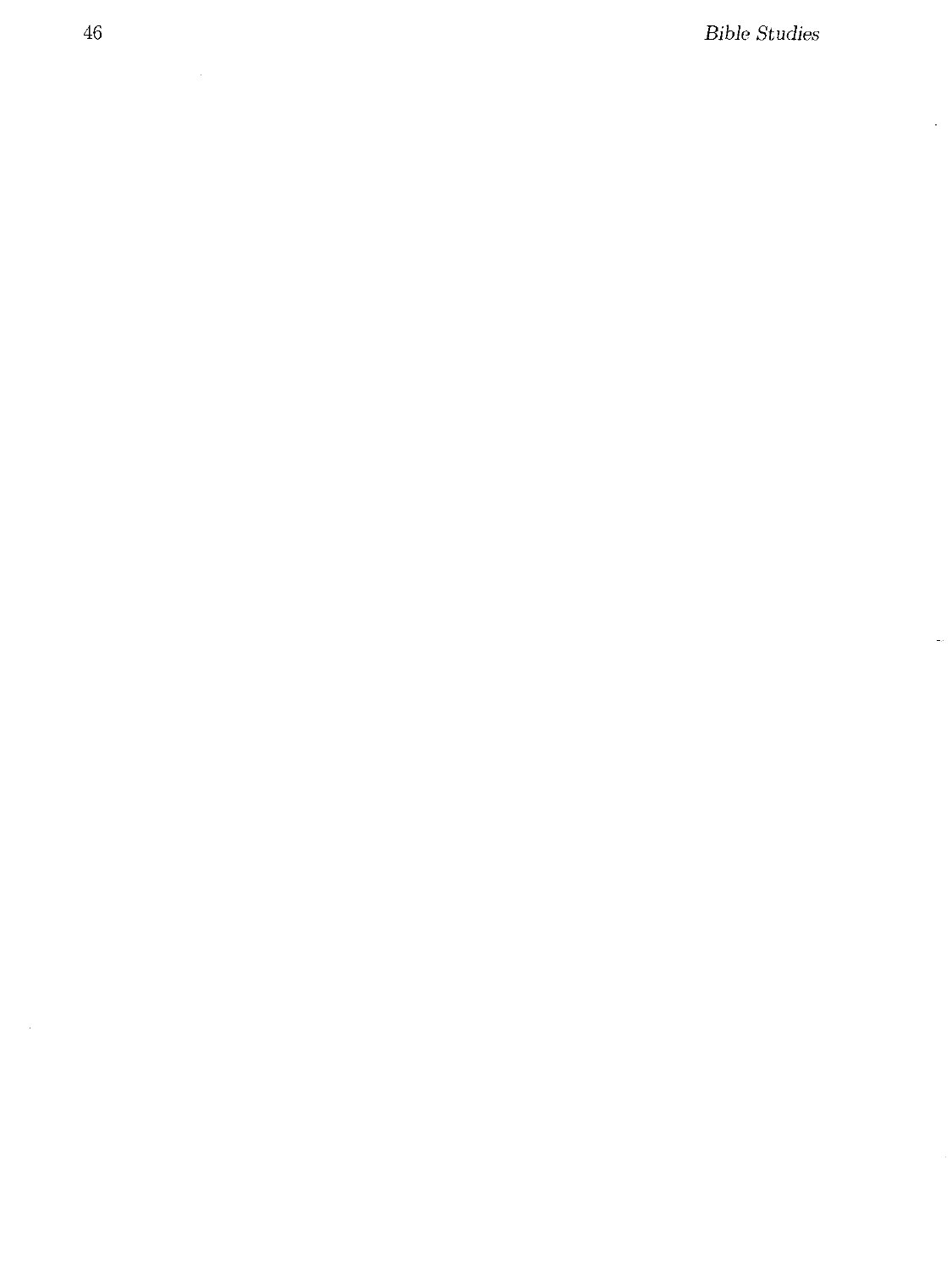# **Bible Study 2 - Ephesians 4: 17-32 A Changed Life**

## **Introduction to the Bible Study**

Throughout all of church history, Christians have tried to find the balance between doing good works and relying on the grace of God. Some have insisted that we must show our gratitude for our salvation and live strict disciplined lives with many rules and regulations on what we can or can not do. Others, on the other hand, have felt that since we have been saved by grace, we are free from judgement and therefore should be able to do whatever we please. What then is the balance between these two on how we should live our lives?

The Bible speaks to this dilemma and has very clear answers to these questions. This Bible study from the book of Ephesians gets to the heart of these questions through the writing of Paul.<sup>3</sup>

<sup>&</sup>lt;sup>3</sup>This Bible study is a combination of the author's original content and questions adapted from the Bible study guides of John Stott (Stott, 1998) and Andrew and Phyllis Le Peau (Le Peau and Le Peau.  $2000$ ).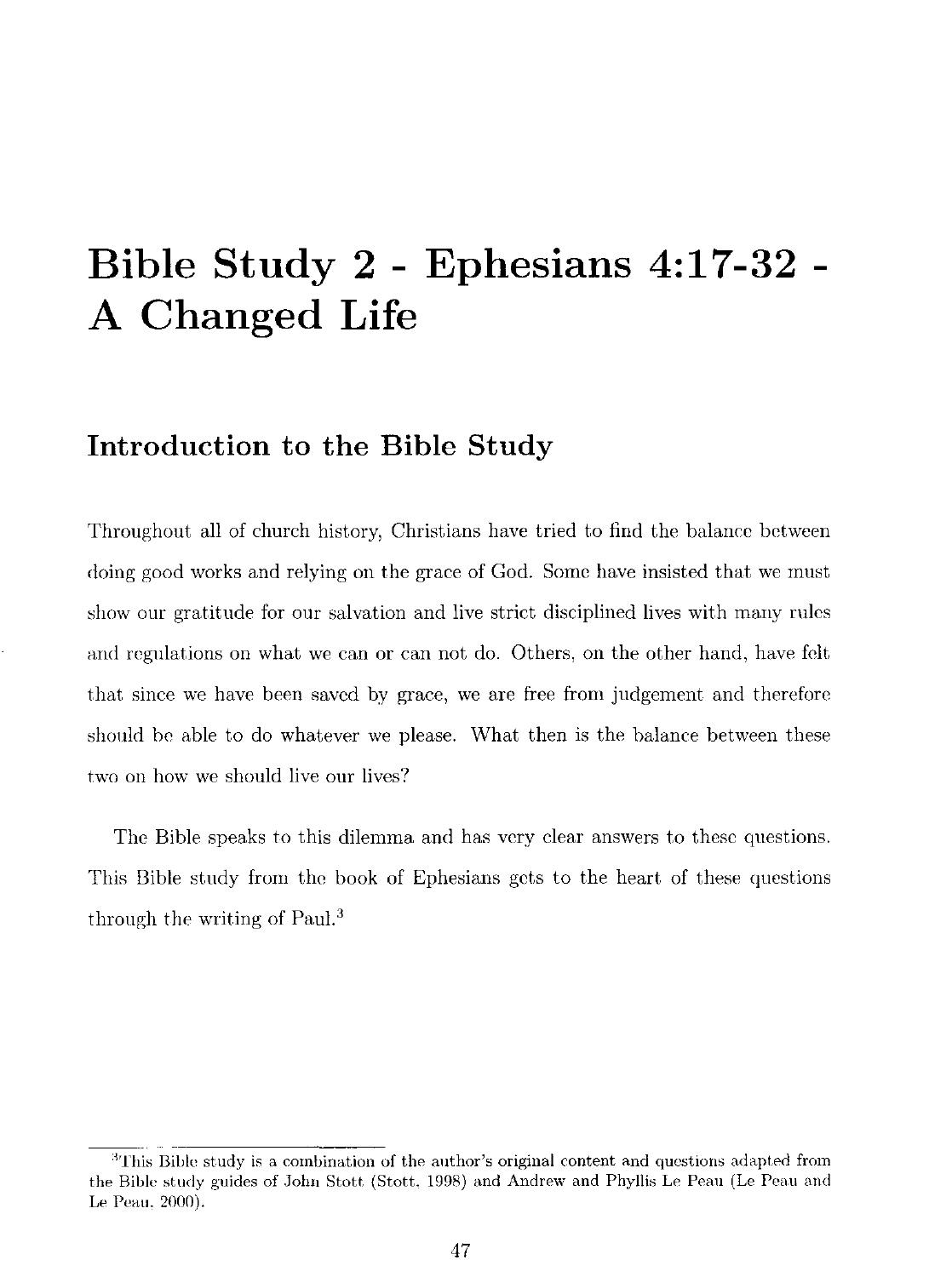### **Text**

17So I tell you this, and insist on **it** in the Lord, that you must no longer live as the Gentiles do, in the futility of their thinking. 18They are darkened in their understanding and separated from the life of God because of the ignorance that is in them due to the hardening of their hearts. 19Having lost all sensitivity, they have given themselves over to sensuality so as to indulge in every kind of impurity, with a continual lust for more. <sup>20</sup>You, however, did not come to know Christ that way<sup>4</sup>. <sup>21</sup>Surely you heard of him and were taught in him in accordance with the truth that is in Jesus. 22you were taught, with regard to your former way of life, to put off your old self, which is being corrupted by its deceitful desires;  $23$  to be made new in the attitude of your minds; 24 and to put on the new self, created to be like God in true righteousness and holiness. <sup>25</sup>Therefore each of you must put off falsehood and speak truthfully to his neighbor, for we are all members of one body. 26 "In your anger do not sin": Do not let the sun go down while you are still angry,  $27$  and do not give the devil a foothold. <sup>28</sup>He who has been stealing must steal no longer, but must work, doing something useful with his own hands, that he may have something to share with those in need. <sup>29</sup>Do not let any unwholesome talk come out of your mouths, but only what is helpful for building others up according to their needs, that it may benefit those who listen. <sup>30</sup> And do not grieve the Holy Spirit of God, with whom you were sealed for the day of redemption.  ${}^{31}$ Get rid of all bitterness, rage and anger, brawling and slander, along with every form of malice. <sup>32</sup>Be kind and compassionate to one another, forgiving each other, just as in Christ God forgave you.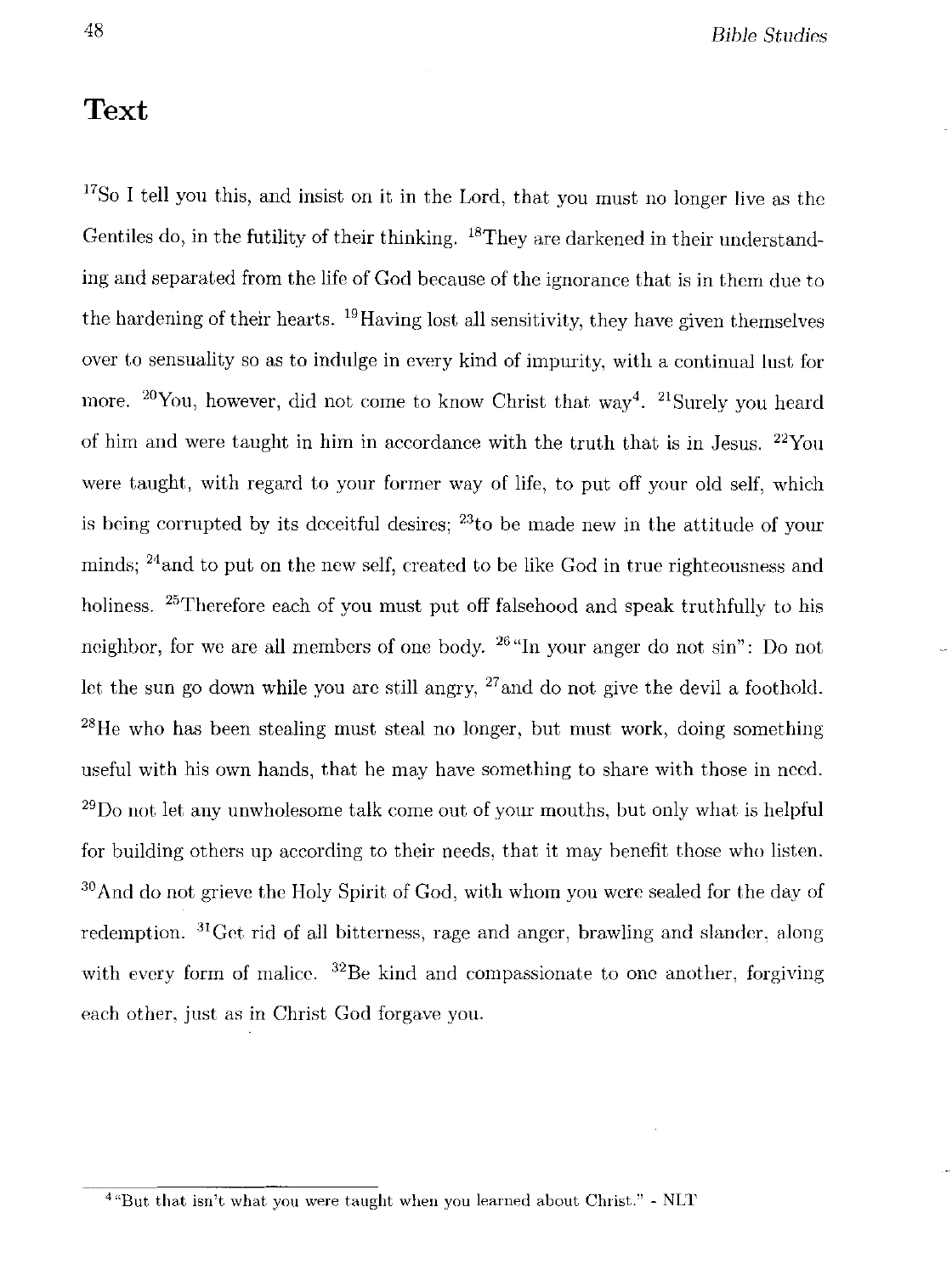## **Questions**

- What are several characteristics of how the Gentiles live?
- Why are we supposed to not live like that?
- The Gentiles in this passage represent "the world." How are we to no longer live like the world around us?
- When people look at you, do they see someone who is living differently than the world?
- How was the church of Ephesus taught and why? Where did it come from?
- Paul gives several examples of how we are to treat fellow Christians. What are they? Why are we to treat them like that?
- How did Paul instruct the church of Ephesus to deal with their anger?
- What does it mean to give the devil a foothold with your anger?
- What would it mean to grieve the Holy Spirit of God? (What is the Holy Spirit's role?)
- Do you ever consider how your actions and words affect God or the Holy Spirit? Do your actions or words grieve the Holy Spirit of God'?
- \Vhat are ways of getting rid of all "bitterness, rage and anger, brawling and slander, along with every form of malice" in your life'?
- When people look at the Christian group that you belong to, do they see a group that treats each other like this'! Do they see Christ's love'?

Really stop and think about the way the world acts, because they do not know Christ, and how we, who do know Christ, are called to act.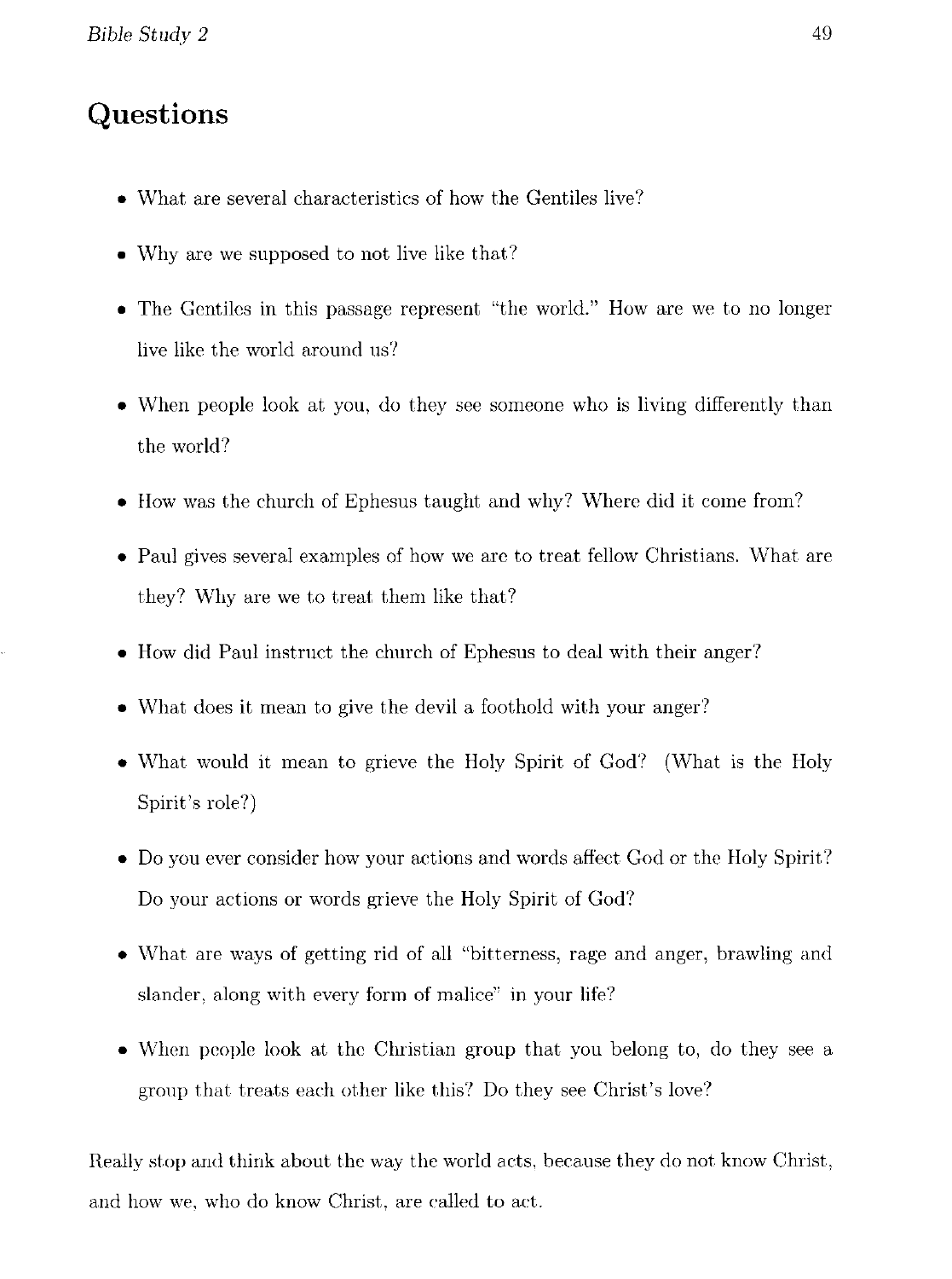$\bar{\beta}$ 

 $\downarrow$ 

 $\overline{a}$ 

 $\bar{\mathcal{A}}$ 

 $\mathcal{L}(\mathcal{A})$  .

 $\mathcal{L}(\mathcal{A})$  .

 $\mathcal{L}^{\text{max}}_{\text{max}}$  and  $\mathcal{L}^{\text{max}}_{\text{max}}$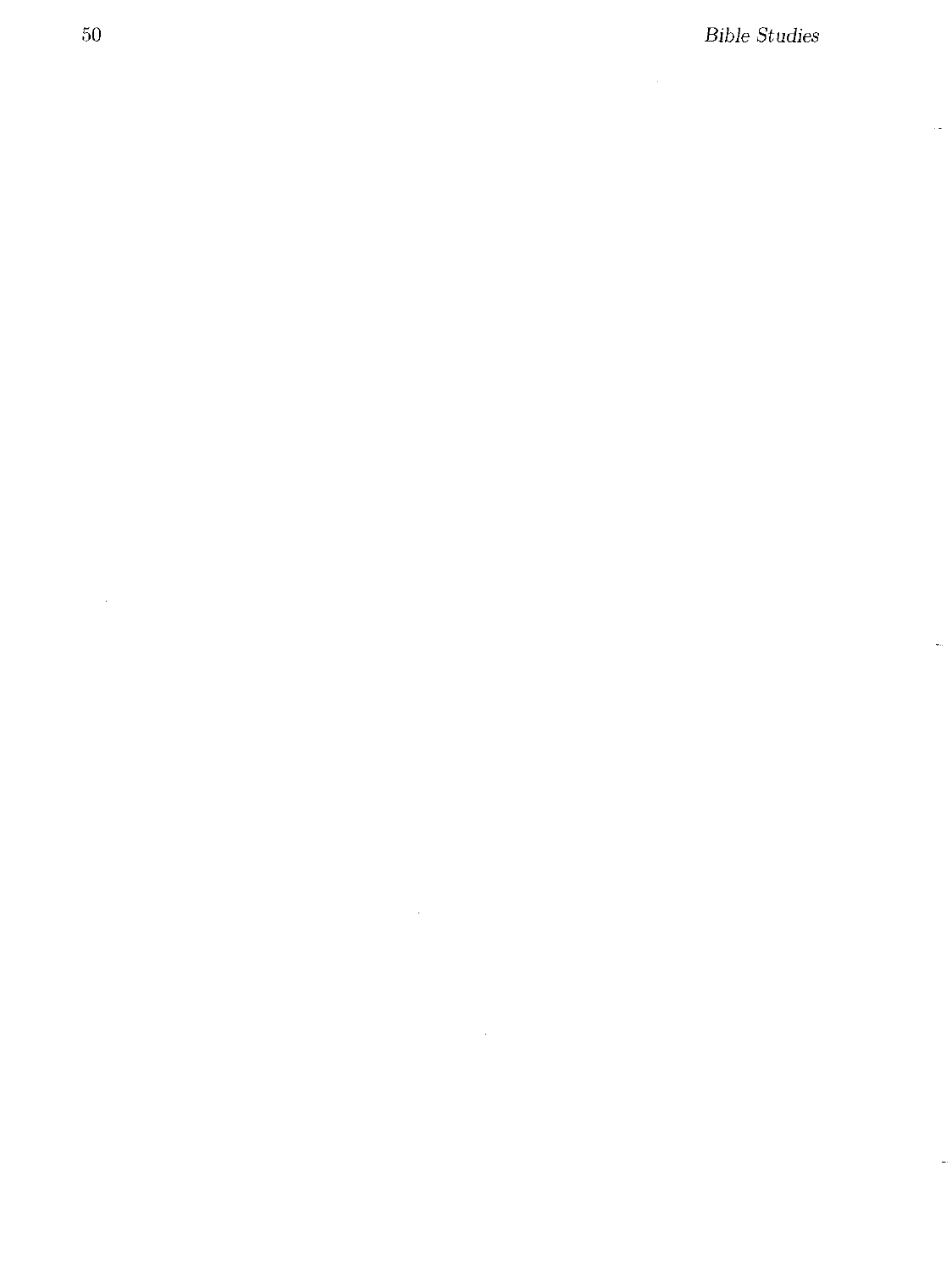# **Bibliography**

- Arnold, C. E. (2000). Ephesus. In Hawthorne, G. F. and Martin, R. P., editors, *Dictionary oj Paul and His Letters,* pages 249 253. InterVarsity Press.
- Barth, M. (1974). *Ephesians. Introd., translation, and commentary by Markus Barth.* Doubleday, Garden City, New York.
- Bruce, F. F. (1999). Hermeneutics. In Douglas, J. D., Hillyer, N., and Wood, D. R. W., editors, *New Bible Dictionary*, page 467. InterVarsity Press, Leichester, England.
- Emerson, M. O. and Smith, C. (2000). *Divided By Faith: Evangelical Religion and the Problem oj Race in America.* Oxford University Press, Oxford.

Fant, C. E. (1975). *Preaching jo'r Today.* Harper & Row, Publisher, New York.

- Fee, G. D. and Stuart, D. (1981). *How to Read the Bible for All Its Worth.* Zondervan, Grand Rapids, Michigan.
- Guzik, D. (1996). *Study Guide for Ephesians Chapter 1*. Blue Letter Bible. http: //www.bIueIetterbibIe.org//Comm/david\_guzik/sg/Eph\_l.html.
- InterVarsity/USA Bible Study Task Force (1999). *Enhancements to Inductive Bible Study.* http://regions . i vcf . org/ cm/getversion/942/The%20Enhancements, %20April%20%201999.PDF.